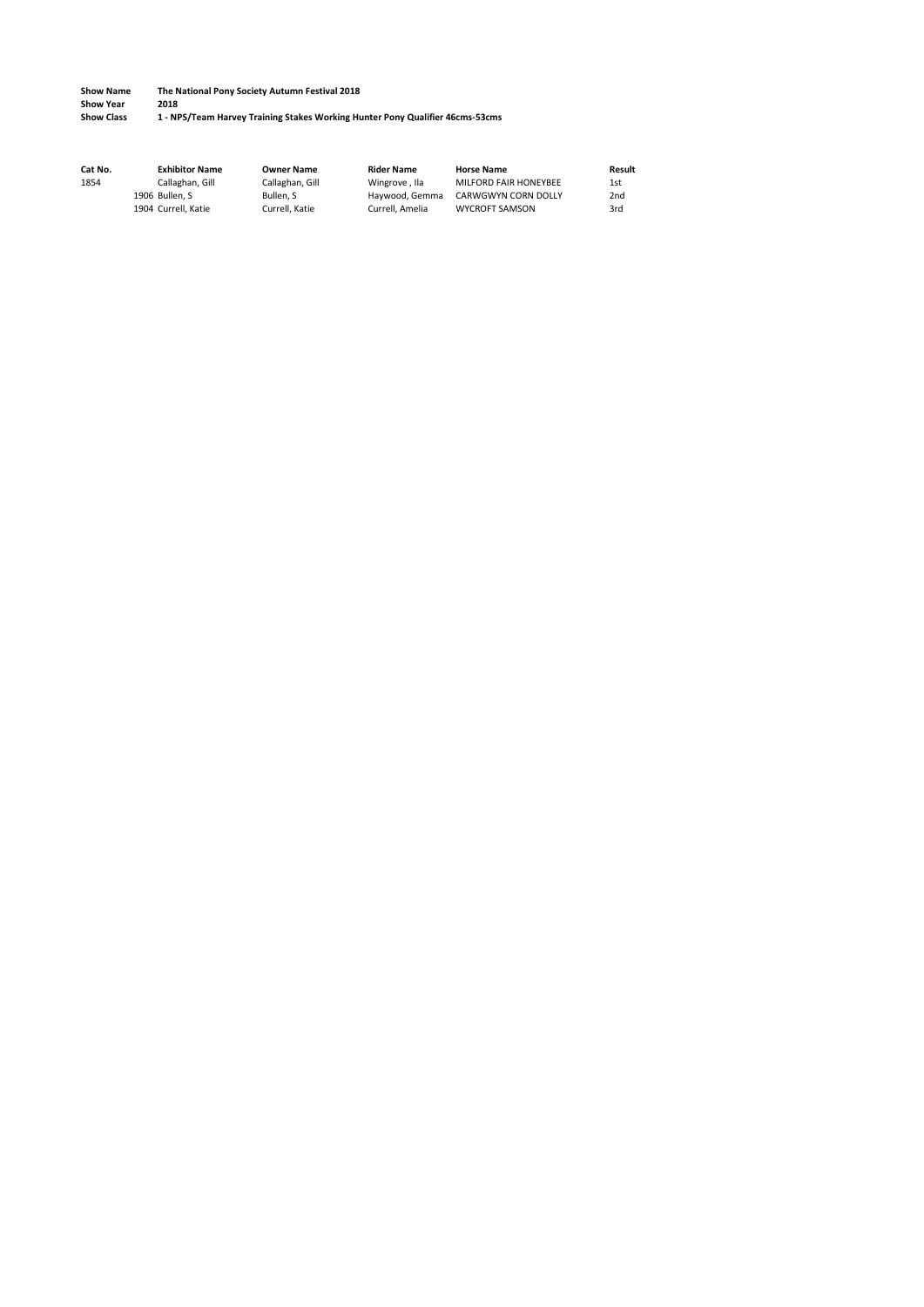#### **Show Name The National Pony Society Autumn Festival 2018 Show Year 2018**<br>**Show Class 2 - NP Show Class 2 - NPS/Team Harvey Training Stakes Working Hunter Pony Qualifier 53cms-69cms**

| Cat No. | <b>Exhibitor Name</b>     | <b>Owner Name</b>        | <b>Rider Name</b>        | <b>Horse Name</b>            | Result          |
|---------|---------------------------|--------------------------|--------------------------|------------------------------|-----------------|
| 1854    | Callaghan, Gill           | Callaghan, Gill          | Wingrove, Ila            | <b>MILFORD FAIR HONEYBEE</b> | 1st             |
| 1859    | Cook. Caroline            | Cook, Caroline           | Cook, Caroline           | <b>WORTLEY POLLYS GEM</b>    | 2 <sub>nd</sub> |
| 1857    | Pearman, Andrea           | Pearman, Andrea          | Pearman, Andrea          | FFYNNONBACH LLEWELYN         | 3rd             |
|         | 1870 Bebbington, Samantha | Bebbington, Samantha     | Bebbington, Samantha     | CADLAND AUTUMN PROMISE       | 4th             |
|         | 1863 Smith, Natasha       | Smith, Natasha           | Smith, Natasha           | PENSTRUMBLY BLACK GOLD       | 5th             |
|         | 1904 Currell, Katie       | Currell, Katie           | Currell, Amelia          | <b>WYCROFT SAMSON</b>        | 6th             |
| 1858    | Murray, Verity            | Murray, Verity           | Murray, Verity           | <b>MARY POPPINS</b>          | 7th             |
| 1856    | Hetherton-Davies, Sophie  | Hetherton-Davies, Sophie | Hetherton-Davies, Sophie | Dromore Island Boy           | 8th             |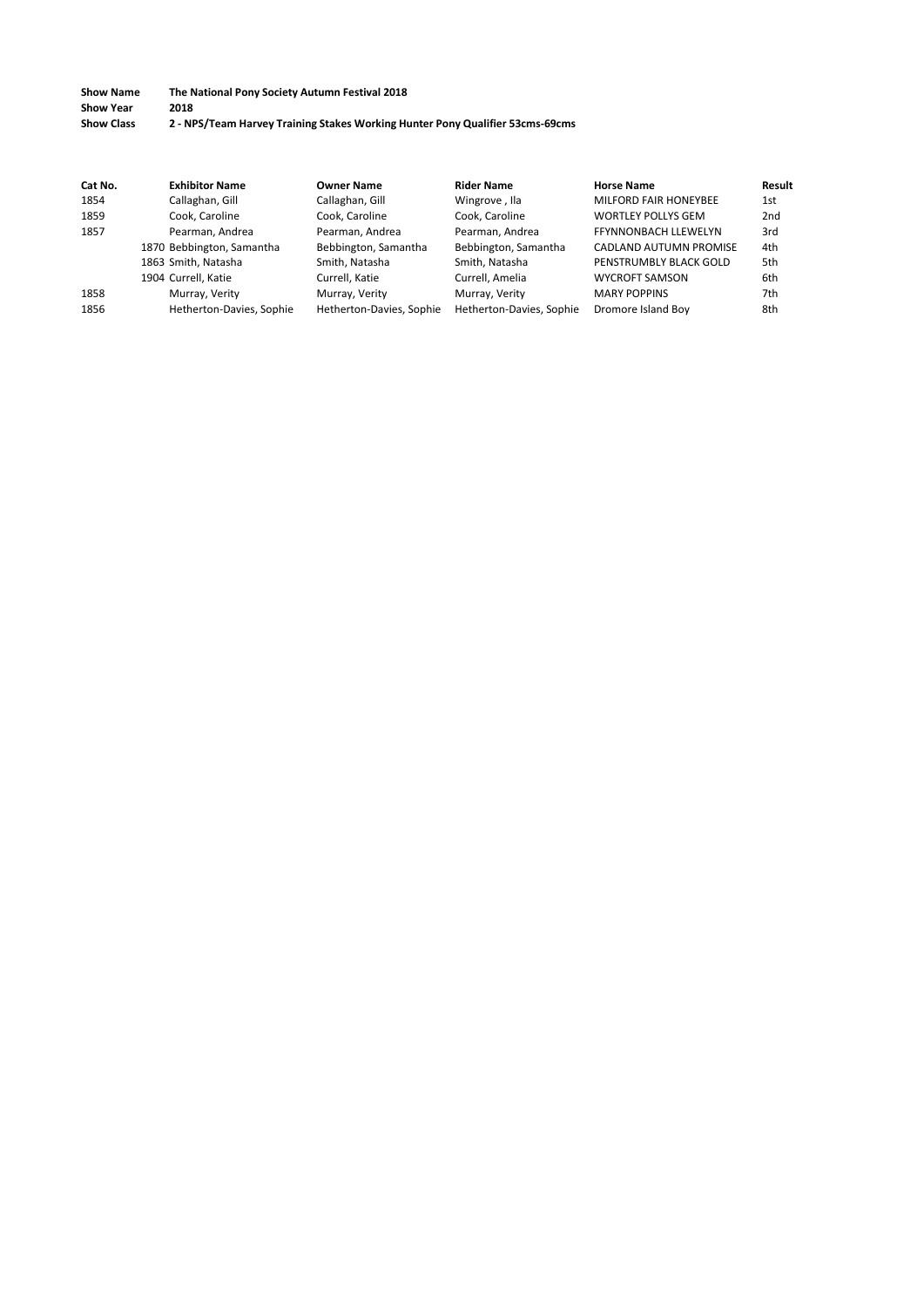**Show Name The National Pony Society Autumn Festival 2018 Show Year<br>Show Class Show Class 3 - NPS/Team Harvey Training Stakes Working Hunter Pony Qualifier 69cms-84cms**

| Cat No. | <b>Exhibitor Name</b>      | <b>Owner Name</b>     | <b>Rider Name</b>                                                  | <b>Horse Name</b>         | Result          |
|---------|----------------------------|-----------------------|--------------------------------------------------------------------|---------------------------|-----------------|
|         | 1903 Talbot, Jessica       | Sutton, Caroline      | Talbot, Jessica                                                    | PEASEDOWN MADDISON        | 1st             |
|         | 1908 Gordon Burgess, Lucie | Gordon Burgess, Lucie | Gordon Burgess, Lucie                                              | <b>BURGHWALLS SHOWMAN</b> | 2 <sub>nd</sub> |
| 1862    | Parkinson, Pam             | Parkinson, Pam        | Parkinson, Ella                                                    | Dunbury Hot Chocolate     | 3rd             |
| 1863    | Smith, Natasha             | Smith, Natasha        | Smith, Natasha                                                     | PENSTRUMBLY BLACK GOLD    | 4th             |
| 1860    | Hetherton-Davies, Sophie   |                       | Hetherton-Davies, Sophie Hetherton-Davies, Sophie ALLNABROONE STAR |                           | 5th             |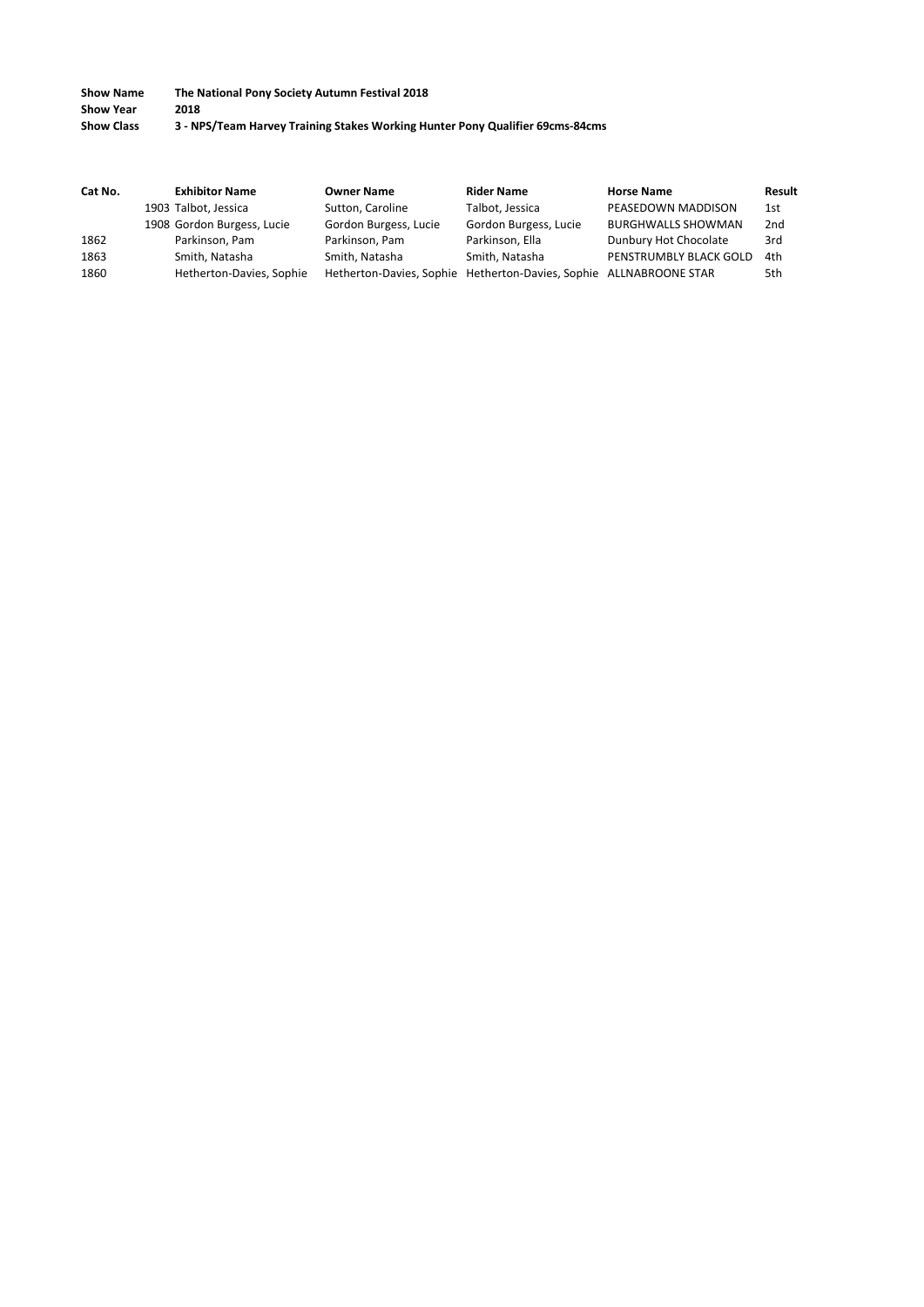**Show Name The National Pony Society Autumn Festival 2018 Show Year<br>Show Class Show Class 4 - NPS/Team Harvey Training Stakes Working Hunter Pony Qualifier 84cms-99cms**

| Cat No. | <b>Exhibitor Name</b>    | Owner Name               | <b>Rider Name</b>        | <b>Horse Name</b>        | Result          |
|---------|--------------------------|--------------------------|--------------------------|--------------------------|-----------------|
| 1864    | Hetherton-Davies, Sophie | Hetherton-Davies, Sophie | Hetherton-Davies, Sophie | <b>CLONEYOGAN SQUIRE</b> | 1st             |
| 1865    | Murray, Verity           | Murray, Verity           | Murray, Verity           | Gems Hobo                | 2 <sub>nd</sub> |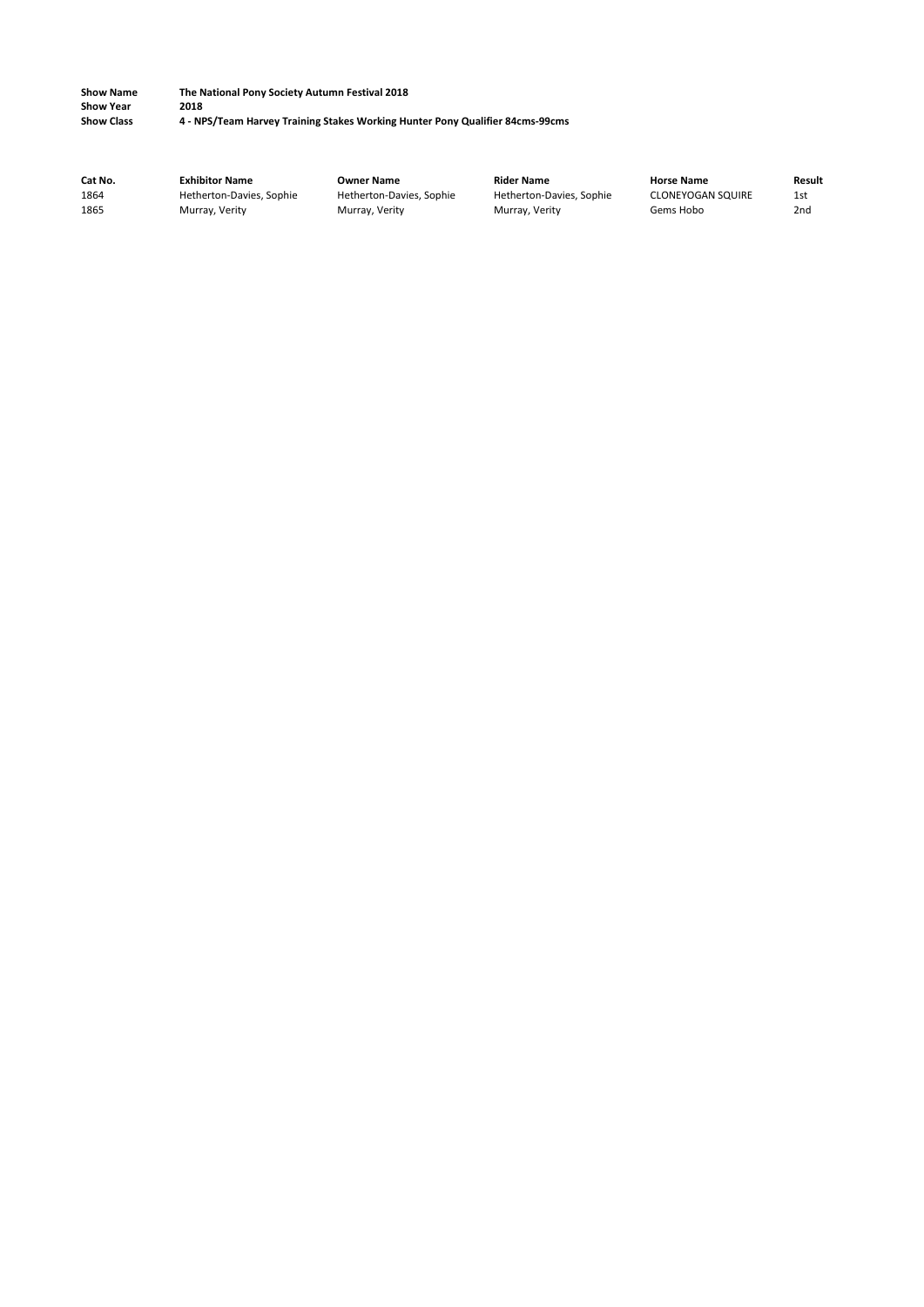**Show Name The National Pony Society Autumn Festival 2018 Show Year 2018 Show Class Championship 1 - NPS/Team Harvey Training Stakes Working Hunter Pony Championship**

| Cat No. | <b>Exhibitor Name</b> | <b>Owner Name Rider Name Horse Name</b> |                                                                   | Result   |
|---------|-----------------------|-----------------------------------------|-------------------------------------------------------------------|----------|
| 1854    | Callaghan, Gill       |                                         | Callaghan, Gill Wingrove, Ila MILFORD FAIR HONEYBEE               | Champion |
| 1864    |                       |                                         | Hetherton-Davies, Sc Hetherton-Dav Hetherton-Da CLONEYOGAN SQUIRE | Reserve  |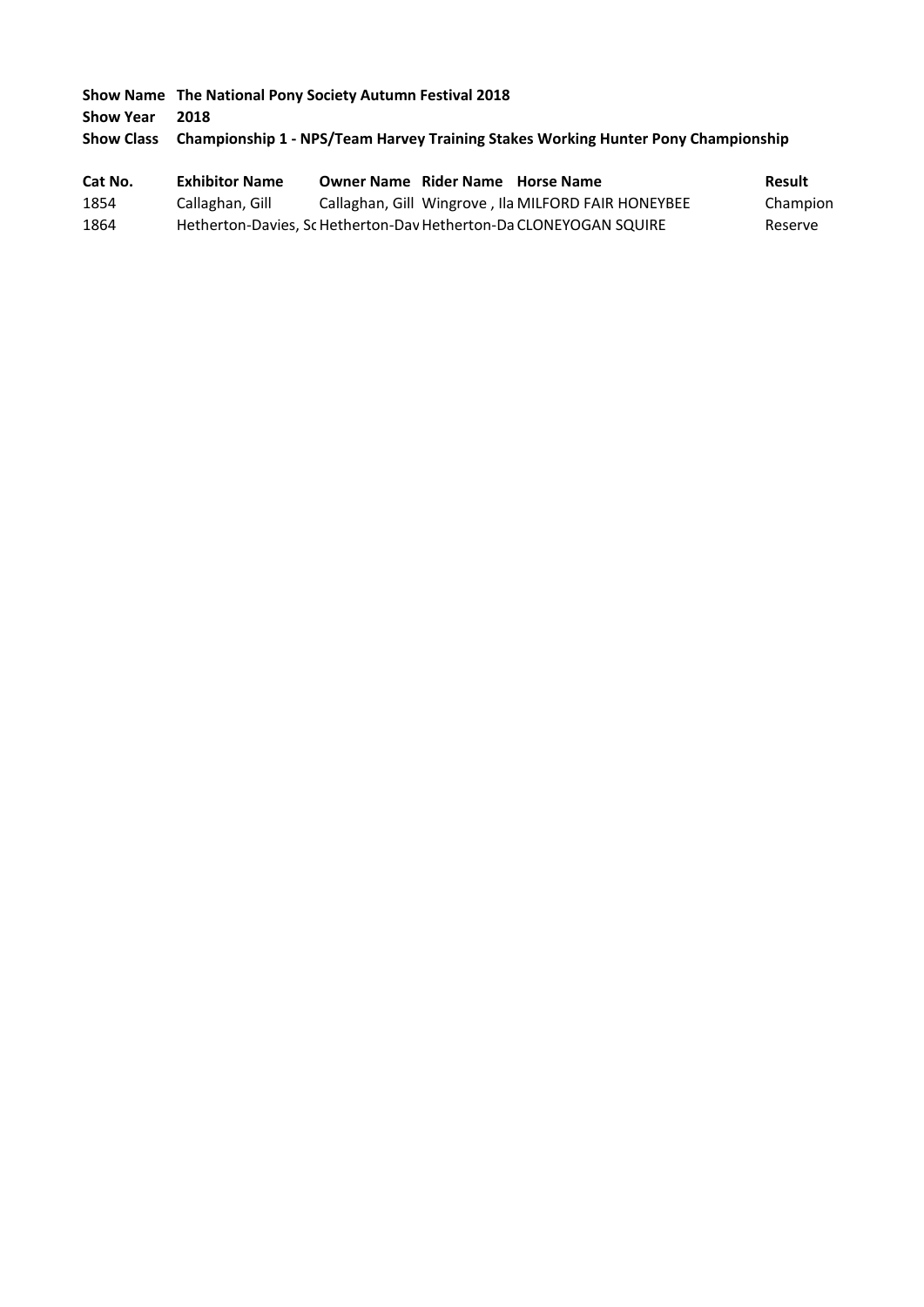| <b>Show Name</b>  | The National Pony Society Autumn Festival 2018       |                   |                   |                   |               |
|-------------------|------------------------------------------------------|-------------------|-------------------|-------------------|---------------|
| <b>Show Year</b>  | 2018                                                 |                   |                   |                   |               |
| <b>Show Class</b> | 4A - Intermediate Working Hunter Pony not exc 158cms |                   |                   |                   |               |
| Cat No.           | <b>Exhibitor Name</b><br><b>NO ENTRIES</b>           | <b>Owner Name</b> | <b>Rider Name</b> | <b>Horse Name</b> | <b>Result</b> |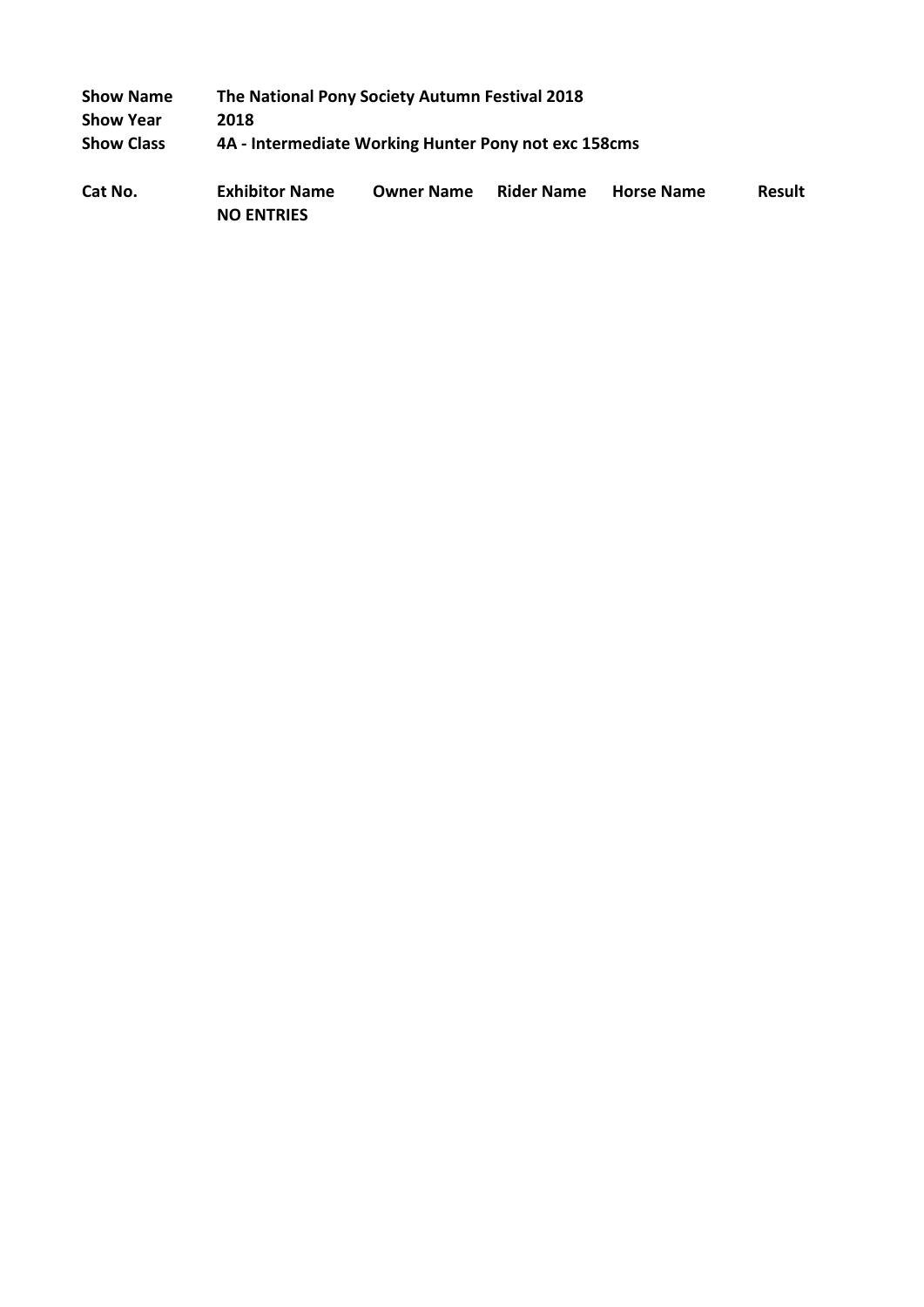**Show Name The National Pony Society Autumn Festival 2018 Show Year 2018 Show Class 5 - NPS/TopSpec M&M Working Hunter Pony Championship Qualifying Round - Not Exc 122cms**

| Cat No. | <b>Exhibitor Name</b> | <b>Owner Name</b> | <b>Rider Name</b> | <b>Horse Name</b>                  | <b>Result</b> |
|---------|-----------------------|-------------------|-------------------|------------------------------------|---------------|
| 1857    | Pearman. Andrea       | Pearman. Andrea   | Pearman. Andrea   | FFYNNONBACH LLEWELYN               | 1st           |
|         | 1906 Bullen, S        | Bullen. S         |                   | Haywood, Gemma CARWGWYN CORN DOLLY | 2nd.          |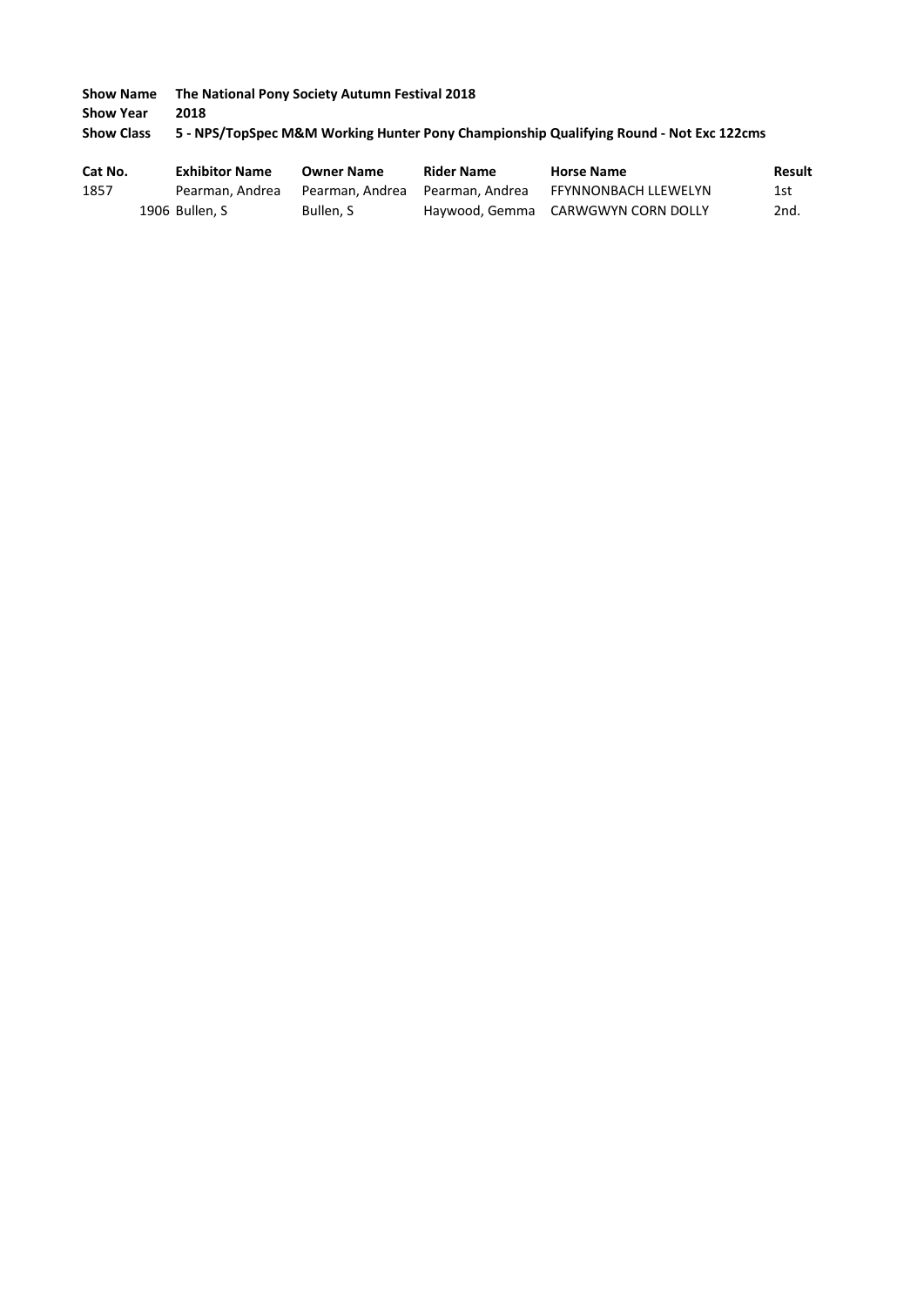| <b>Show Name</b>  | The National Pony Society Autumn Festival 2018                                                    |
|-------------------|---------------------------------------------------------------------------------------------------|
| <b>Show Year</b>  | 2018                                                                                              |
| <b>Show Class</b> | 6 - NPS/TopSpec M&M Working Hunter Pony Championship Qualifying Round - Exc 122cms Not Exc 133cms |

| Cat No. | <b>Exhibitor Name</b>      | <b>Owner Name</b> | <b>Rider Name</b> | <b>Horse Name</b>                                            | <b>Result</b>   |
|---------|----------------------------|-------------------|-------------------|--------------------------------------------------------------|-----------------|
| 1868    | Haywood, Jodie             | Haywood, Jodie    | Haywood, Jodie    | <b>GLYNCEIRCH AMLYN</b>                                      | 1st             |
| 1854    | Callaghan, Gill            | Callaghan, Gill   | Wingrove, Ila     | MILFORD FAIR HONEYBEE                                        | 2 <sub>nd</sub> |
| 1859    | Cook, Caroline             | Cook. Caroline    | Cook, Caroline    | <b>WORTLEY POLLYS GEM</b>                                    | 3rd             |
|         | 1907 Gordon Burgess, Lucie |                   |                   | Gordon Burgess, Lucie Gordon Burgess, Lucie PRIESTWOOD PEARL | 4th             |
| 1867    | Tandy, Georgina            | Tandy, Georgina   | Tandy, Georgina   | <b>GLOBETROTTER NIMROD</b>                                   | 5th             |
| 1869    | Hector, Emma               | Hector, Emma      | Hector, Emma      | <b>MOELDOD MONTY</b>                                         | 6th             |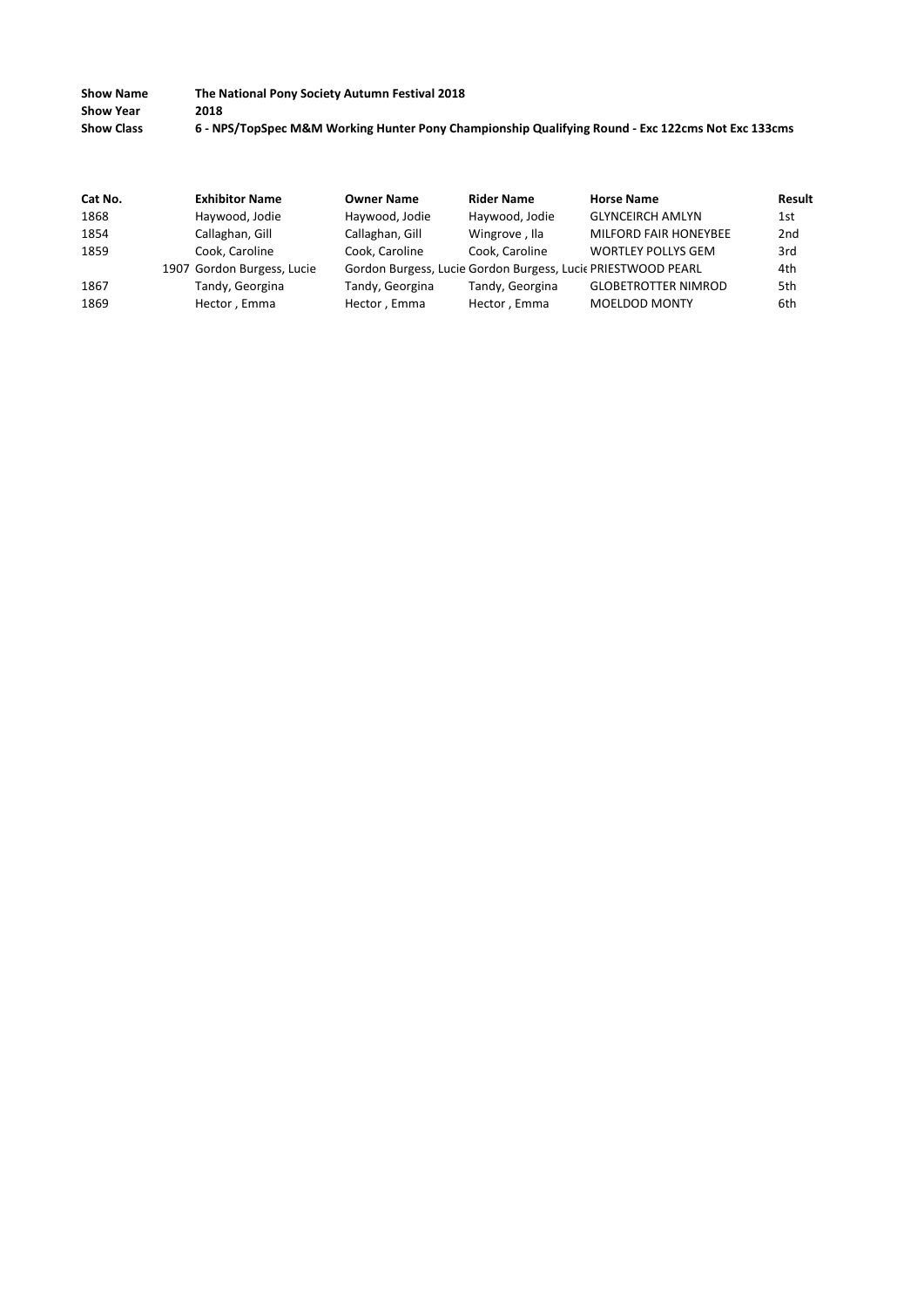**Show Year 2018**

| <b>Show Class</b> | 7 - NPS/TopSpec M&M Working Hunter Pony Championship Qualifying Round - Exc 133cms Not Exc 143cm |
|-------------------|--------------------------------------------------------------------------------------------------|
|-------------------|--------------------------------------------------------------------------------------------------|

| Cat No. | <b>Exhibitor Name</b> | <b>Owner Name</b>                          | <b>Rider Name</b>                                                                 | <b>Horse Name</b>      | <b>Result</b> |
|---------|-----------------------|--------------------------------------------|-----------------------------------------------------------------------------------|------------------------|---------------|
|         | 1903 Talbot, Jessica  | Sutton, Caroline                           | Talbot, Jessica                                                                   | PEASEDOWN MADDISON     | 1st           |
| 1870    |                       | Bebbington, Anne Bebbington, Anne          | Bebbington, Samantha                                                              | CADLAND AUTUMN PROMISE | 2nd           |
|         |                       | 1911 Curbishley, Louise Curbishley, Louise | Barrett, Elodie                                                                   | LUCKY LANE FIRECRACKER | 3rd           |
| 1862    | Parkinson, Pam        | Parkinson, Pam                             | Parkinson, Ella                                                                   | Dunbury Hot Chocolate  | 4th           |
| 1864    |                       |                                            | Hetherton-Davies, Hetherton-Davies, Sc Hetherton-Davies, Sophic CLONEYOGAN SQUIRE |                        | 5th           |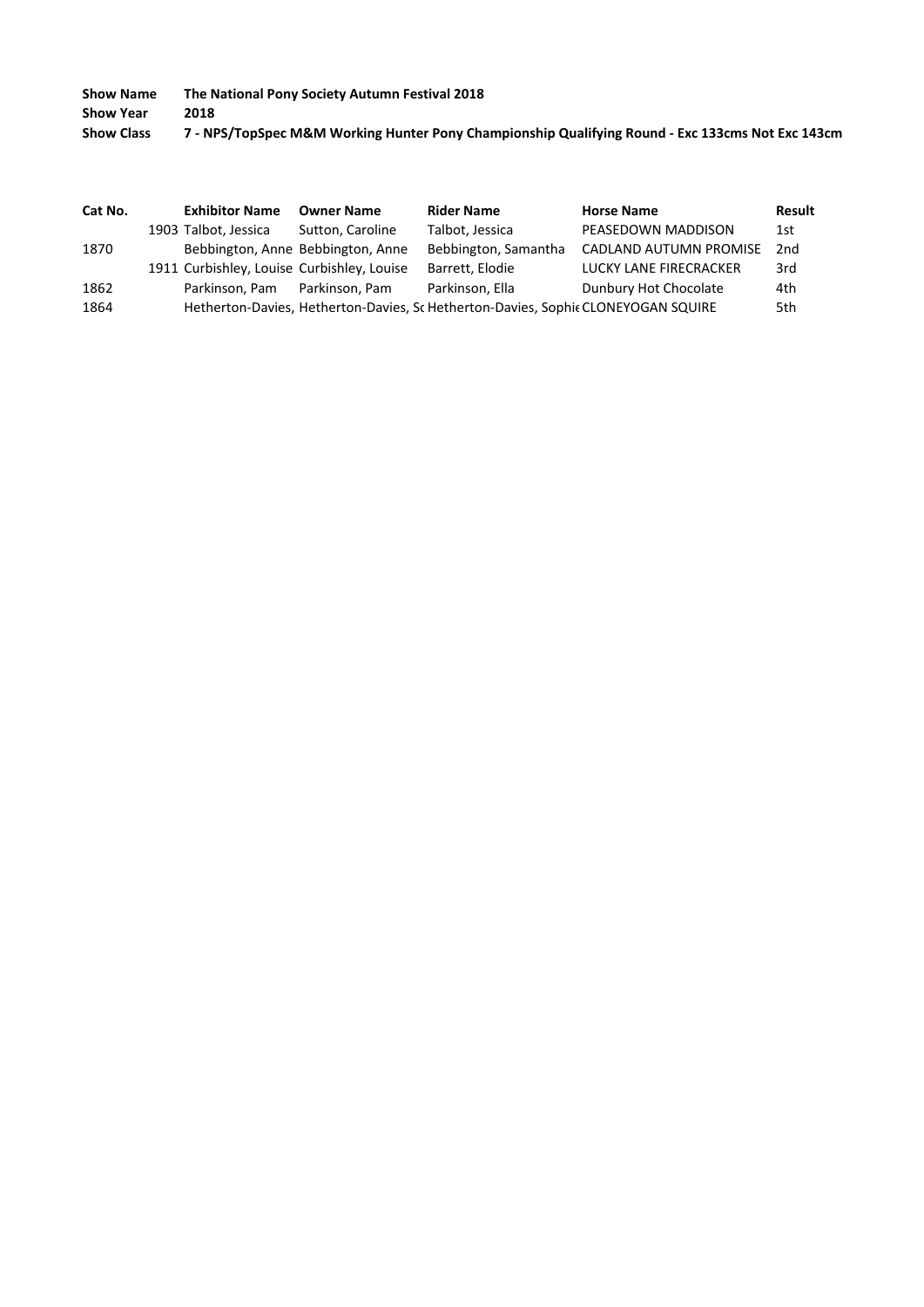| <b>Show Name</b>  | The National Pony Society Autumn Festival 2018                                     |
|-------------------|------------------------------------------------------------------------------------|
| <b>Show Year</b>  | 2018                                                                               |
| <b>Show Class</b> | 8 - NPS/TopSpec M&M Working Hunter Pony Championship Qualifying Round - Exc 143cms |

| Cat No. | <b>Exhibitor Name</b> | <b>Owner Name</b> | <b>Rider Name</b>                                                                               | <b>Horse Name</b> | Result |
|---------|-----------------------|-------------------|-------------------------------------------------------------------------------------------------|-------------------|--------|
| 1860    |                       |                   | Hetherton-Davies, Sophie Hetherton-Davies, Sophie Hetherton-Davies, Sophie ALLNABROONE STAR 1st |                   |        |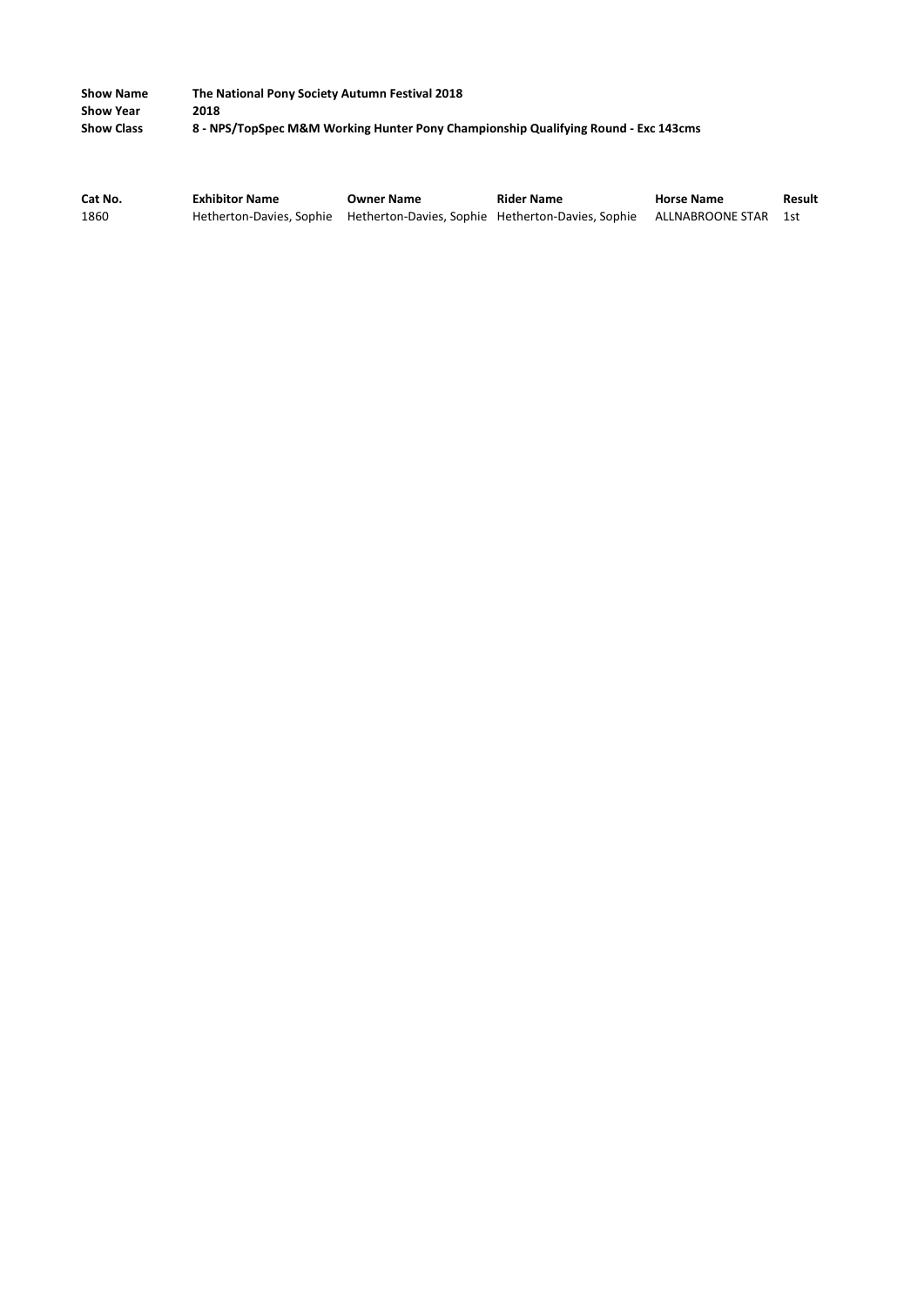| <b>Show Name</b>  |                       | The National Pony Society Autumn Festival 2018 |                   |                                                                                      |               |
|-------------------|-----------------------|------------------------------------------------|-------------------|--------------------------------------------------------------------------------------|---------------|
| <b>Show Year</b>  | 2018                  |                                                |                   |                                                                                      |               |
| <b>Show Class</b> |                       |                                                |                   | Championship 2 - NPS/TopSpec M&M Working Hunter Pony Championship Qualifying Round - |               |
|                   |                       |                                                |                   |                                                                                      |               |
| Cat No.           | <b>Exhibitor Name</b> | <b>Owner Name</b>                              | <b>Rider Name</b> | <b>Horse Name</b>                                                                    | <b>Result</b> |

1868 Haywood, Jodie Haywood, Jodie Haywood, Jodie GLYNCEIRCH AMLYN Reserve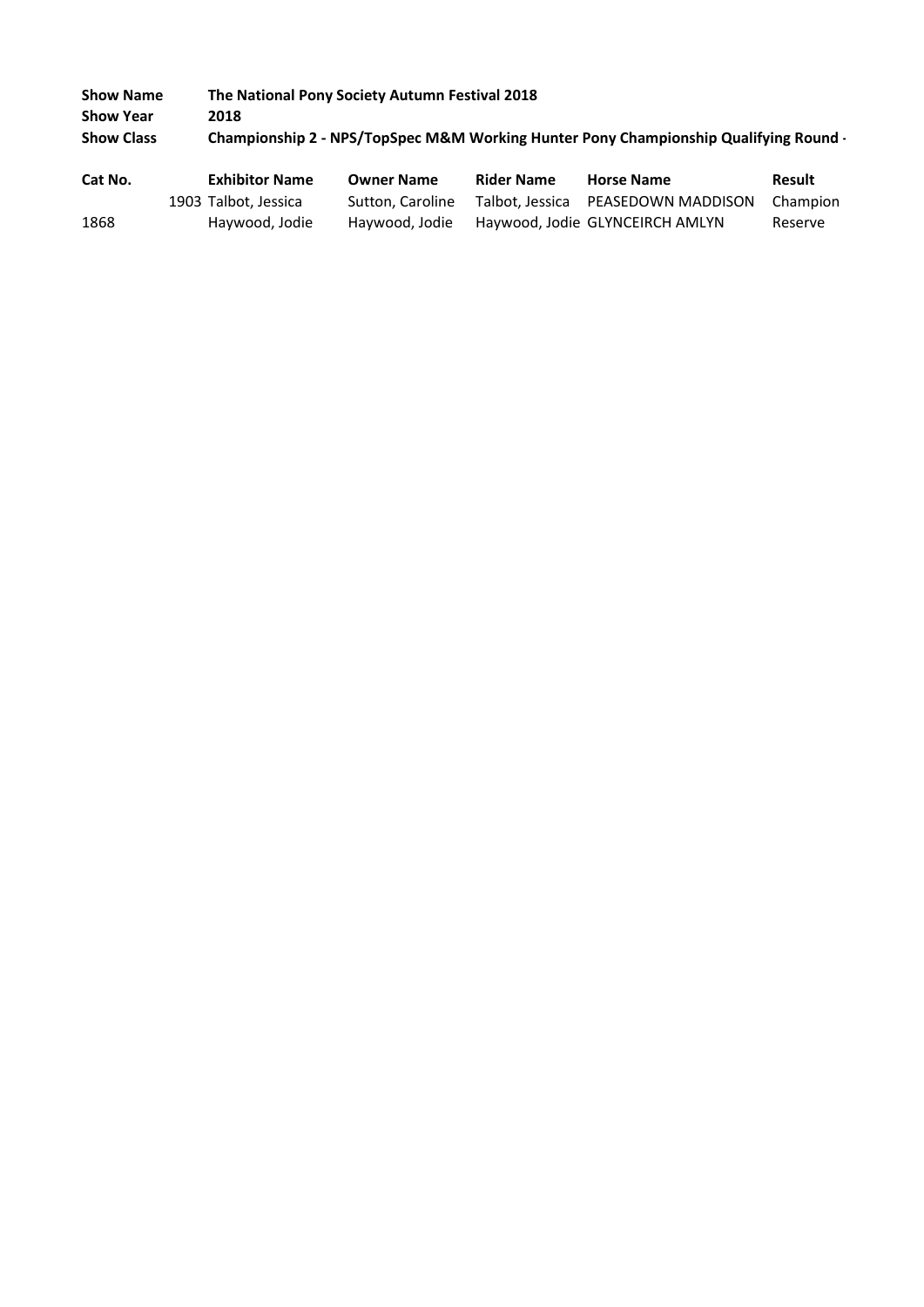| <b>Show Name</b>  | The National Pony Society Autumn Festival 2018                             |
|-------------------|----------------------------------------------------------------------------|
| <b>Show Year</b>  | 2018                                                                       |
| <b>Show Class</b> | 9 - NPS Mountain & Moorland Open Ridden Winter Qualifier - Welsh Sec A & B |

| Cat No. |                   | <b>Exhibitor Name</b> Owner Name Rider Name | <b>Horse Name</b>                                  | Result |
|---------|-------------------|---------------------------------------------|----------------------------------------------------|--------|
|         | 1909 Darke, Sarah |                                             | Darke, Sarah Drake, Annabel CADLANVALLEY ALLEGRO   | 1st    |
|         | 1929 Kilbey, M    | Kilbev. M                                   | Kilbey, Charlott BRYNDEFAID ST ANDREW              | 2nd    |
|         | 1925 Asher, Aimee |                                             | Asher, Aimee Asher, Aimee CASTLEMEAD BOBBY DAZZLER | 3rd    |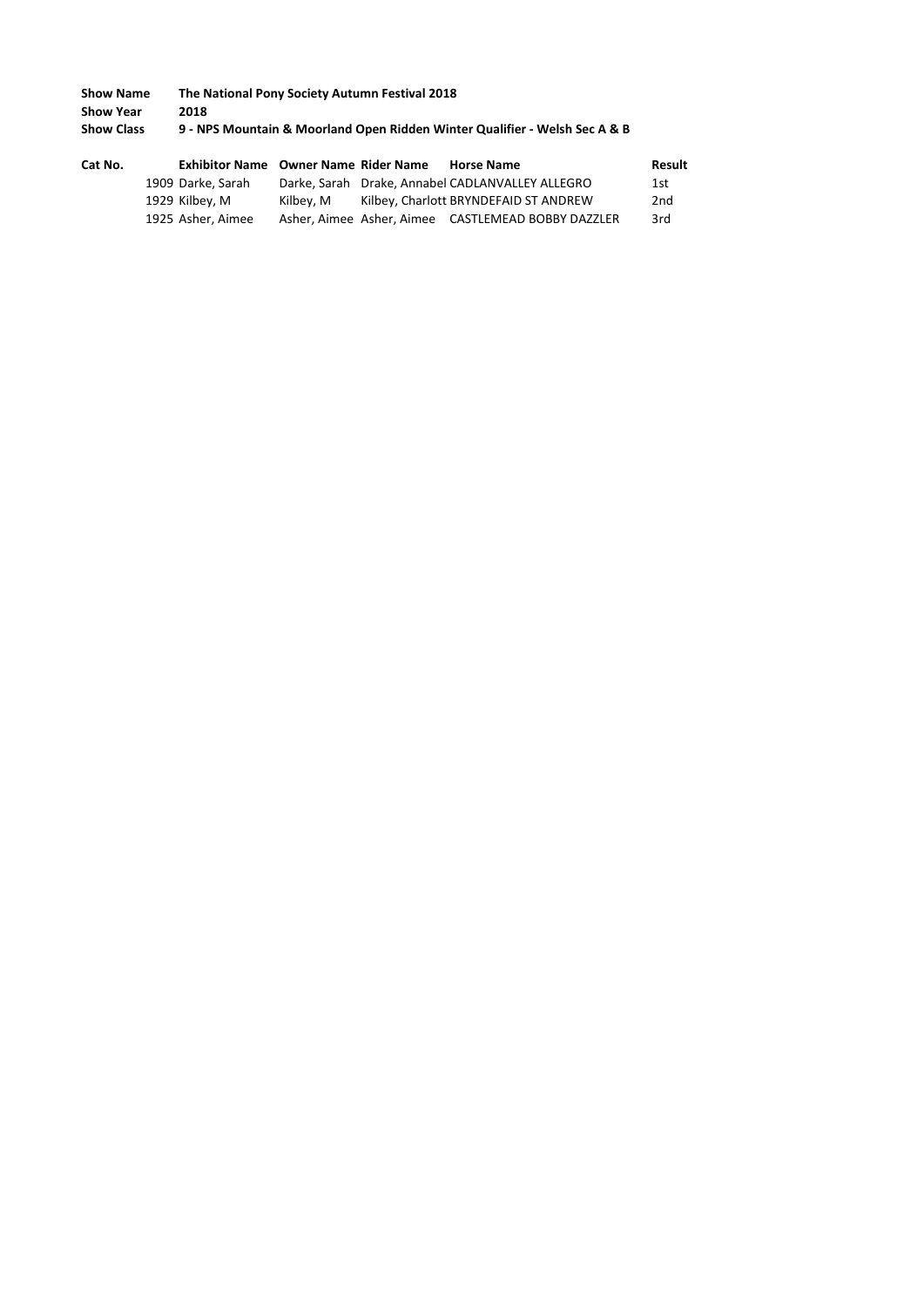**Show Year 2018**

**Show Class 10 - NPS Mountain & Moorland Open Ridden Winter Qualifier - Dartmoor, Exm**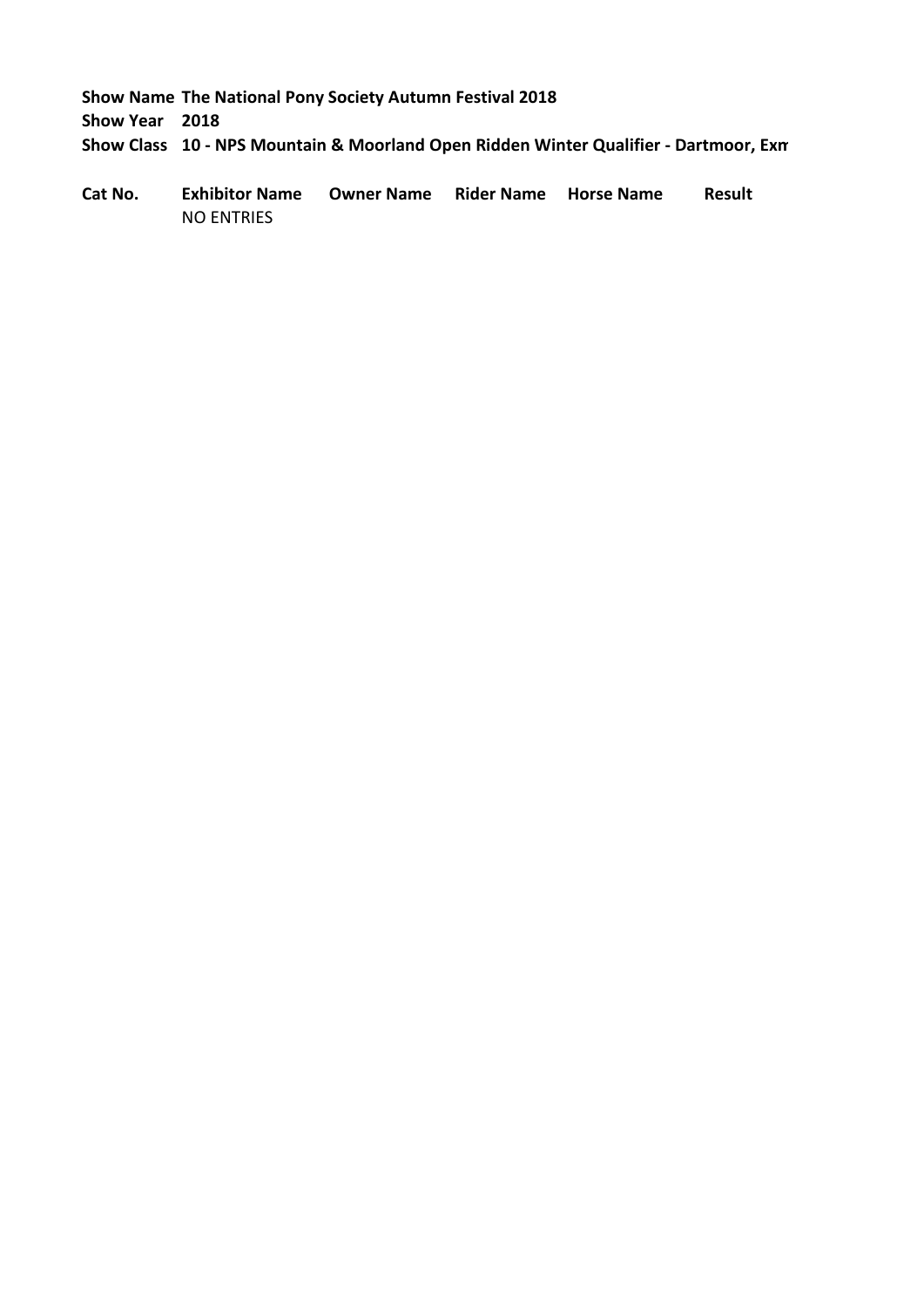| <b>Show Name</b>  | The National Pony Society Autumn Festival 2018                          |
|-------------------|-------------------------------------------------------------------------|
| <b>Show Year</b>  | 2018                                                                    |
| <b>Show Class</b> | 11 - NPS Mountain & Moorland Open Ridden Winter Qualifier - Welsh Sec C |

| Cat No. | <b>Exhibitor Name</b> |                | <b>Owner Name</b>                  | <b>Rider Name</b> | <b>Horse Name</b>               | Result |
|---------|-----------------------|----------------|------------------------------------|-------------------|---------------------------------|--------|
| 1872    |                       |                | Beaumont, Lauren Whitworth, Jacqui |                   | Beaumont, Laur SYNOD RIBBONS    | 1st    |
| 1871    |                       | Haywood, Jodie | Havwood, Jodie                     |                   | Haywood, Jodie LANTAU SUPERNOVA | 2nd    |
|         | 1919 Scott, Carol     |                | Scott, Carol                       |                   | Scott, Gemma SEIONT CYFRINACH   | 3rd    |
|         | 1931 Faulkner, A      |                | Faulkner, A                        | Faulkner, A       | ROBANNA BOBBY DAZZLER           | 4th    |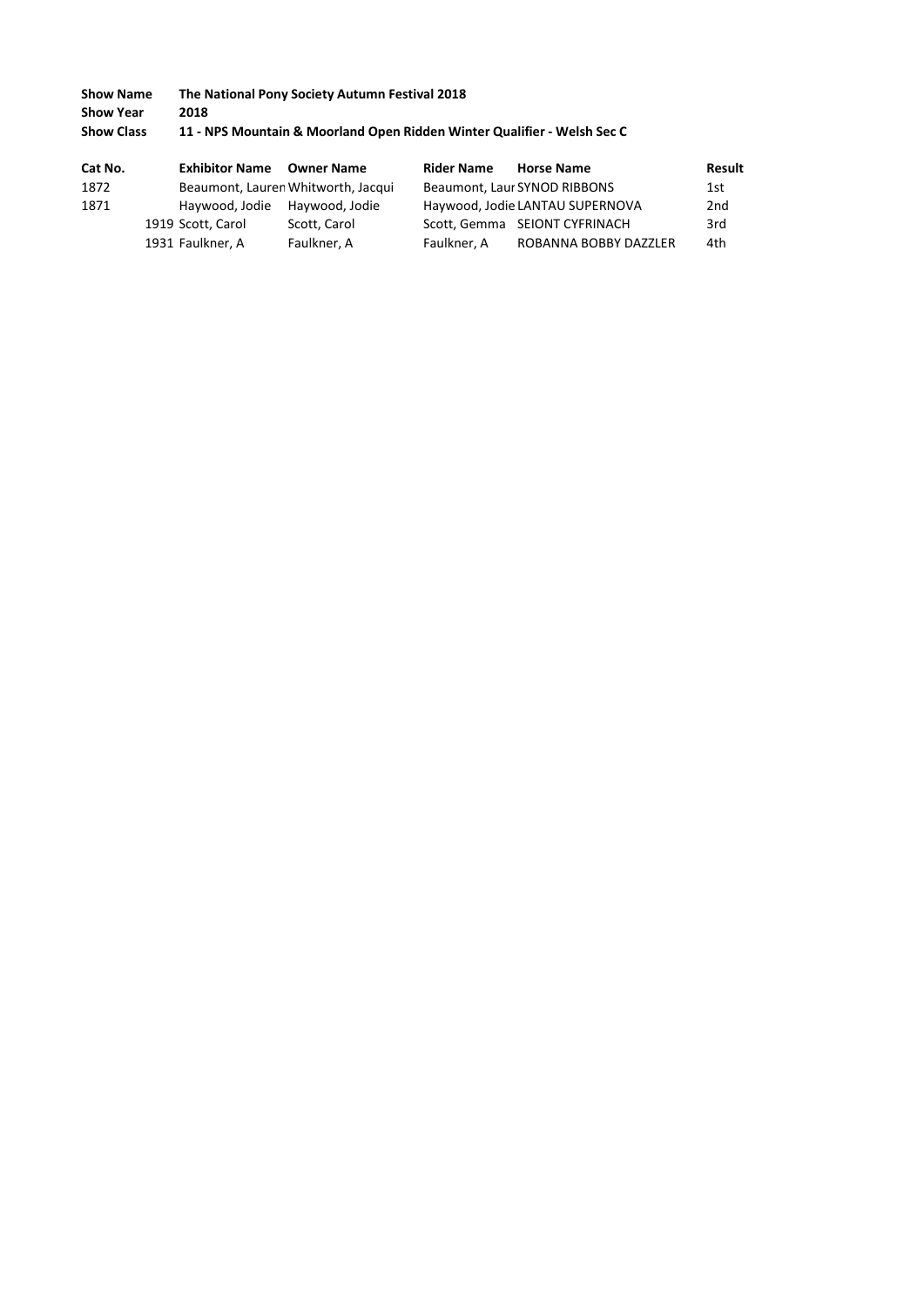#### **Show Name The National Pony Society Autumn Festival 2018 Show Year 2018 Show Class 12 - NPS Mountain & Moorland Open Ridden Winter Qualifier - Welsh Sec D**

| Cat No. | <b>Exhibitor Name</b>    | <b>Owner Name</b>    | <b>Rider Name</b>   | <b>Horse Name</b>                       | Result |
|---------|--------------------------|----------------------|---------------------|-----------------------------------------|--------|
| 1873    | Beaumont, Lauren         | Elliott, John        | Blythe, Josh        | ABERGAVENNY YASMIN                      | 1st    |
|         | 1930 Peers, Ashley       | Peers, Ashley        | Peers, Ashley       | PANTYDWR MISTER NICE GUY                | 2nd    |
| 1874    | armstrong-sly, jayne     | armstrong-sly, jayne |                     | armstrong-sly, jayne MAESCROFTA SPOT-ON | 3rd    |
|         | 1913 Bullen, S           | Bullen. S            | Haywood, Emily      | LYNBRIE CHANTELLE                       | 4th    |
|         | 1914 Carmen-Ellis, Nicki | Carmen-Ellis, Nicki  | Carmen-Ellis, Nicki | HENDREWEN TEXAS JUBILEE PAGENT 5th      |        |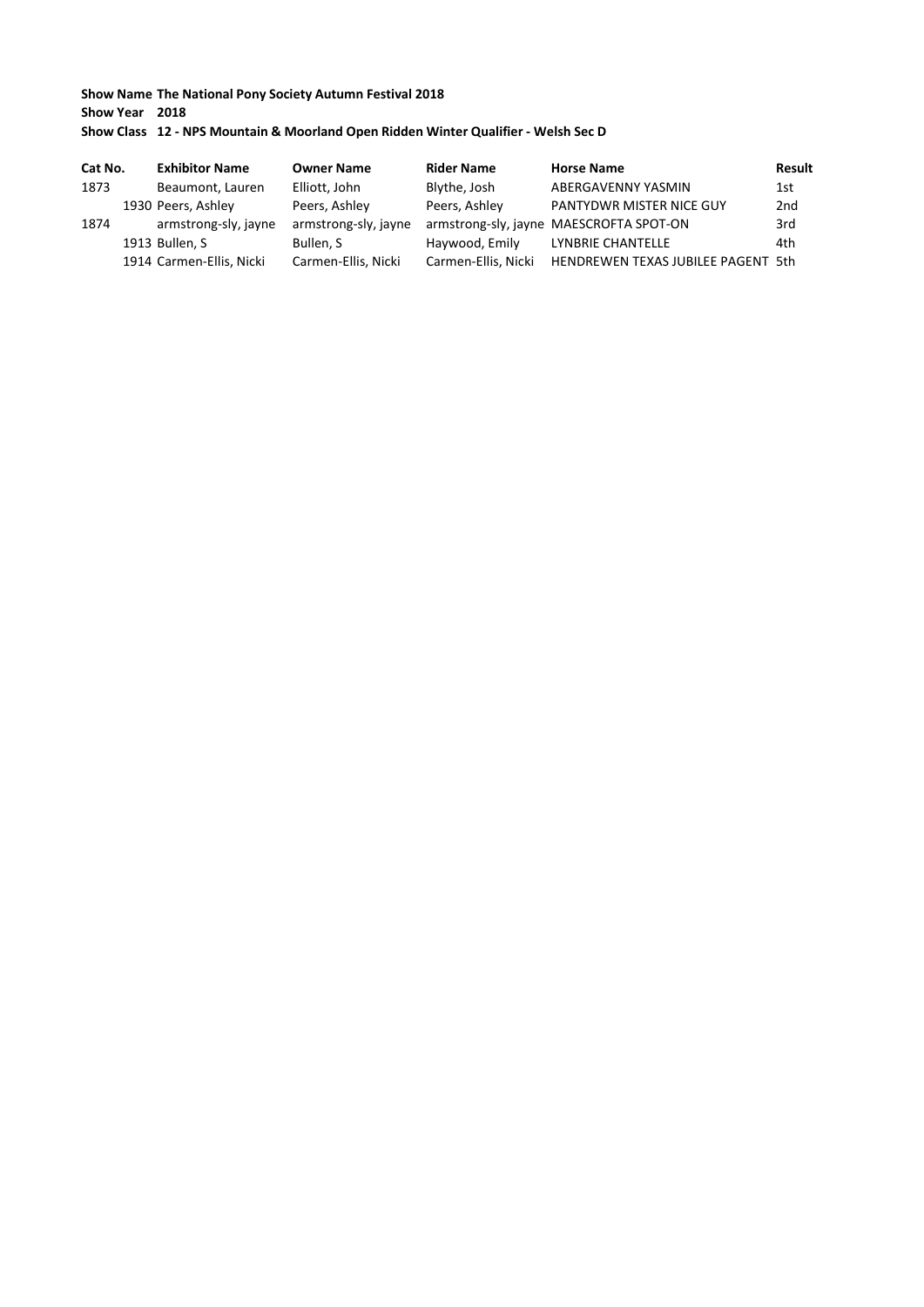| <b>Show Name</b>  | The National Pony Society Autumn Festival 2018                                    |
|-------------------|-----------------------------------------------------------------------------------|
| <b>Show Year</b>  | 2018                                                                              |
| <b>Show Class</b> | 13 - NPS Mountain & Moorland Open Ridden Winter Qualifier - Fell Dales & Highland |

| Cat No. | <b>Exhibitor Name</b> | <b>Owner Name</b> | <b>Rider Name</b> | <b>Horse Name</b>             | Result          |
|---------|-----------------------|-------------------|-------------------|-------------------------------|-----------------|
|         | 1924 Garner, Danielle | Garner, Danielle  | Garner, Danielle  | <b>HARDENDALE PICK POCKET</b> | 1st             |
| 1875    | Fisher, Julie         | Fisher, Julie     | fisher, hope      | <b>FOALSYKE LITTLE TOPPER</b> | 2 <sub>nd</sub> |
|         | 1905 Talbot, Jessica  | Morgan, Holly     | Talbot, Jessica   | <b>VICTORIA OF WHITEFIELD</b> | 3rd             |
|         | 1933 Thorp. Kirsty    | Thorp. Kirsty     | Thorp. Kirsty     | <b>CLANDON PRECIOUS</b>       | 4th             |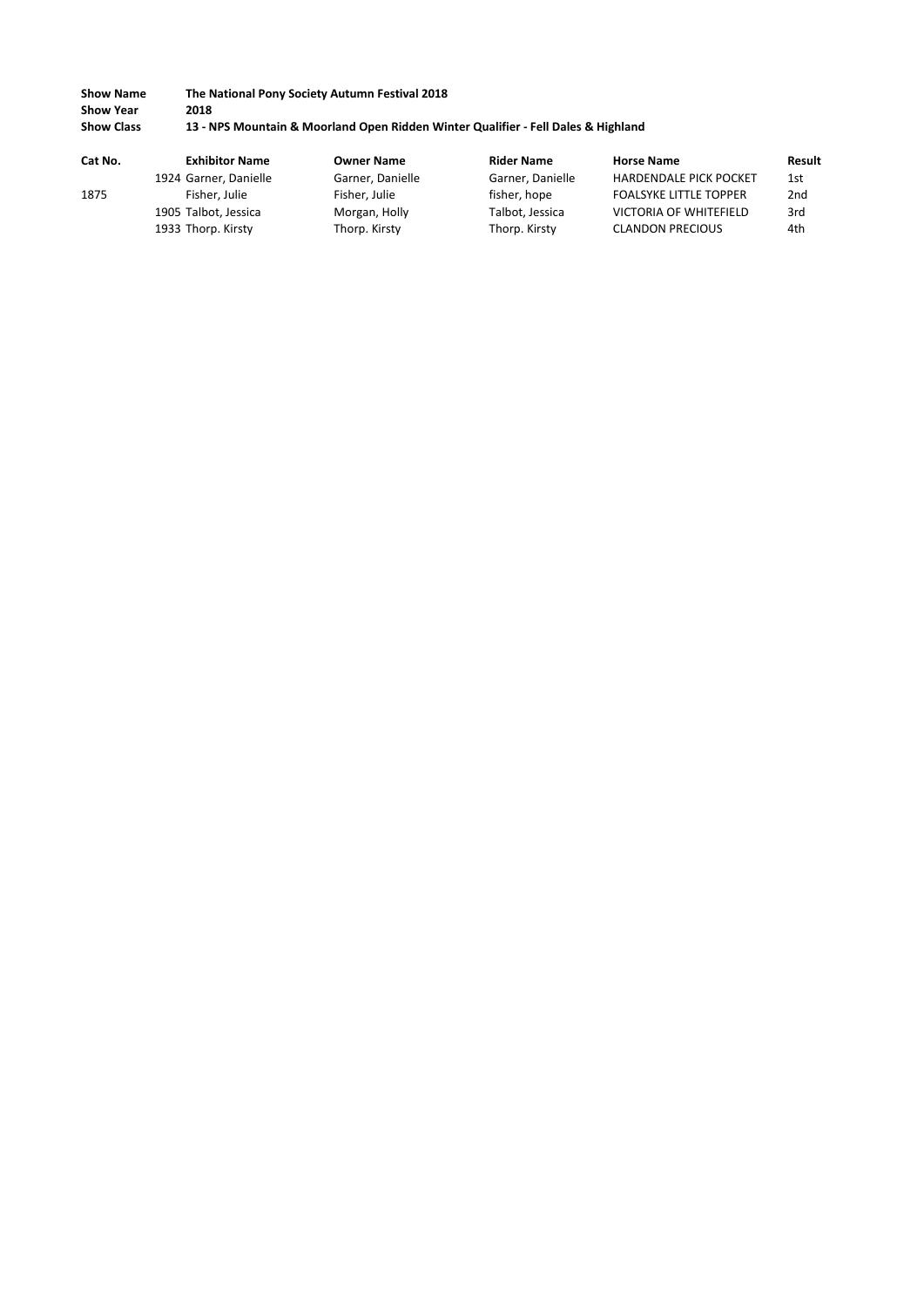**Show Year 2018**

# **Show Class 14 - NPS Mountain & Moorland Open Ridden Winter Qualifier - Connemara & New Forest**

| Cat No. | <b>Exhibitor Name</b> | <b>Owner Name</b> | <b>Rider Name</b> | <b>Horse Name</b>                             | <b>Result</b> |
|---------|-----------------------|-------------------|-------------------|-----------------------------------------------|---------------|
|         | 1935 Sehne, J         | Sehne, J          | Deakin, Sue       | <b>TYAN MA'LADY</b>                           | 1st           |
| 1878    | Parker, Lesley        | Parker, Lesley    |                   | Marriott Payne, Kat ATLANTIC MORNING MIST 2nd |               |
| 1879    | Parkinson, Pam        | Parkinson, Pam    | Parkinson, Tilly  | <b>CAHERLISTRANE CARRIG</b>                   | 3rd           |
|         | 1926 Reed, Natalie    | Reed. Natalie     | Reed. Natalie     | <b>KENGO ABBEY</b>                            | 4th           |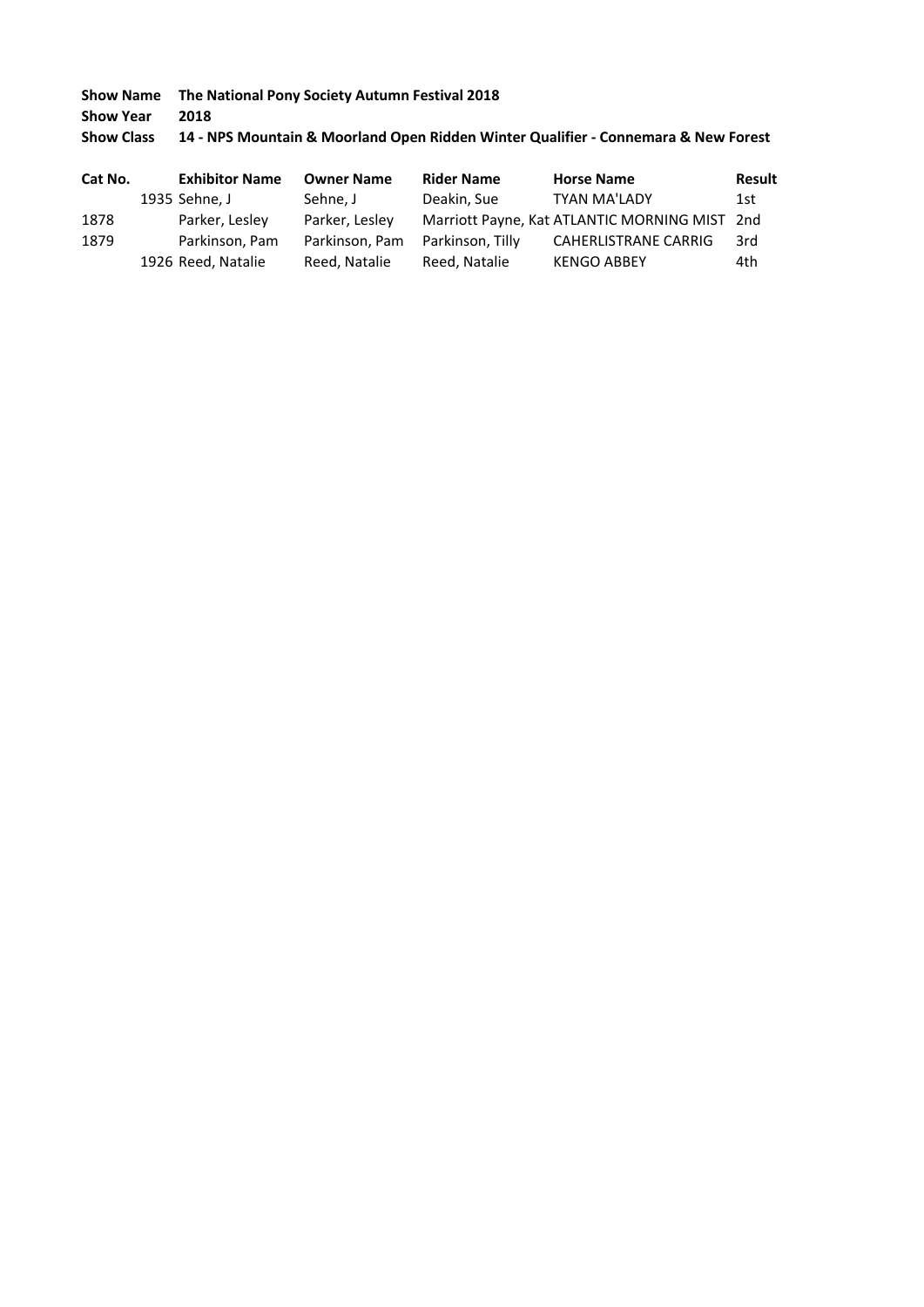| <b>Show Name</b>  | The National Pony Society Autumn Festival 2018                                    |
|-------------------|-----------------------------------------------------------------------------------|
| <b>Show Year</b>  | 2018                                                                              |
| <b>Show Class</b> | Championship 3 - NPS Mountain & Moorland Open Ridden Winter Qualifier - Champions |

| Cat No. | Exhibitor Name Owner Name Rider Name Horse Name |  |                                                              | <b>Result</b> |
|---------|-------------------------------------------------|--|--------------------------------------------------------------|---------------|
| 1873    | Beaumont, Laurei Elliott, John                  |  | Blythe, Josh ABERGAVENNY YASMIN                              | Champion      |
|         | 1930 Peers. Ashley                              |  | Peers, Ashley Peers, Ashley PANTYDWR MISTER NICE GUY Reserve |               |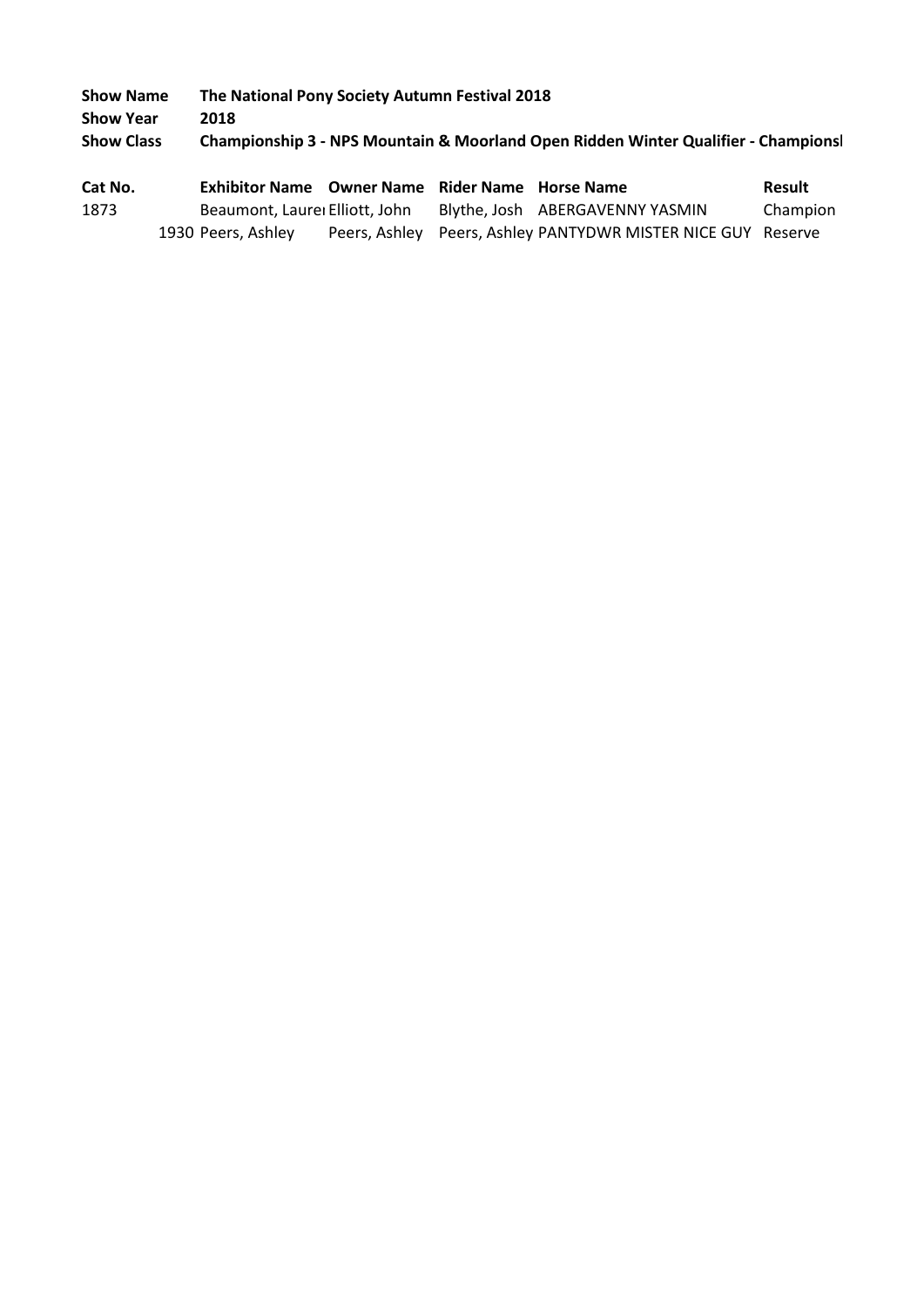**Show Name The National Pony Society Autumn Festival 2018 Show Year 2018 Show Class Championship 4 - NPS/ Follywood Show Team British Isles Area Supreme Flat Ridden** 

| Cat No. | <b>Exhibitor Name</b> Owner Name                                               | <b>Rider Name</b> | <b>Horse Name</b>  | Result   |
|---------|--------------------------------------------------------------------------------|-------------------|--------------------|----------|
| 1873    | Beaumont, Laure Elliott, John                                                  | Blythe, Josh      | ABERGAVENNY YASMIN | Champion |
|         | 1924 Garner, Danielle Garner, Danielle Garner, Danielle HARDENDALE PICK POCKET |                   |                    | Reserve  |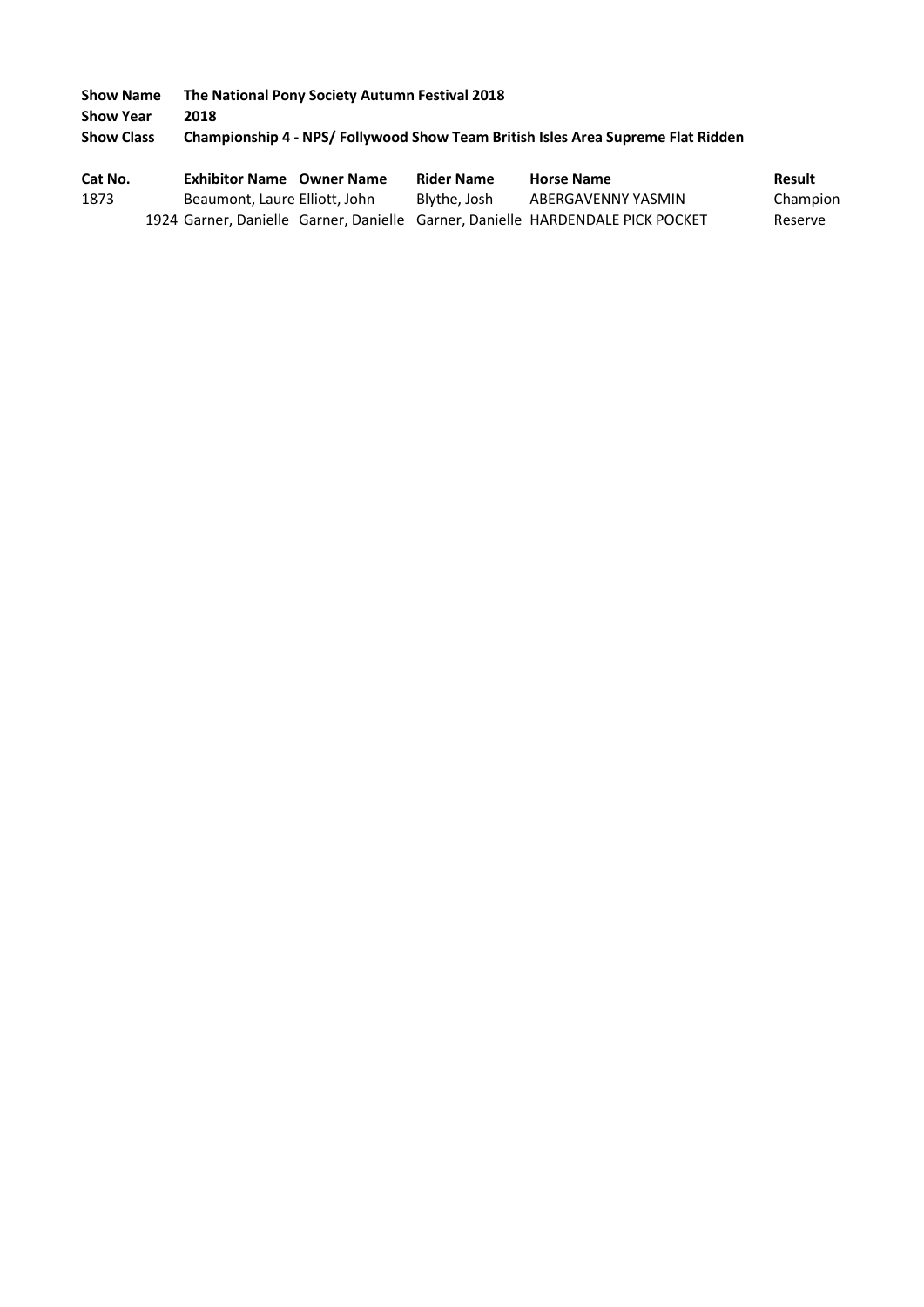| <b>Show Name</b>  | The National Pony Society Autumn Festival 2018             |
|-------------------|------------------------------------------------------------|
| <b>Show Year</b>  | 2018                                                       |
| <b>Show Class</b> | 15 - NPS Show Hunter Pony Lead Rein Championship Qualifier |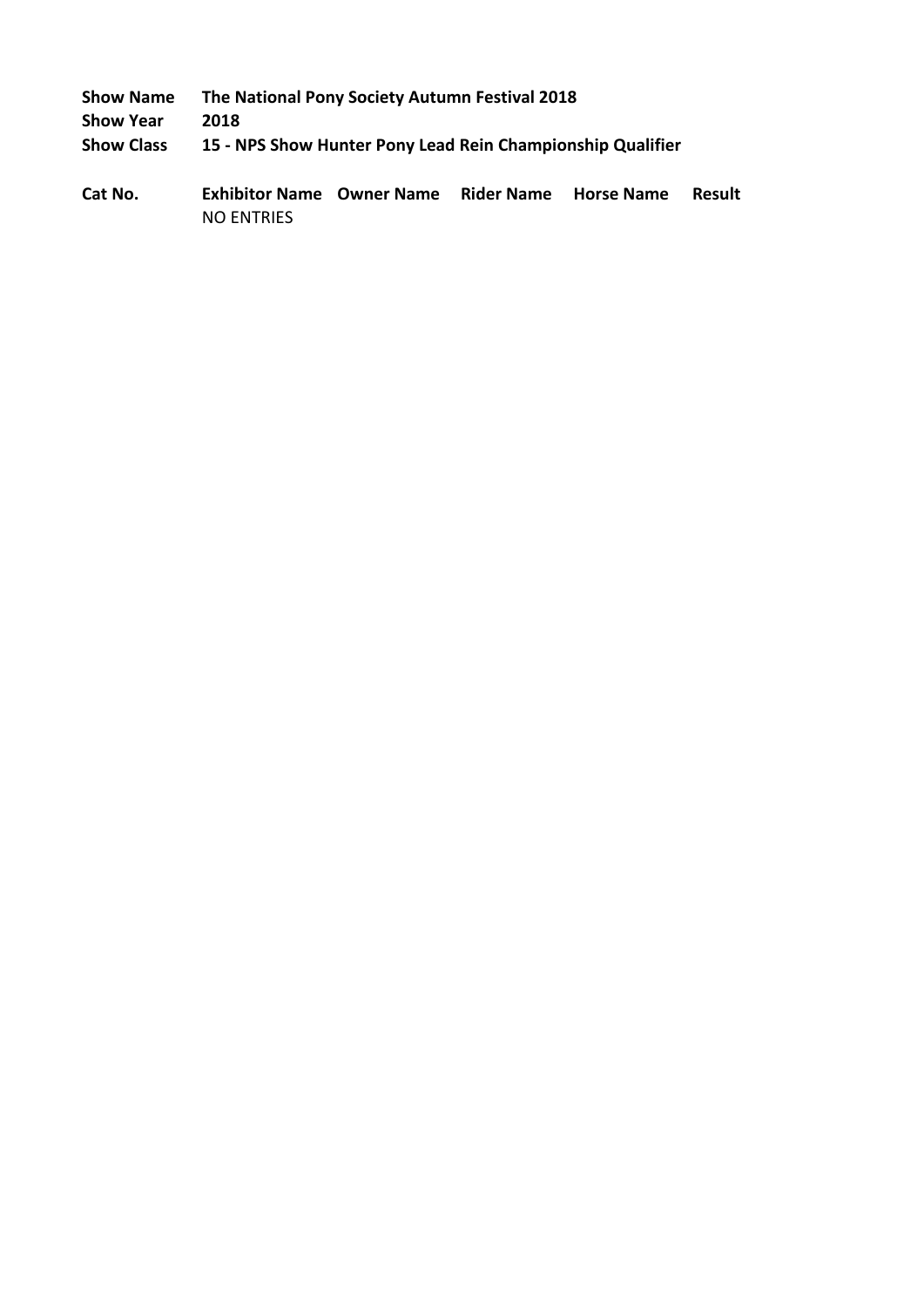| <b>Show Name</b>  | The National Pony Society Autumn Festival 2018                |
|-------------------|---------------------------------------------------------------|
| <b>Show Year</b>  | 2018                                                          |
| <b>Show Class</b> | 16 - NPS Show Hunter Pony First Ridden Championship Qualifier |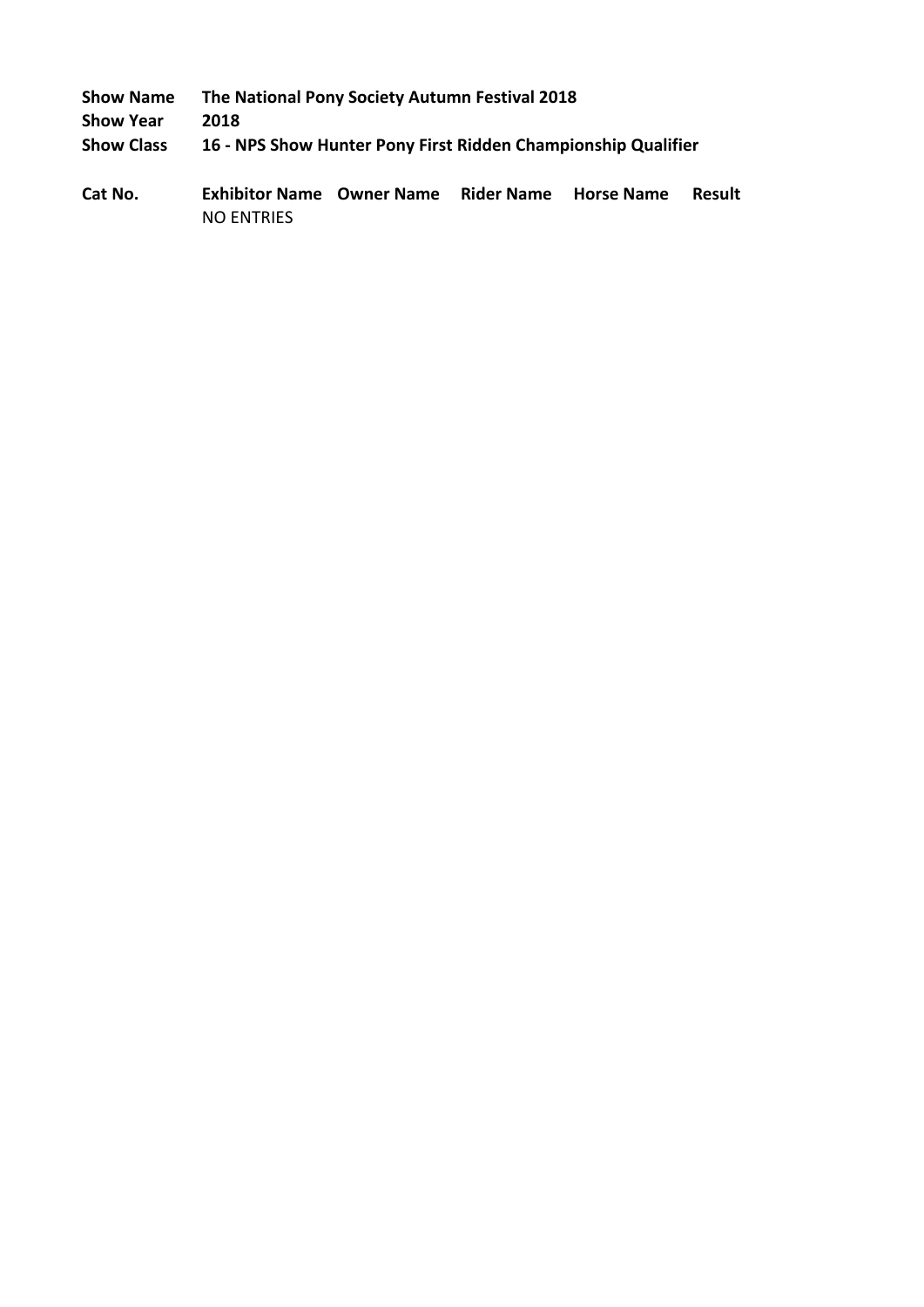| <b>Show Name</b>  | The National Pony Society Autumn Festival 2018      |
|-------------------|-----------------------------------------------------|
| <b>Show Year</b>  | 2018                                                |
| <b>Show Class</b> | 17 - NPS Show Pony Lead Rein Championship Qualifier |
|                   |                                                     |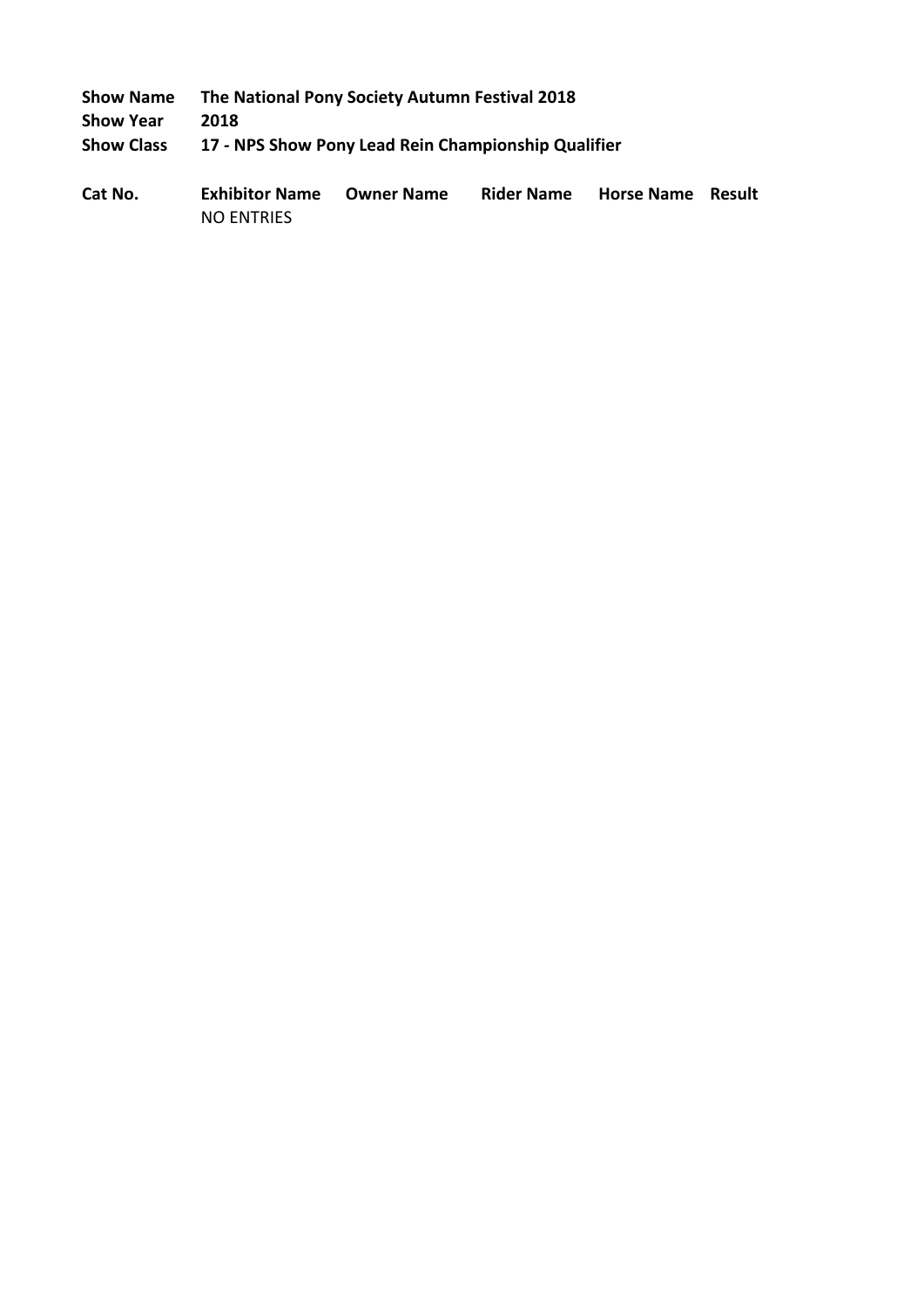| <b>Show Name</b>  | The National Pony Society Autumn Festival 2018         |
|-------------------|--------------------------------------------------------|
| <b>Show Year</b>  | 2018                                                   |
| <b>Show Class</b> | 18 - NPS Show Pony First Ridden Championship Qualifier |
|                   |                                                        |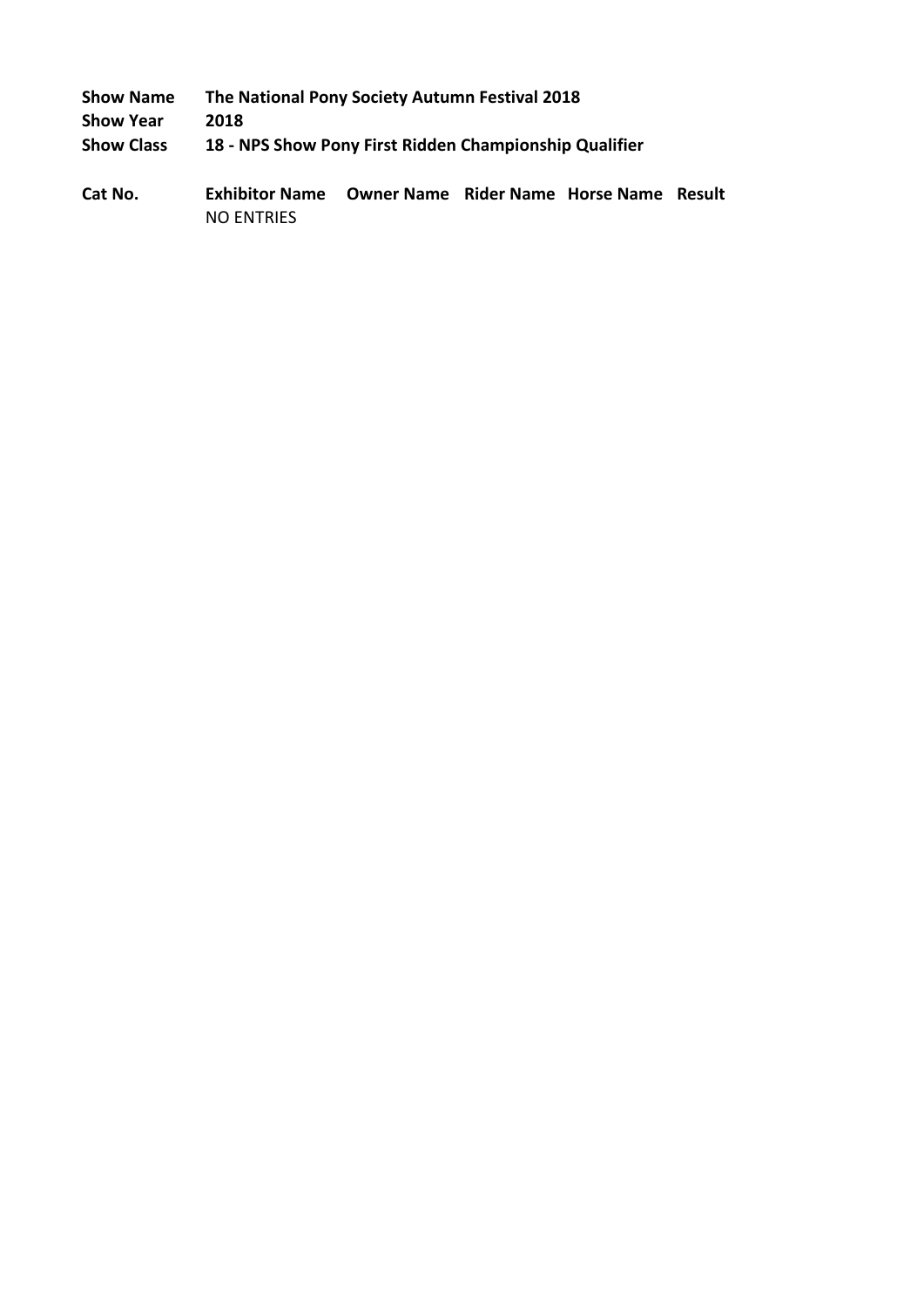| <b>Show Name</b>  |                                            | The National Pony Society Autumn Festival 2018       |                   |                   |                           |  |  |  |
|-------------------|--------------------------------------------|------------------------------------------------------|-------------------|-------------------|---------------------------|--|--|--|
| <b>Show Year</b>  | 2018                                       |                                                      |                   |                   |                           |  |  |  |
| <b>Show Class</b> |                                            | Championship 5 - NPS Show Pony/SHP Mini Championship |                   |                   |                           |  |  |  |
| Cat No.           | <b>Exhibitor Name</b><br><b>NO ENTRIES</b> | <b>Owner Name</b>                                    | <b>Rider Name</b> | <b>Horse Name</b> | <b>Result</b><br>Champion |  |  |  |
|                   |                                            |                                                      |                   |                   | Reserve                   |  |  |  |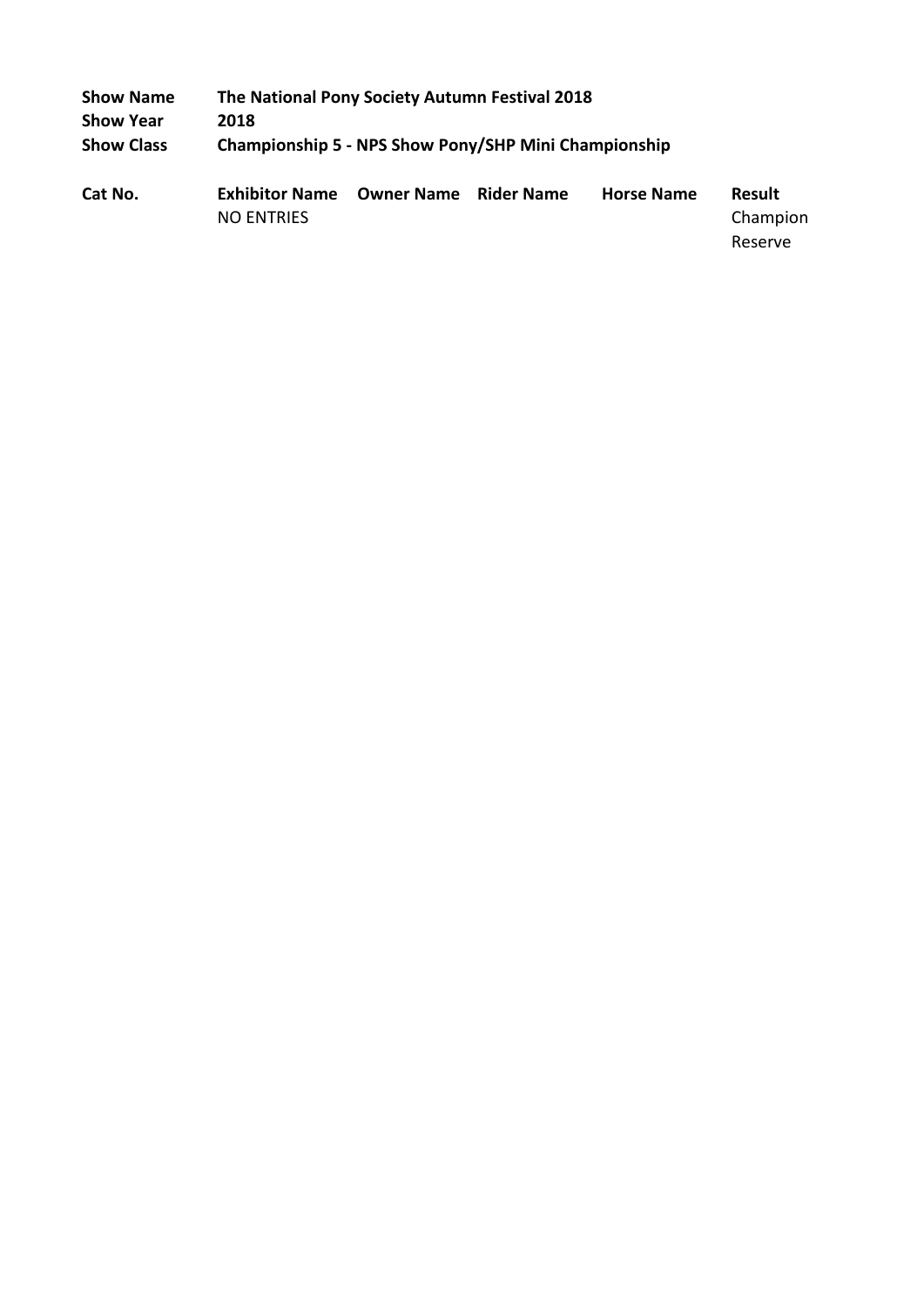|  | Show Name The National Pony Society Autumn Festival 2018 |  |
|--|----------------------------------------------------------|--|
|--|----------------------------------------------------------|--|

**Show Year 2018**

**Show Class 19 - NPS/Kellythorpe Show Pony Open Ridden Gold Medal Championship (**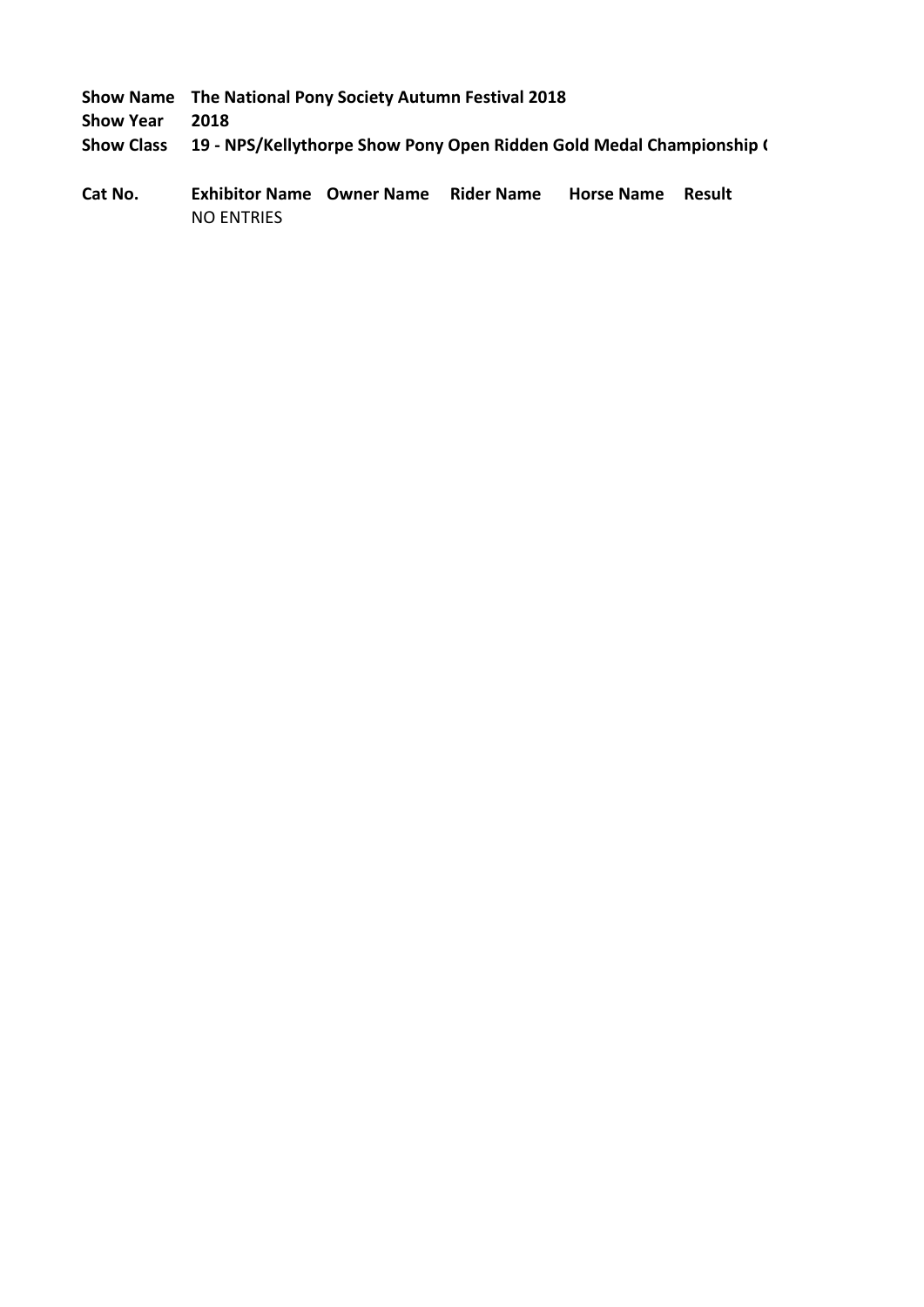|     | Show Name The National Pony Society Autumn Festival 2018 |
|-----|----------------------------------------------------------|
| eks | $\sim$                                                   |

**Show Year 2018**

**Show Class 20 - NPS/Kellythorpe Show Hunter Pony Open Ridden Gold Medal Champ**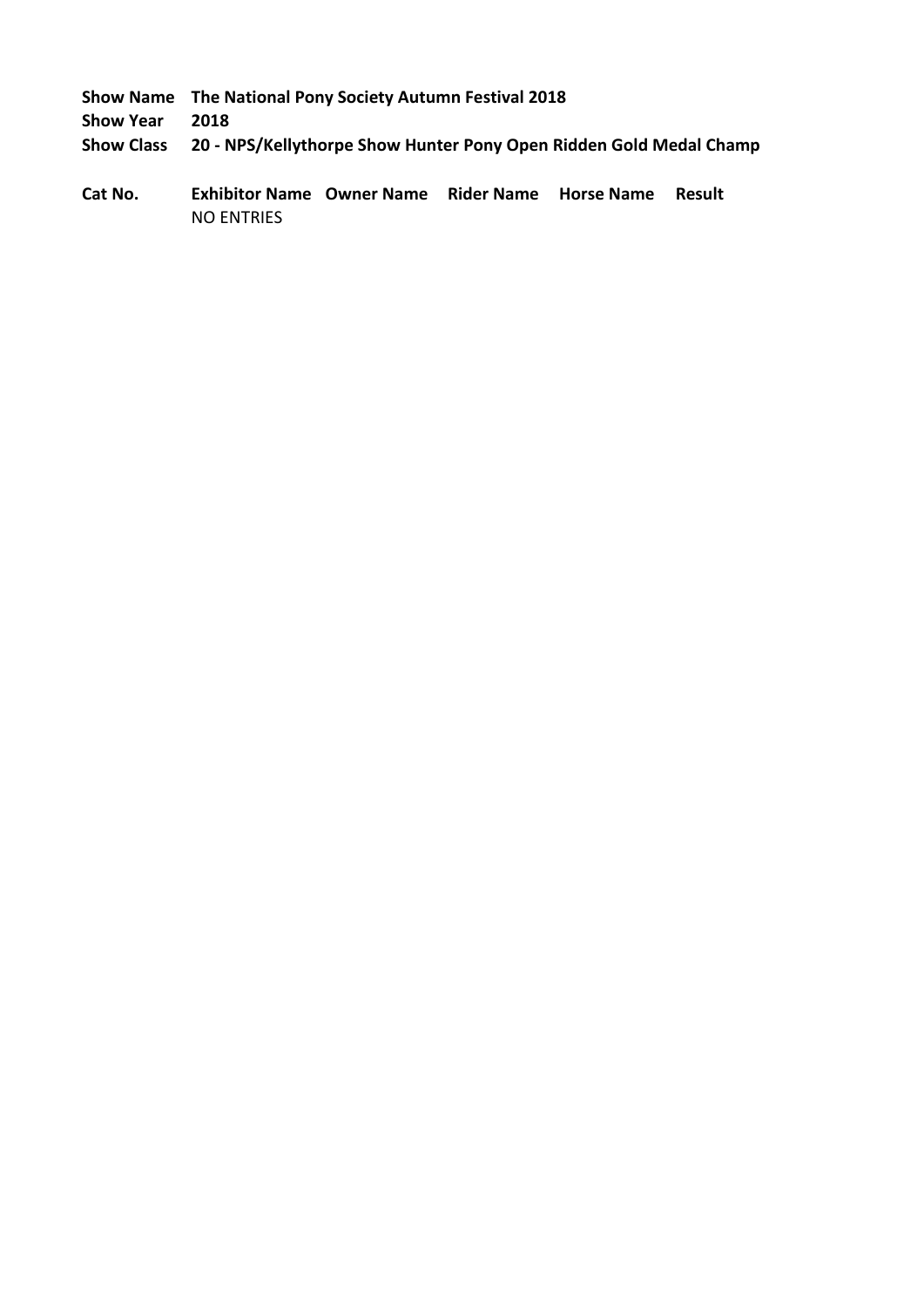**Show Year 2018**

**Show Class 21 - NPS/Kellythorpe Show Pony Open Ridden Gold Medal Championship (**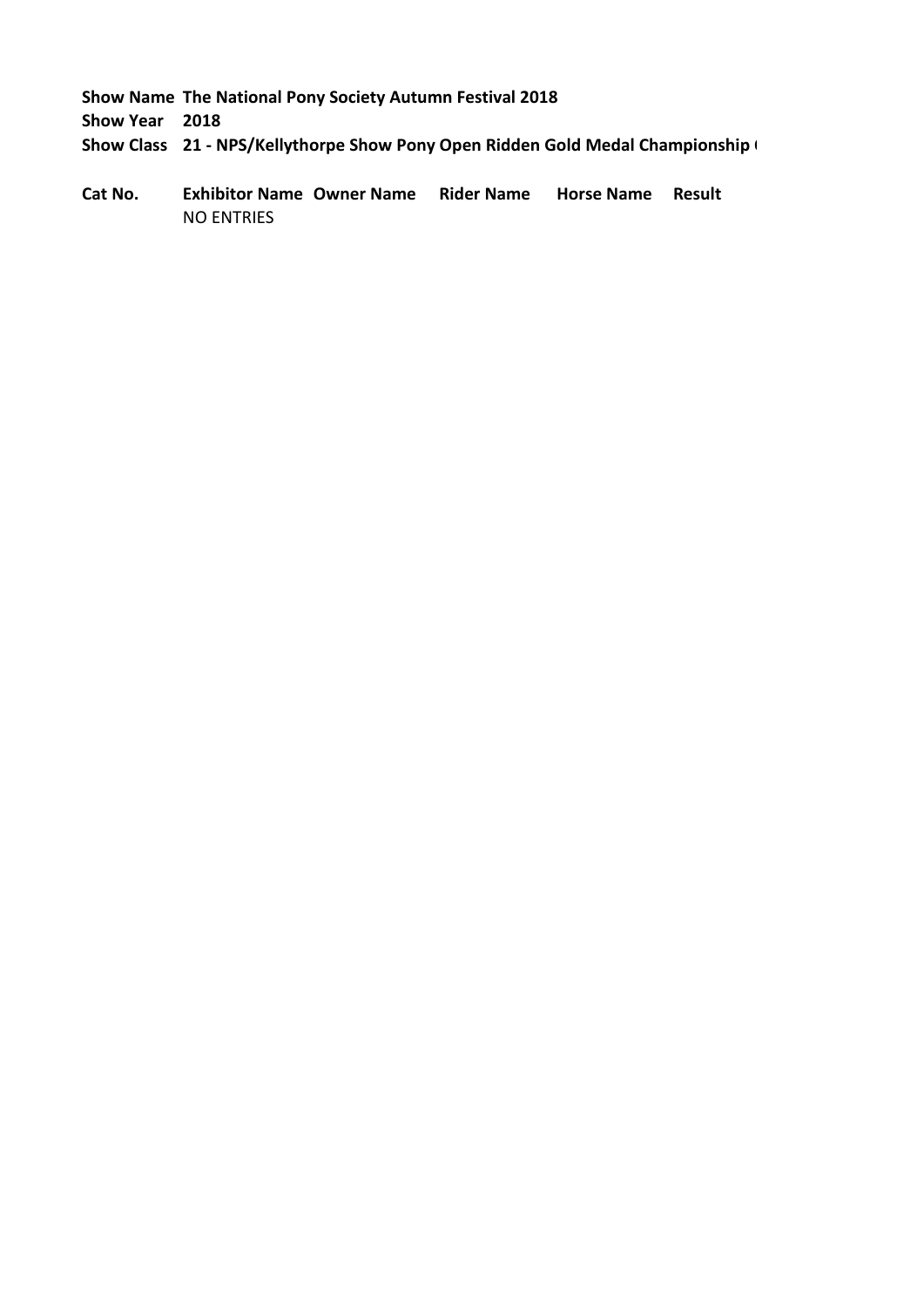**Show Name The National Pony Society Autumn Festival 2018 Show Year 2018 Show Class 22 - NPS/Kellythorpe Show Hunter Pony Open Ridden Gold Medal Championship Qualifier- Exc 1** 

| Cat No. | <b>Exhibitor Name Owner Name</b> | <b>Rider Name</b>                               | <b>Horse Name</b>               | Result |
|---------|----------------------------------|-------------------------------------------------|---------------------------------|--------|
| 1881    |                                  | Megeney, Nicola Megeney, Nicola Megeney, Imogen | Bathleyhills Smart Decision 1st |        |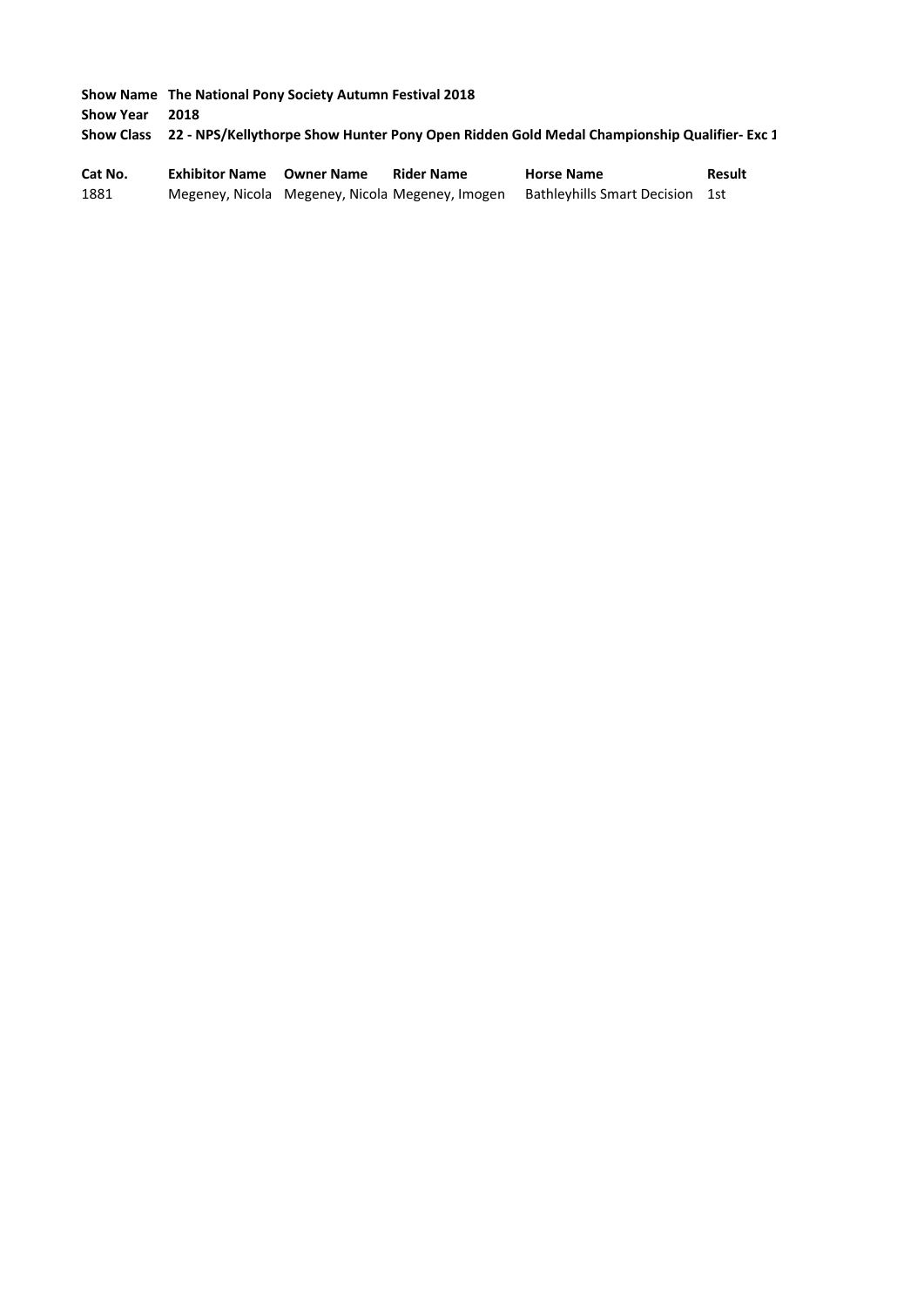| <b>Show Name</b>  | The National Pony Society Autumn Festival 2018                                           |                   |                   |                   |               |  |
|-------------------|------------------------------------------------------------------------------------------|-------------------|-------------------|-------------------|---------------|--|
| <b>Show Year</b>  | 2018                                                                                     |                   |                   |                   |               |  |
| <b>Show Class</b> | Championship 6 - NPS/Kellythorpe Show Pony Open Ridden Gold Medal Championship Qualifier |                   |                   |                   |               |  |
| Cat No.           | <b>Exhibitor Name</b>                                                                    | <b>Owner Name</b> | <b>Rider Name</b> | <b>Horse Name</b> | <b>Result</b> |  |

1881 Megeney, Nicola Megeney, Nicola Megeney, Imogen Bathleyhills Smart Decision Champion Reserve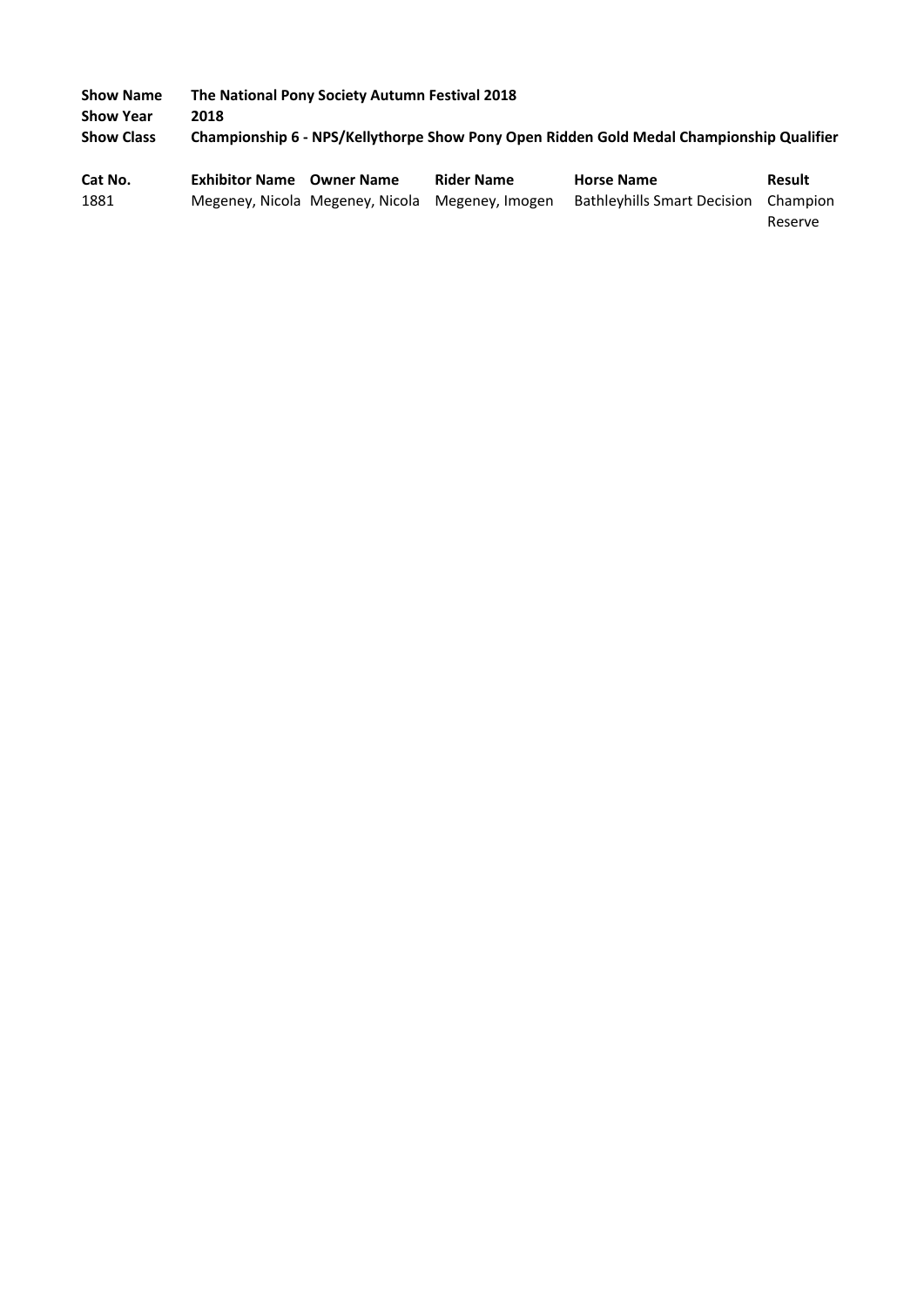| <b>Show Name</b>  | The National Pony Society Autumn Festival 2018                      |
|-------------------|---------------------------------------------------------------------|
| <b>Show Year</b>  | 2018                                                                |
| <b>Show Class</b> | 23 - Intermediate Show Riding/Show Hunter Type not Exceeding 158cms |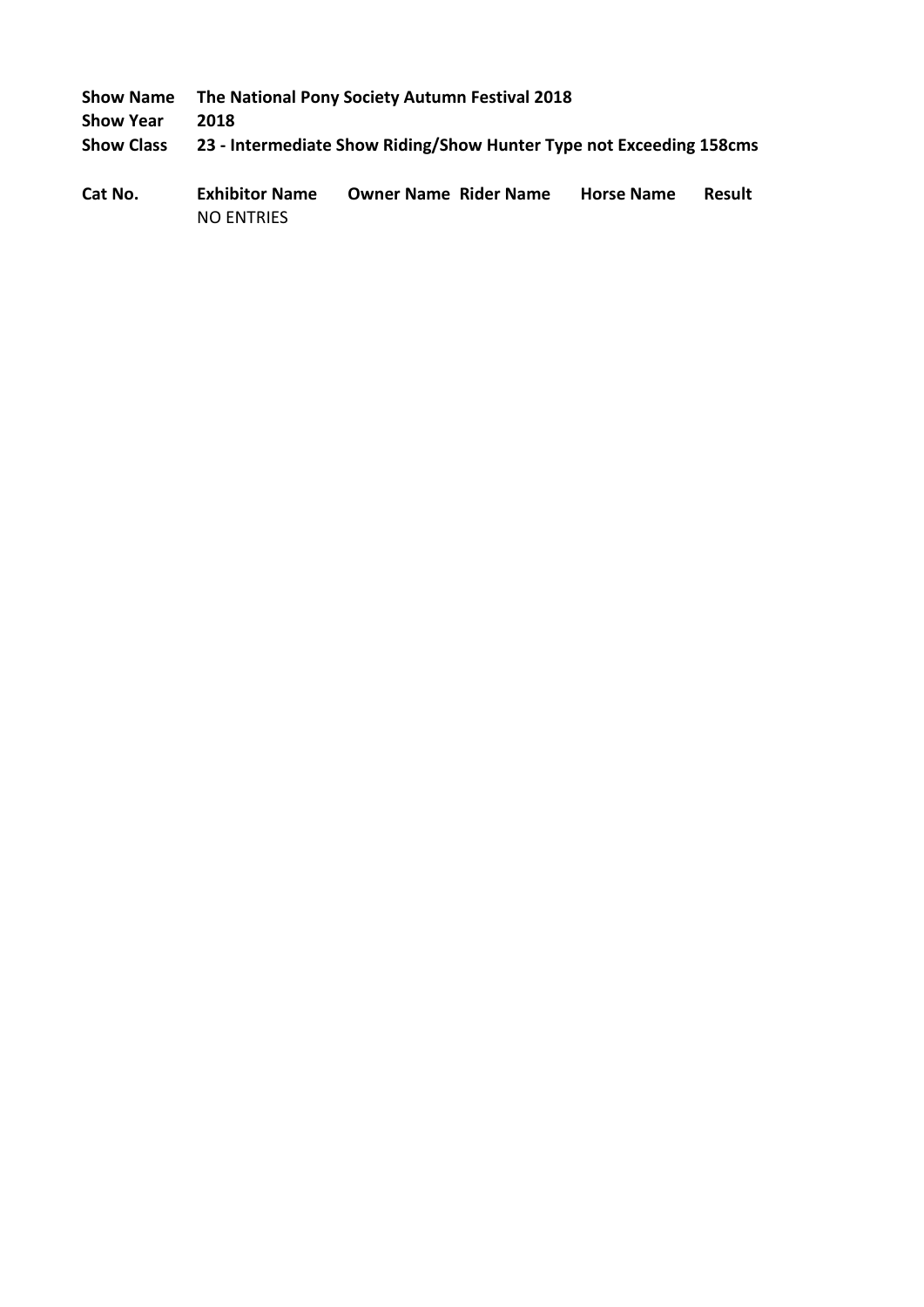**Show Year 2018**

## **Show Class 24 - NPS/Ryehouse Native Show Team Junior Ridden M&M Qualifier Small Breeds**

| Cat No. | <b>Exhibitor Name</b> | <b>Owner Name</b> | <b>Rider Name</b> | <b>Horse Name</b>     | <b>Result</b> |
|---------|-----------------------|-------------------|-------------------|-----------------------|---------------|
|         | 1909 Darke, Sarah     | Darke, Sarah      | Drake, Annabel    | CADLANVALLEY ALLEGRO  | 1st           |
|         | 1904 Currell, Katie   | Currell, Katie    | Currell, Amelia   | <b>WYCROFT SAMSON</b> | 2nd           |
|         | 1906 Bullen, S        | Bullen, S         | Haywood, Gemma    | CARWGWYN CORN DOLLY   | 3rd           |
|         | 1912 Bullen, S        | Bullen, S         | Haywood, Emily    | PILLHEATH PERSEUS     | 4th           |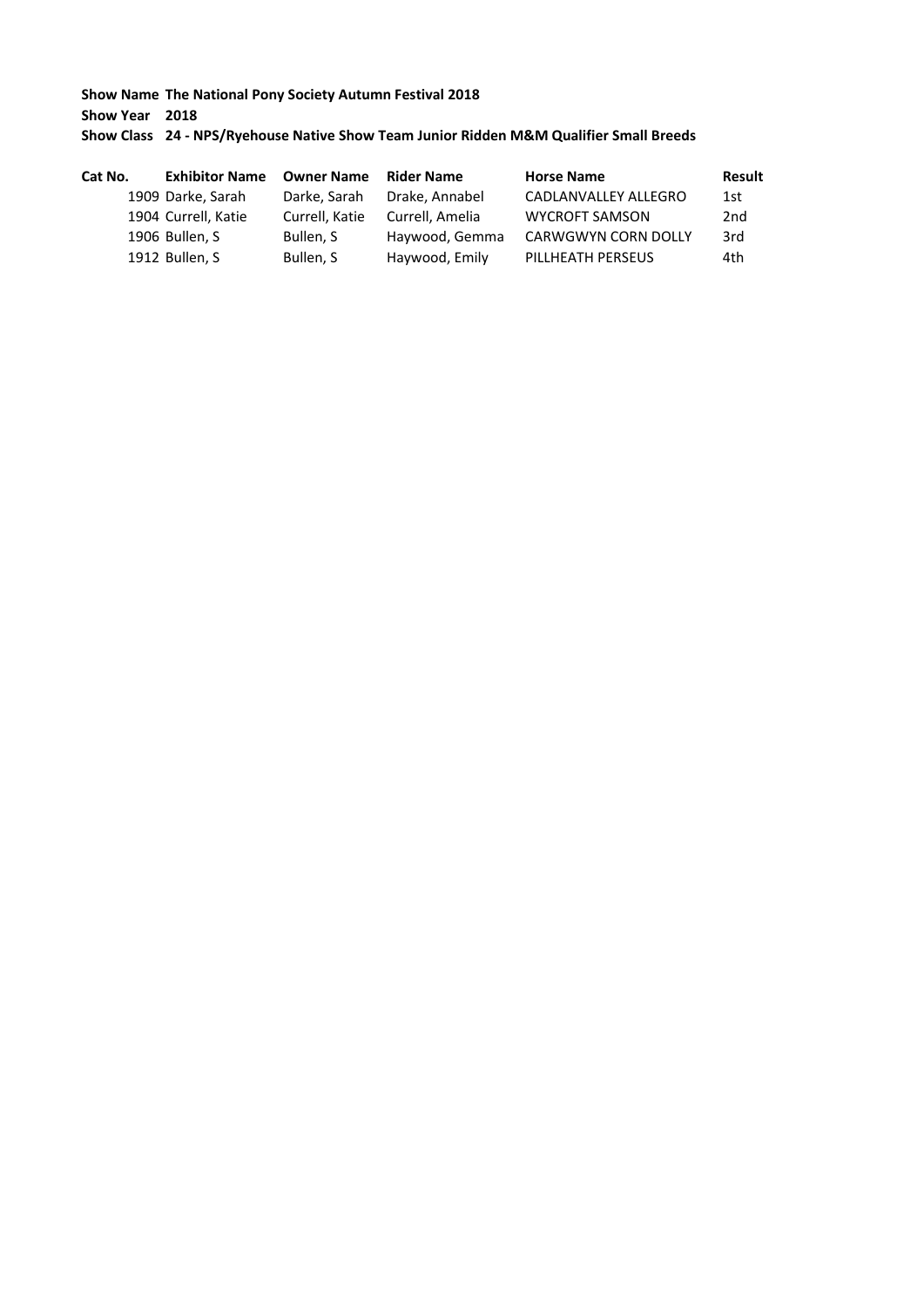| <b>Show Name</b>  |                       | The National Pony Society Autumn Festival 2018                                        |                   |        |  |  |
|-------------------|-----------------------|---------------------------------------------------------------------------------------|-------------------|--------|--|--|
| <b>Show Year</b>  | 2018                  |                                                                                       |                   |        |  |  |
| <b>Show Class</b> |                       | 25 - NPS/Ryehouse Native Show Team Junior Ridden M&M Qualifier Large Breeds. Riders n |                   |        |  |  |
| Cat No.           | <b>Exhibitor Name</b> | <b>Owner Name Rider Name</b>                                                          | <b>Horse Name</b> | Result |  |  |

| <b></b> | CANDINU RUNG OWNER RUNG NUCLIGATIC |           |                             |                                                     | .   |
|---------|------------------------------------|-----------|-----------------------------|-----------------------------------------------------|-----|
| 1882    | Fisher, Julie                      |           | Fisher, Julie Fisher, Poppy | BRACKLINN NACHO                                     | 1st |
| 1883    | Adams, Daniel                      |           |                             | Adams, Kim Adams, Daniel SWANSMOOR MERLYN 77054 2nd |     |
|         | 1913 Bullen, S                     | Bullen. S |                             | Haywood, Emily LYNBRIE CHANTELLE                    | 3rd |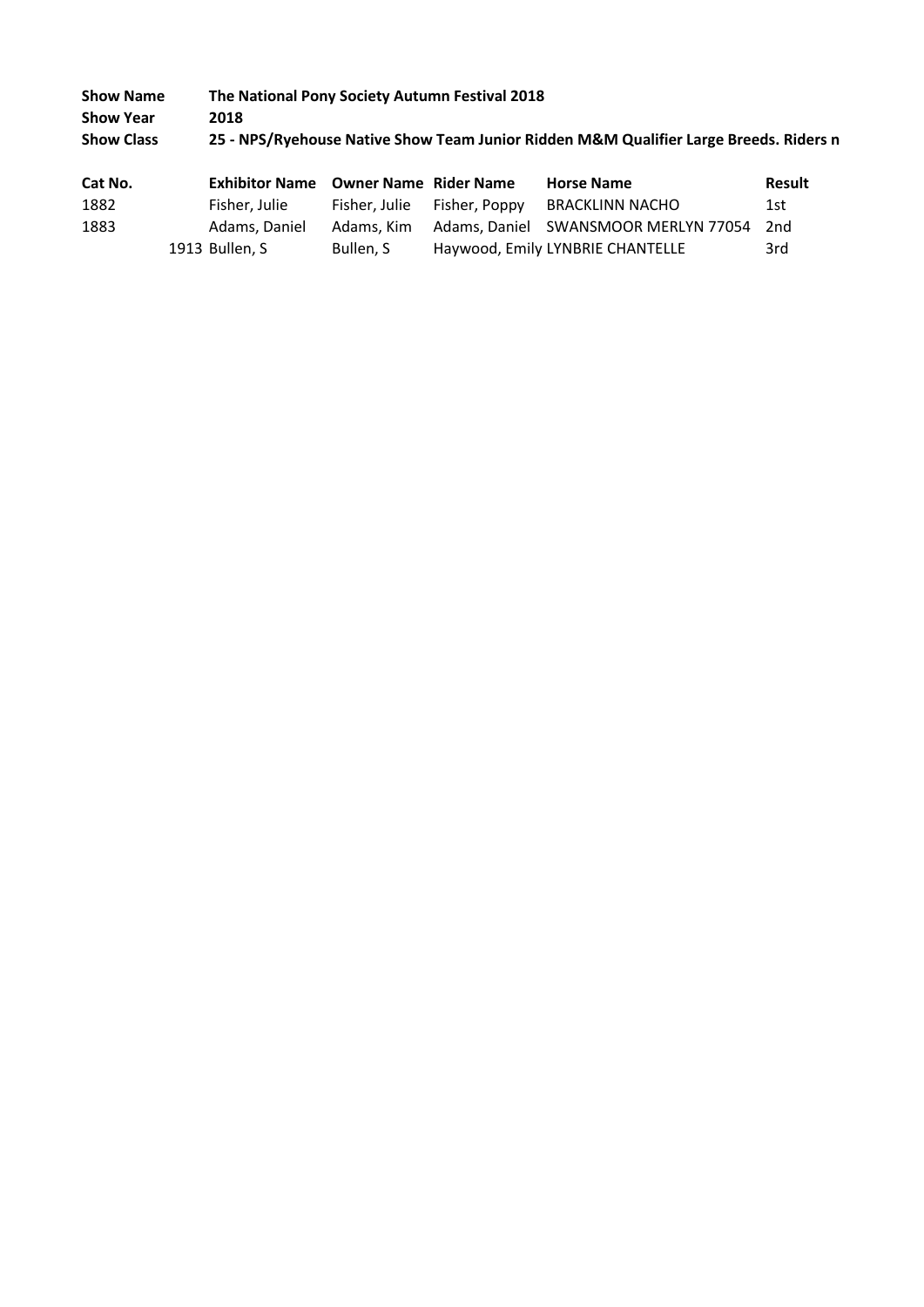**Show Year 2018**

**Show Class Championship 7 - NPS/Ryehouse Native Show Team Junior Ridden M&M Qua** 

| Cat No. | <b>Exhibitor Name Owner Name Rider Name</b> |               |                             | <b>Horse Name</b>      |
|---------|---------------------------------------------|---------------|-----------------------------|------------------------|
|         | 1909 Darke, Sarah                           |               | Darke, Sarah Drake, Annabel | CADLANVALLEY ALLEGRO   |
| 1882    | Fisher, Julie                               | Fisher, Julie | Fisher, Poppy               | <b>BRACKLINN NACHO</b> |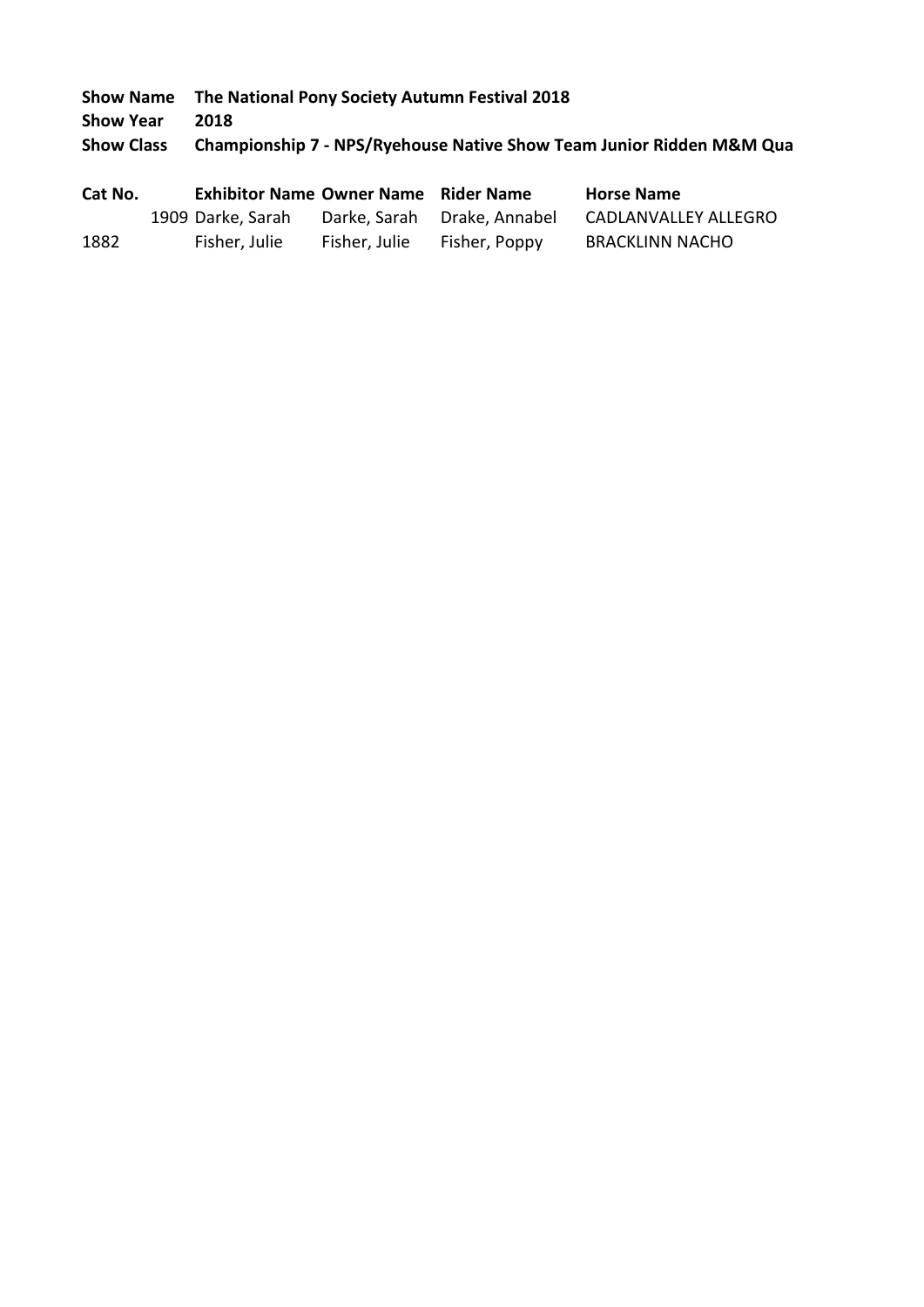# **Ilifier - Char**

# **Result**

Champion Reserve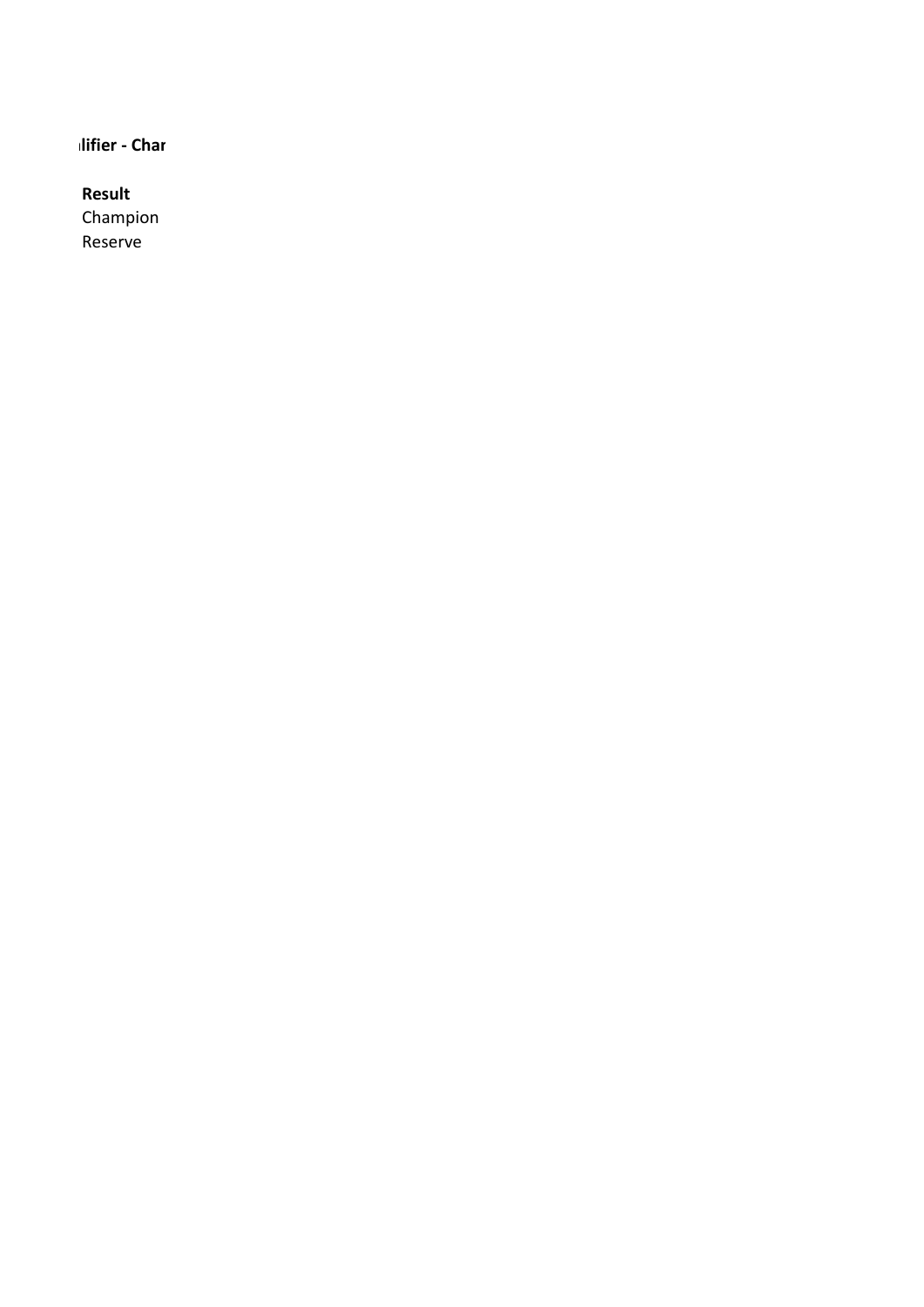**Show Year 2018**

**Show Class 26 - NPS/Marion Williams Novice M&M Lead Rein Winter Championship Qualifier**

**Cat No. Exhibitor Name Owner Name Rider Name Horse Name Result** 1852 Tandy, Georgina Tandy, Georgina Davis, Lottie CHERITONRIDGE GRENACHE 1st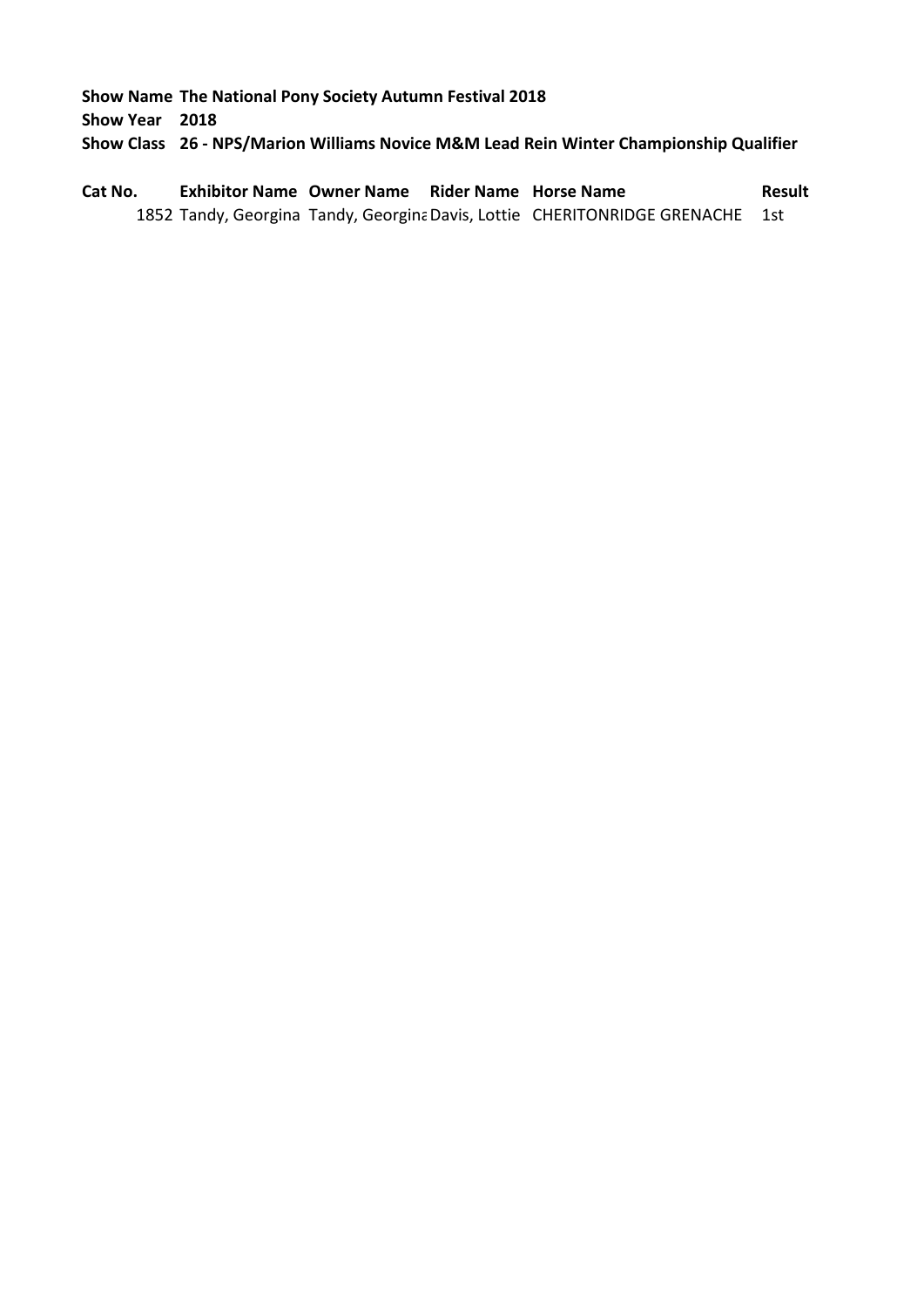**Show Name The National Pony Society Autumn Festival 2018 Show Year 2018**

**Show Class 27 - NPS/Area 25 Novice M&M First Ridden Winter Championship Qualifier**

| Cat No. |                | <b>Exhibitor Name</b> | <b>Owner Name</b>                                             | <b>Rider Name</b> | <b>Horse Name</b>                | <b>Result</b> |
|---------|----------------|-----------------------|---------------------------------------------------------------|-------------------|----------------------------------|---------------|
| 1884    |                |                       | Walker, Samantha Walker, Samantha Walker, Lilly Firle Jackson |                   |                                  | -1st          |
|         | 1912 Bullen, S |                       | Bullen, S                                                     |                   | Haywood, Emil PILLHEATH PERS 2nd |               |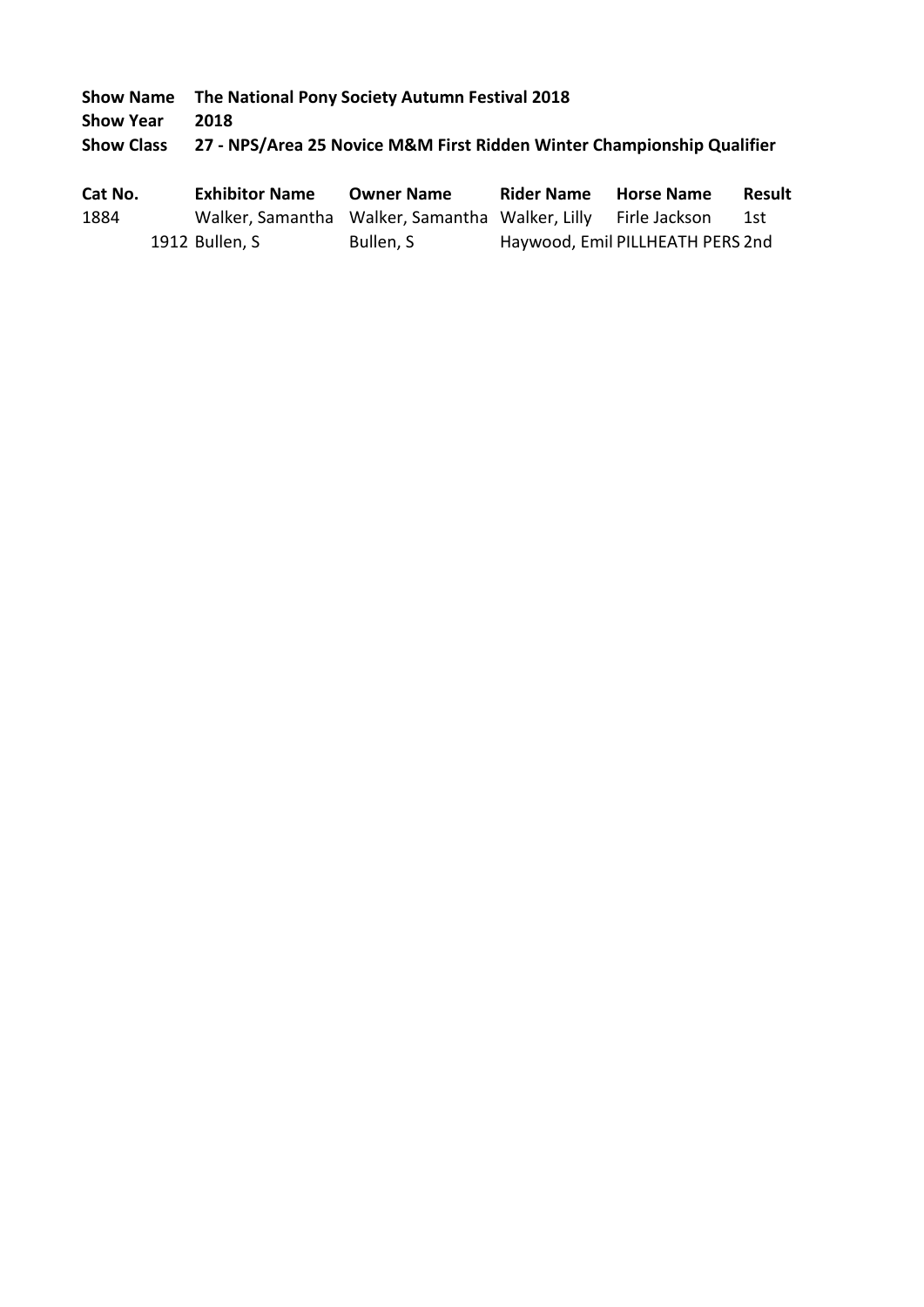**Show Year 2018**

**Show Class 28 - NPS M&M Lead Rein Winter Championship Qualifier**

**Cat No. Exhibitor Name Owner Name Rider Name Horse Name Result** 1852 Tandy, Georgina Tandy, Georgin; Davis, Lottie CHERITONRIDGE GRENACHE 1st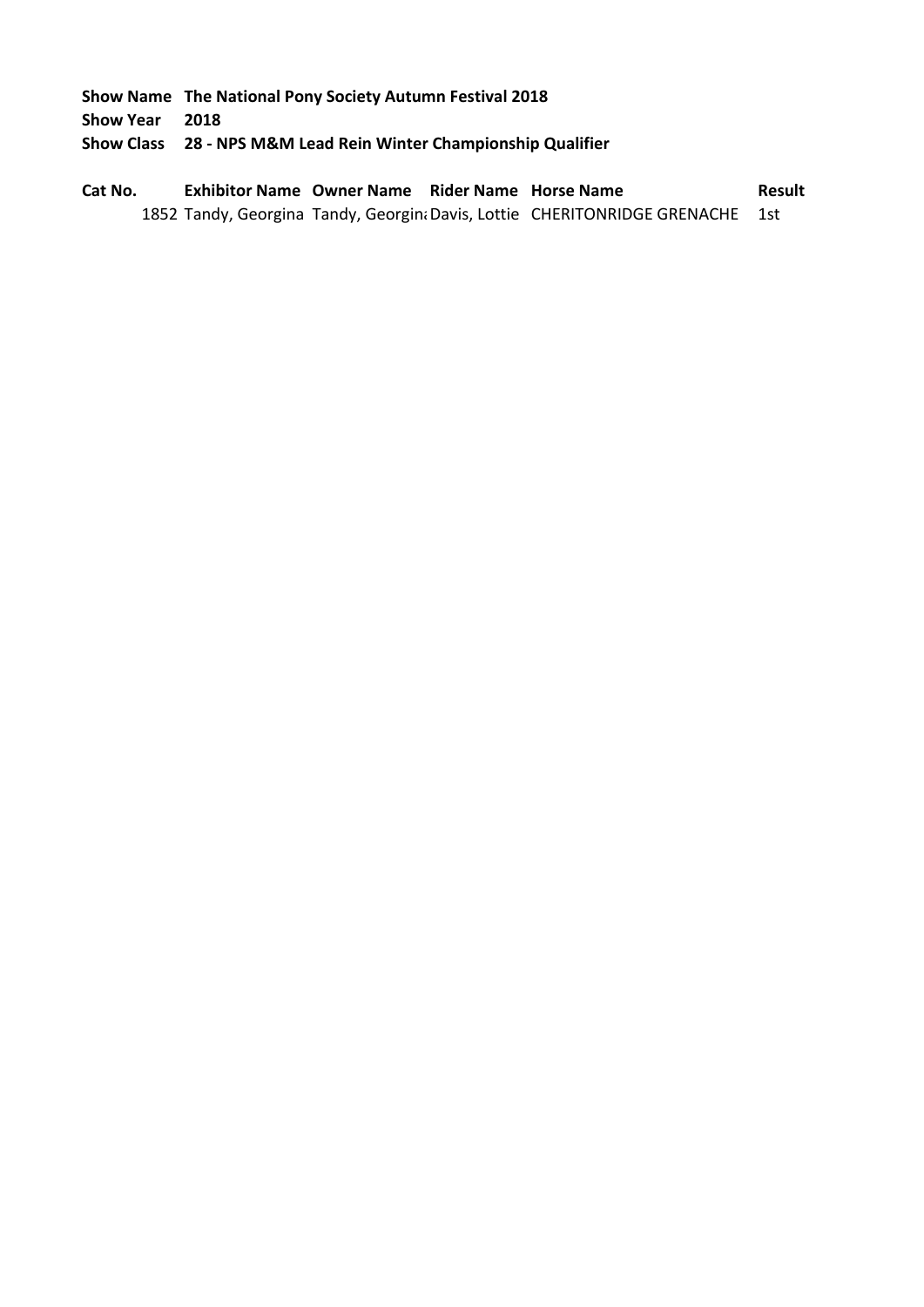**Show Name The National Pony Society Autumn Festival 2018 Show Year 2018**

**Show Class 29 - NPS M&M First Ridden Winter Championship Qualifier**

| Cat No. | <b>Exhibitor Name Owner Name</b>                    |           | <b>Rider Name</b> | <b>Horse Name</b>                | <b>Result</b> |
|---------|-----------------------------------------------------|-----------|-------------------|----------------------------------|---------------|
|         | 1934 Oldershaw Glenn Neachell, Zara                 |           | Glenn, Harriet    | <b>GLEBEDALE JUMBLE</b>          | 1st           |
|         | 1915 Hadley, Pauline Hadley, Pauline Hadley, Amelia |           |                   | WAXWING PANAMA                   | 2nd           |
|         | 1912 Bullen, S                                      | Bullen, S |                   | Haywood, Emily PILLHEATH PERSEUS | - 3rd         |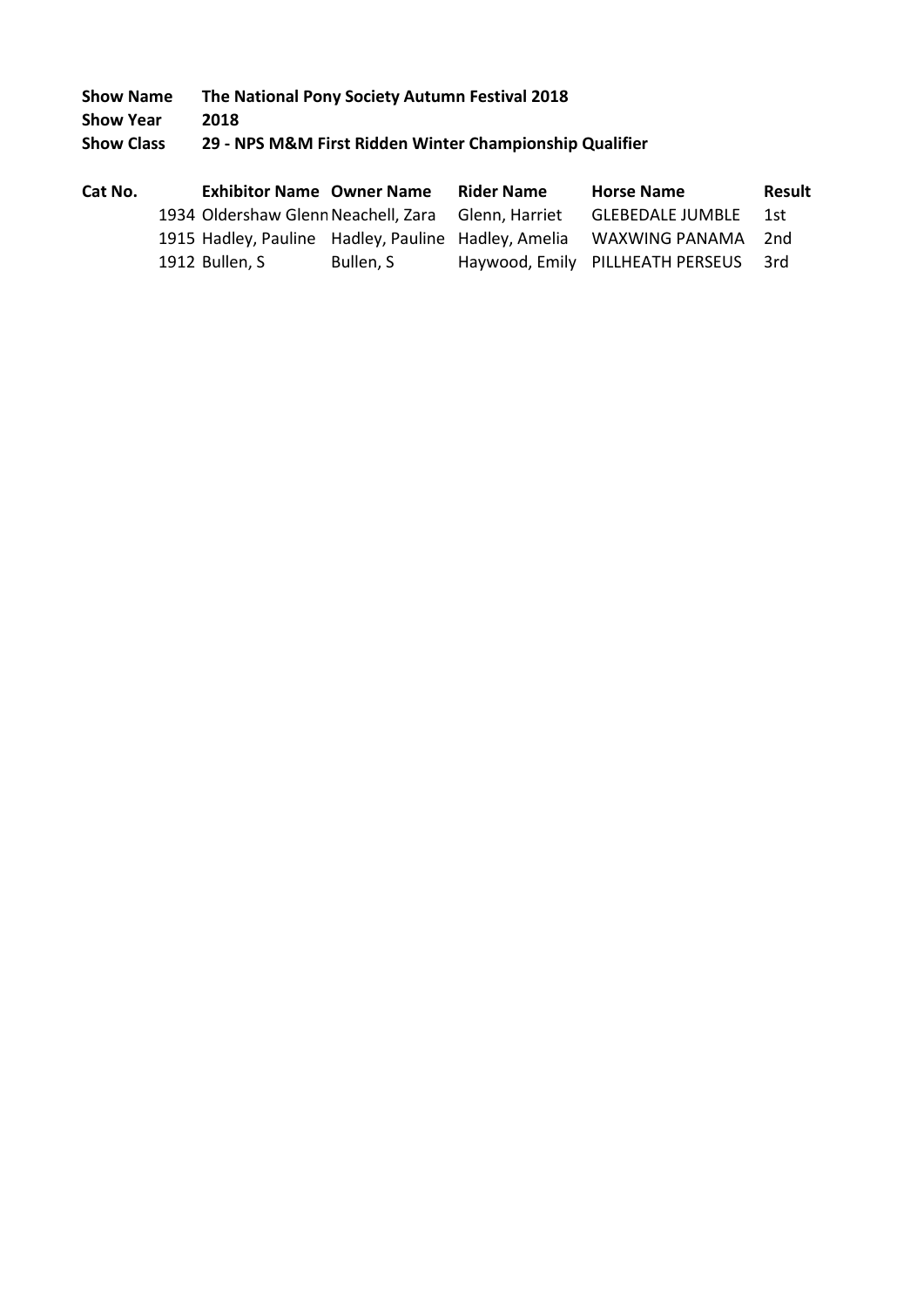**Show Year 2018**

**Show Class Championship 8 - NPS M&M Mini - Championship**

| Cat No. | <b>Exhibitor Name Owner Name</b>                                    | <b>Rider Name</b> | <b>Horse Name</b> | Result   |
|---------|---------------------------------------------------------------------|-------------------|-------------------|----------|
|         | 1934 Oldershaw Glenn Neachell, Zara Glenn, Harriet GLEBEDALE JUMBLE |                   |                   | Champion |
|         | 1915 Hadley, Pauline Hadley, Pauline Hadley, Amelia WAXWING PANAMA  |                   |                   | Reserve  |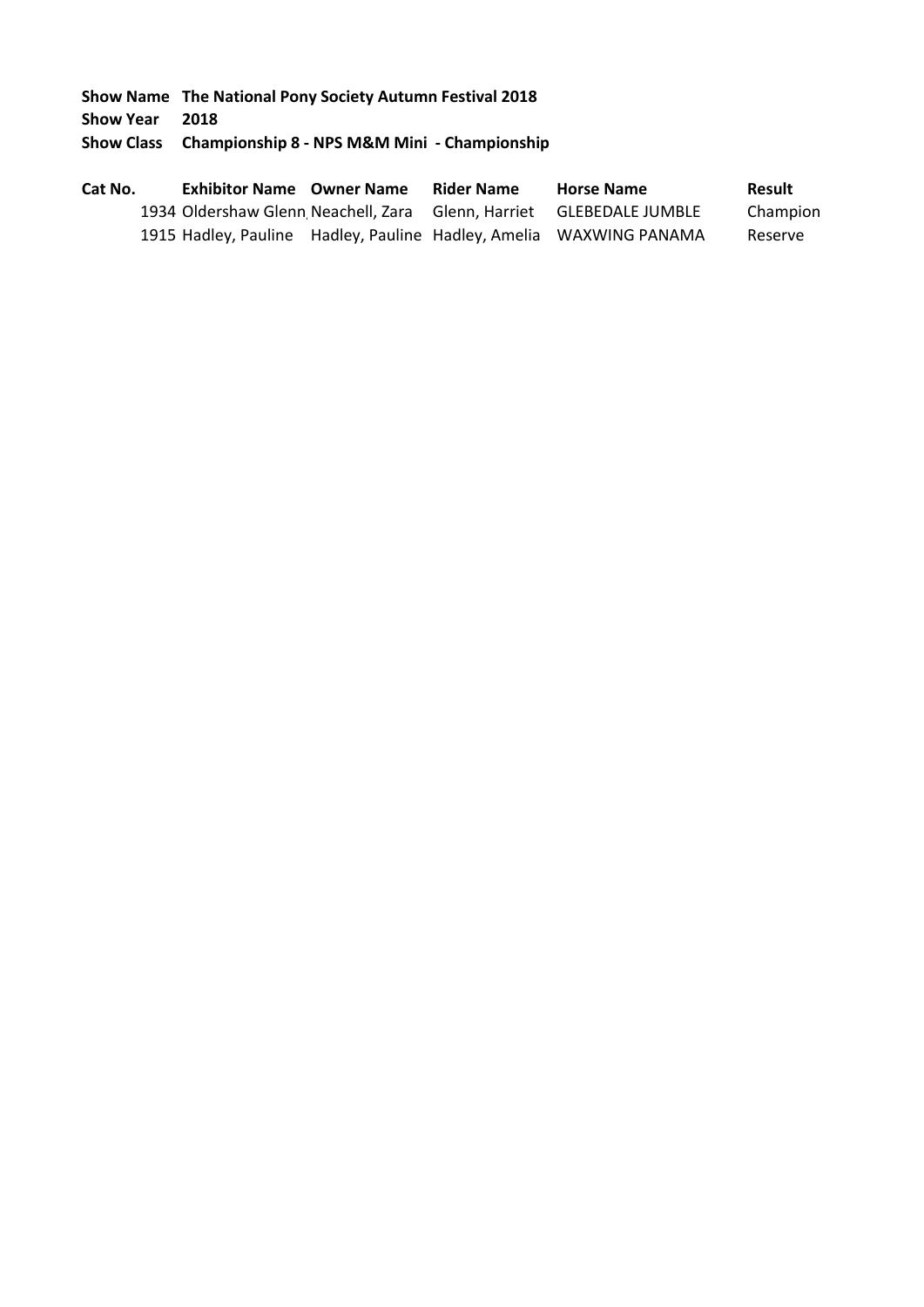**Show Year 2018**

**Show Class 30 - NPS/Hirstmund Mountain & Moorland Pure Novice Ridden Winter Qualifier - Sm** 

| Cat No. | <b>Exhibitor Name Owner Name</b> | <b>Rider Name</b> | <b>Horse Name</b>                                             | Result |
|---------|----------------------------------|-------------------|---------------------------------------------------------------|--------|
| 1855    |                                  |                   | Smith, Natasha Smith, Natasha Smith, Natasha Moelview Orlando | 1st    |
| 1916    | Currell, Katie                   |                   | Currell, Katie Currell, Amelia MILFORD ENDYMION               | 2nd    |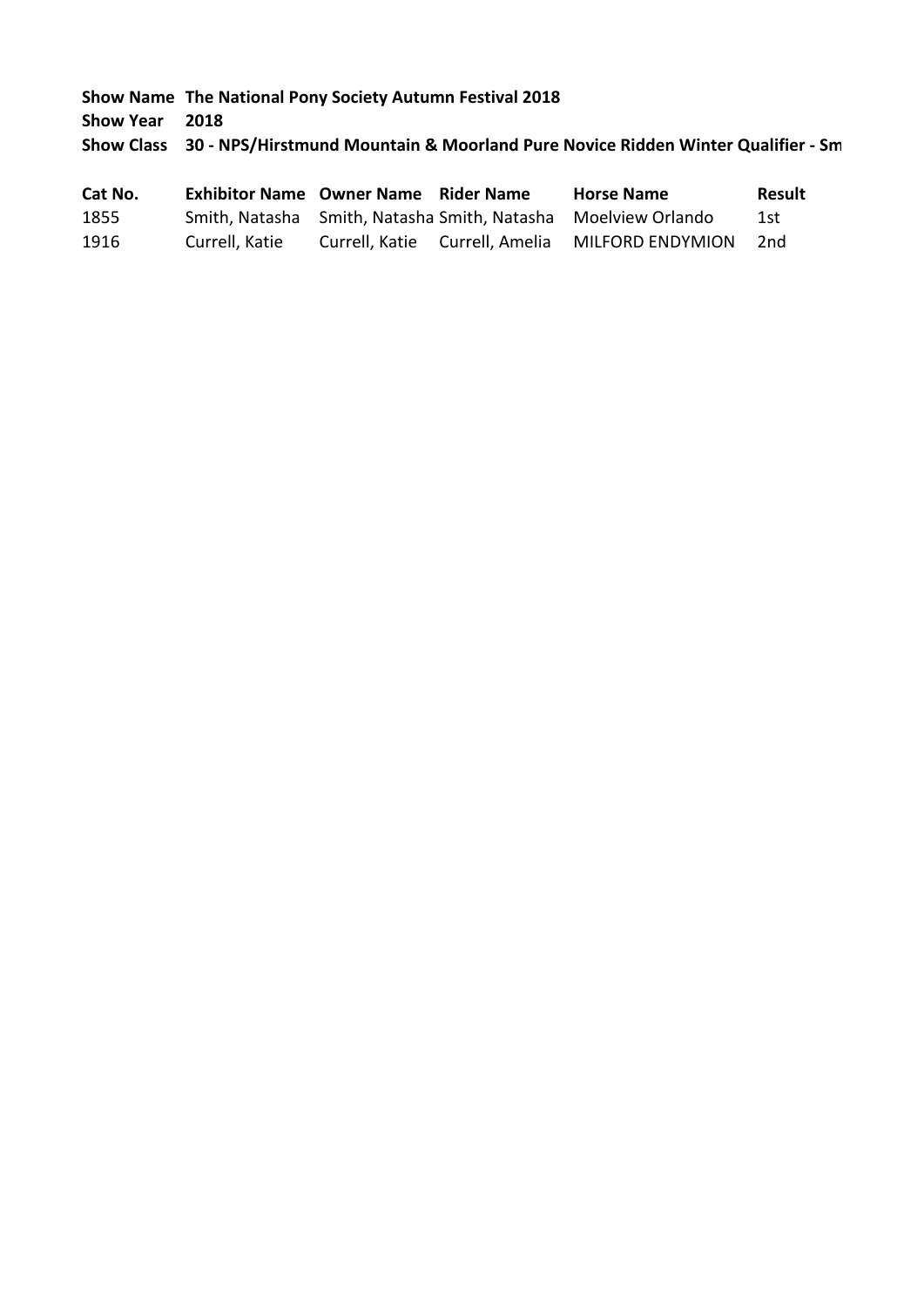# **Show Nam The National Pony Society Autumn Festival 2018 Show Year 2018** Show Class 31 - NPS/Hirstmund Mountain & Moorland Pure Novice Ridden Winter Qualifier - Large

| Cat No. | <b>Exhibitor Name</b> | <b>Owner Name Rider Name</b> |                           | <b>Horse Name</b>        | Result |
|---------|-----------------------|------------------------------|---------------------------|--------------------------|--------|
| 1927    | Last, Tracey          |                              | Last, Tracey Hector, Emma | <b>BYBECK MONTY</b>      | 1st    |
|         | 1928 Thomas. K        | Thomas. K                    | Thomas. Ellena            | APPLEWITCH DIVERSITY 2nd |        |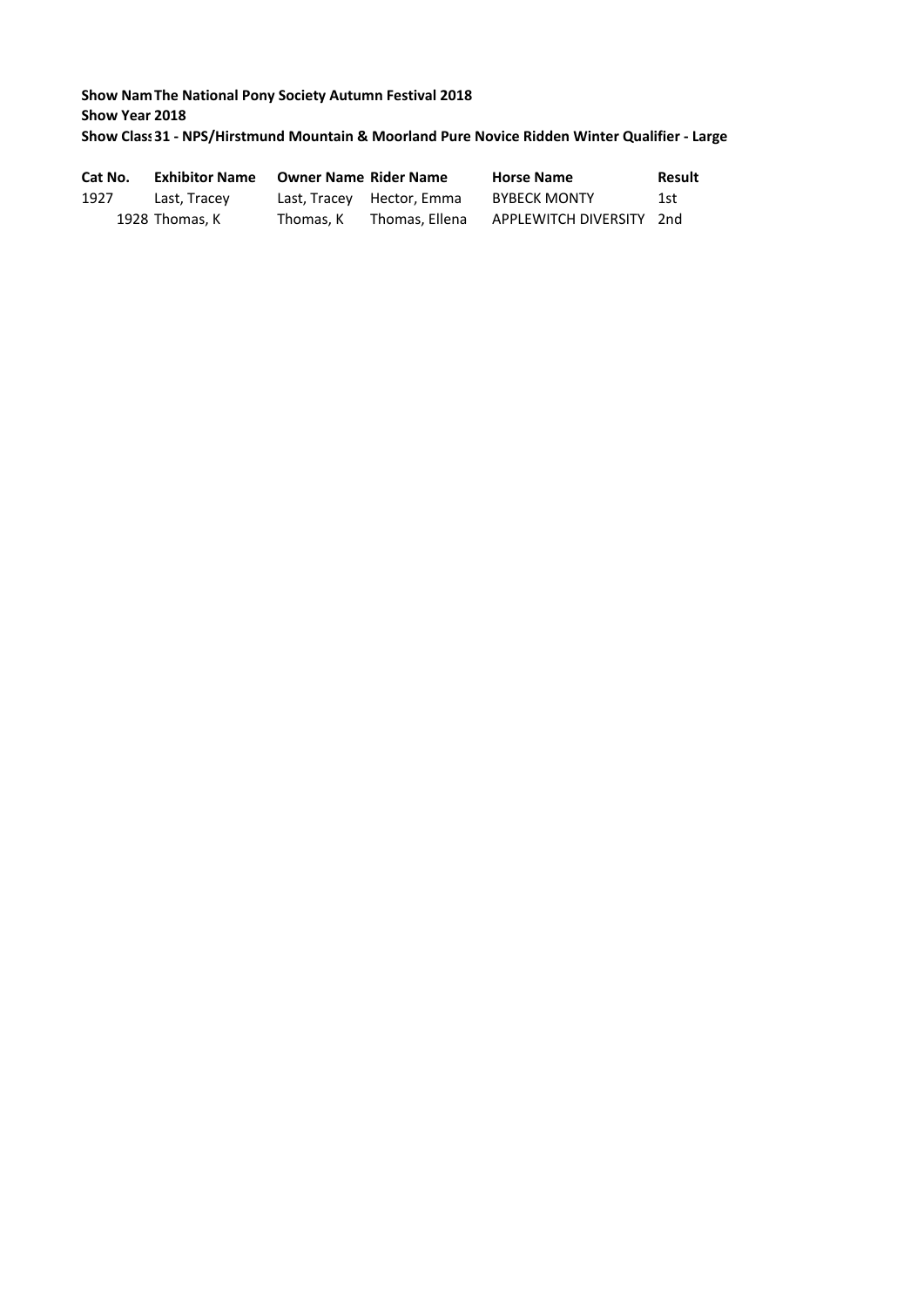| <b>Show Name</b>  | The National Pony Society Autumn Festival 2018                          |
|-------------------|-------------------------------------------------------------------------|
| <b>Show Year</b>  | 2018                                                                    |
| <b>Show Class</b> | Championship 9 - NPS/Hirstmund Mountain & Moorland Pure Novice Ridden W |
|                   |                                                                         |

| Cat No. | <b>Exhibitor Name Owner Name</b> |              | <b>Rider Name</b> | <b>Horse Name</b>                                                     | Result |
|---------|----------------------------------|--------------|-------------------|-----------------------------------------------------------------------|--------|
| 1927    | Last, Tracey                     | Last. Tracev |                   | Hector, Emma BYBECK MONTY Champion                                    |        |
| 1855    |                                  |              |                   | Smith, Natasha Smith, Natasha Smith, Natasha Moelview Orlando Reserve |        |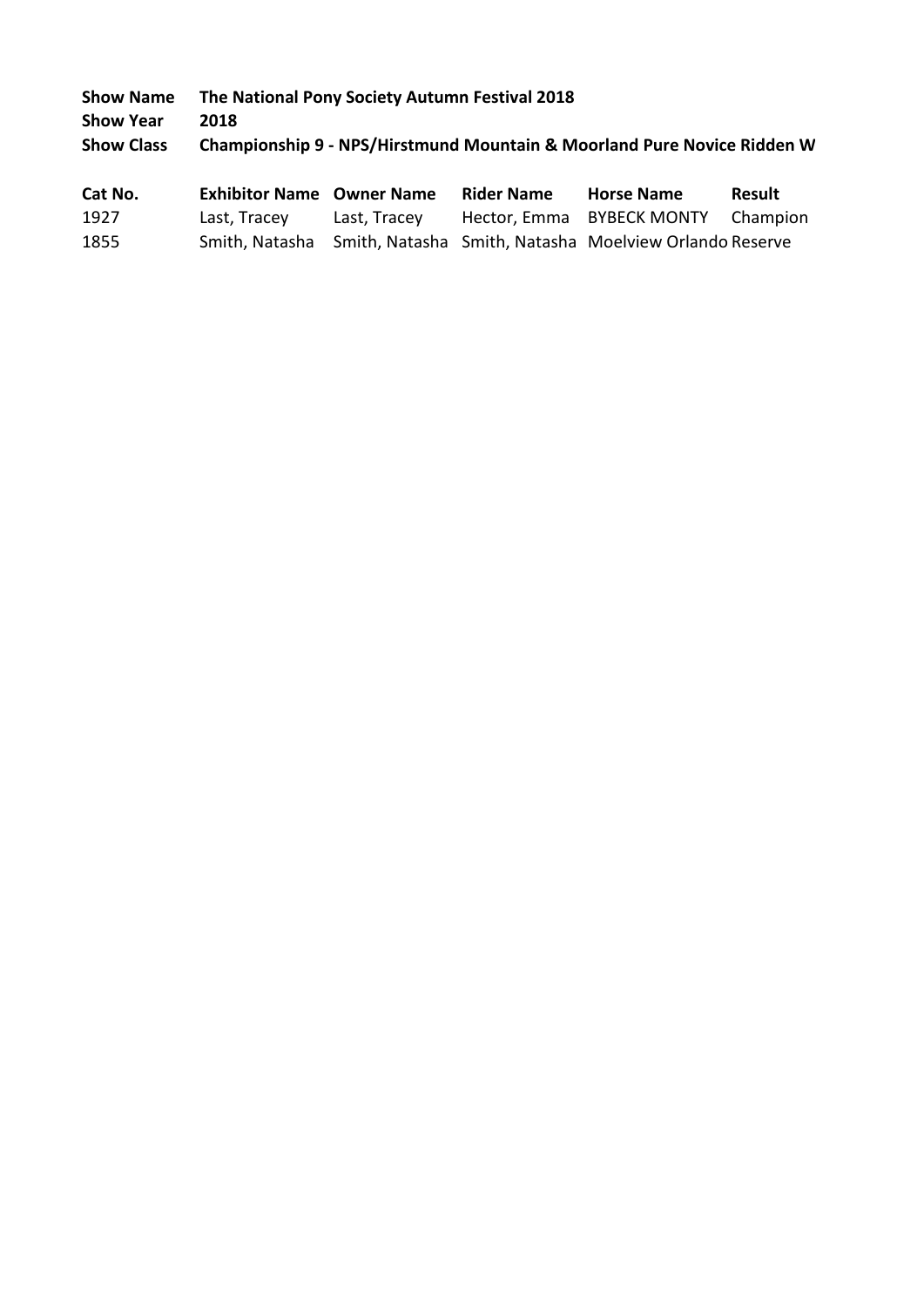**Show Year 2018**

**Show Class 32 - NPS Mountain & Moorland Novice Ridden Winter Qualifier - Small Breeds**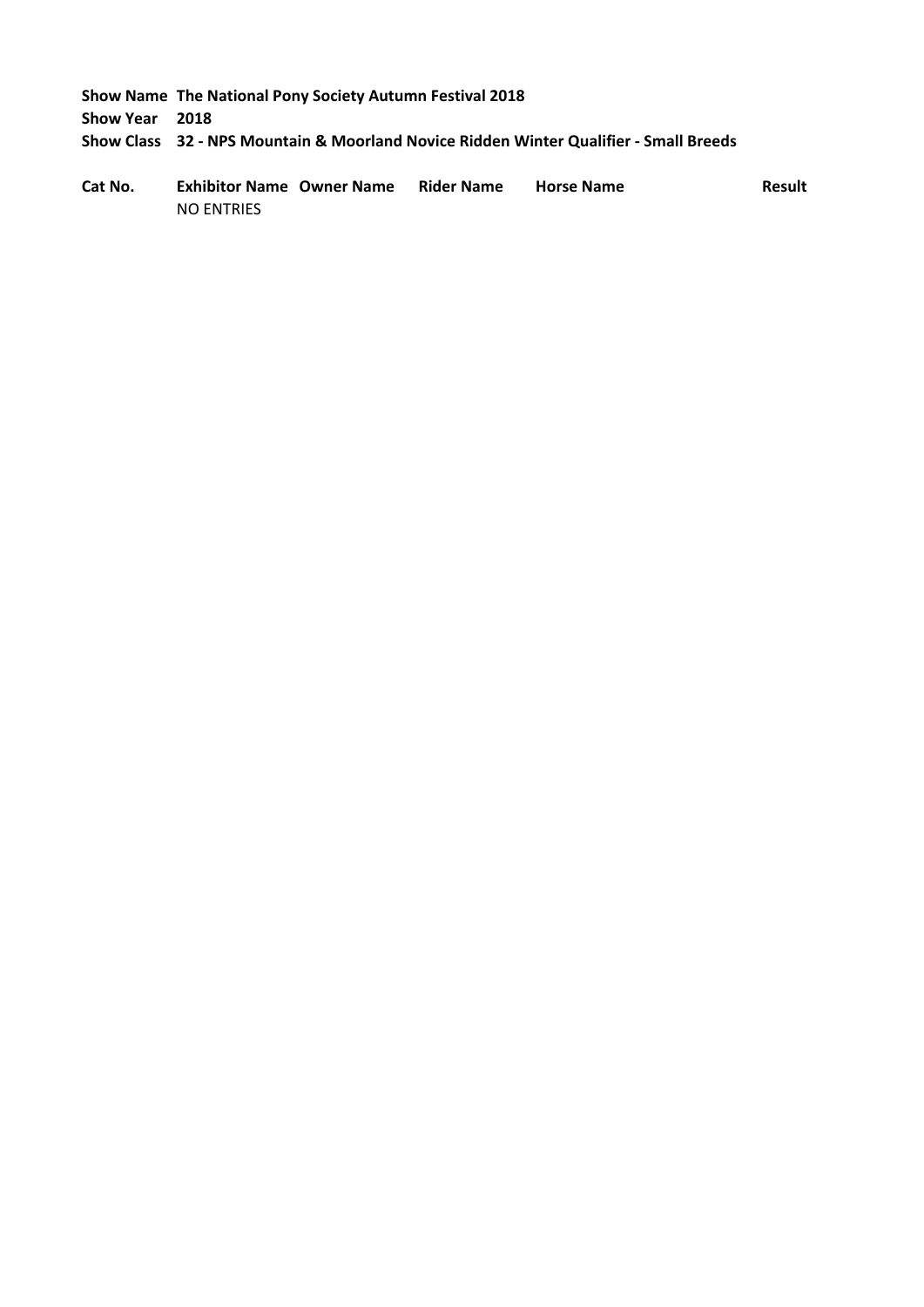|                   | <b>Show Name</b> The National Pony Society Autumn Festival 2018            |
|-------------------|----------------------------------------------------------------------------|
| <b>Show Year</b>  | 2018                                                                       |
| <b>Show Class</b> | 33 - NPS Mountain & Moorland Novice Ridden Winter Qualifier - Large Breeds |

| Cat No. | <b>Exhibitor Name</b>             | <b>Owner Name</b>                          | <b>Rider Name</b> | <b>Horse Name</b>                   | <b>Result</b> |
|---------|-----------------------------------|--------------------------------------------|-------------------|-------------------------------------|---------------|
| 1885    | Bell-Heather, Tamsyn Prior, Sarah |                                            |                   | Bell-Heather, Tams BROXDOWN TORNADO | 1st           |
| 1886    | Stuart, Jayne                     | The Queen (Honorary), HM Stuart, Christina |                   | BYBECK NIGHTINGALE                  | 2nd           |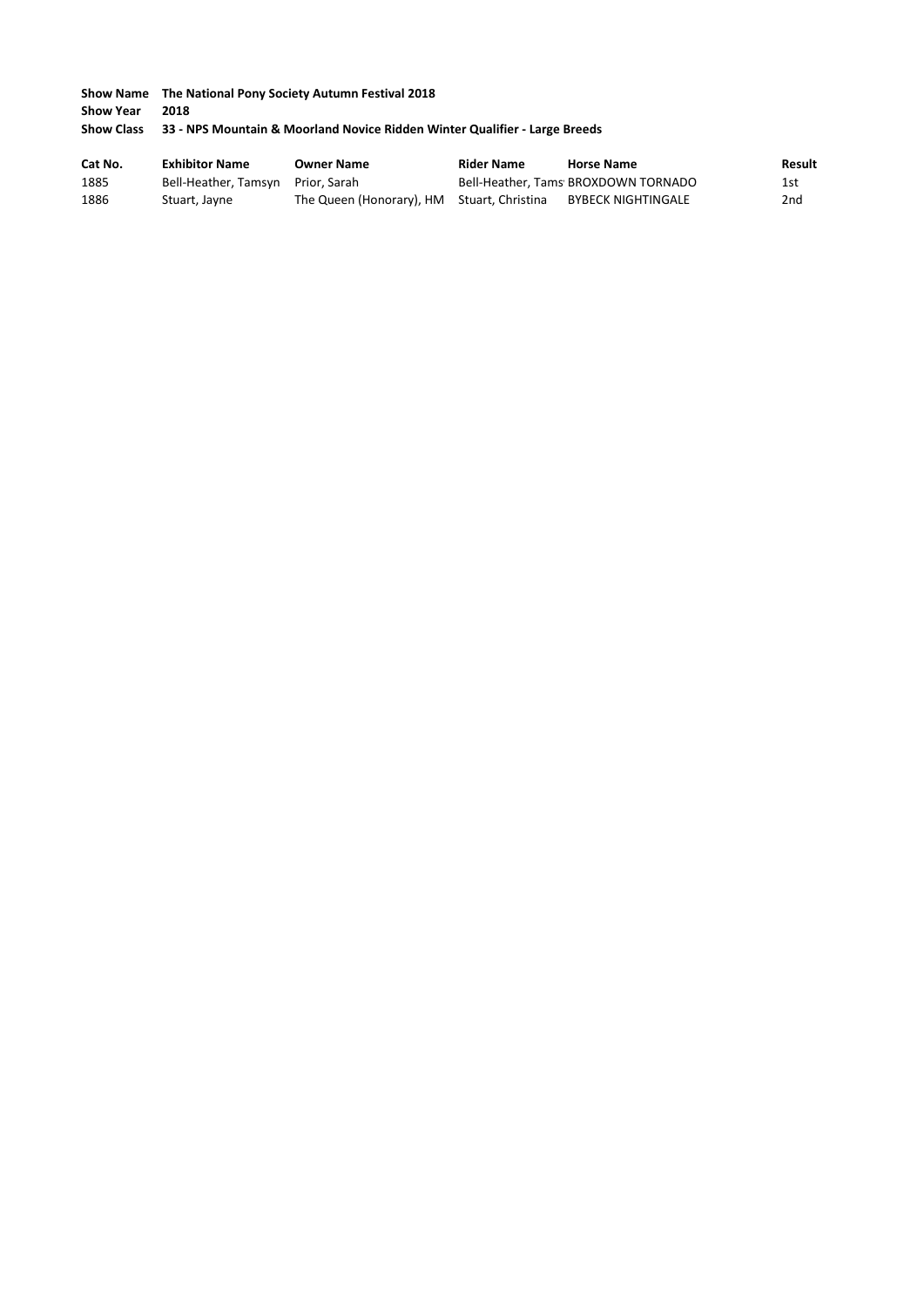**Show Name The National Pony Society Autumn Festival 2018 Show Year 2018 Show Class Championship 10 - NPS Mountain & Moorland Confined Novice Ridden Winter Qualifier - Championship**

| Cat No. | <b>Exhibitor Name</b> Owner Name |                                         | <b>Rider Name</b> | <b>Horse Name</b>                     | Result   |
|---------|----------------------------------|-----------------------------------------|-------------------|---------------------------------------|----------|
| 1885    | Bell-Heather, Tan Prior, Sarah   |                                         |                   | Bell-Heather, Tamsyi BROXDOWN TORNADO | Champion |
| 1886    | Stuart, Jayne                    | The Queen (Honorary), Stuart, Christina |                   | <b>BYBECK NIGHTINGALE</b>             | Reserve  |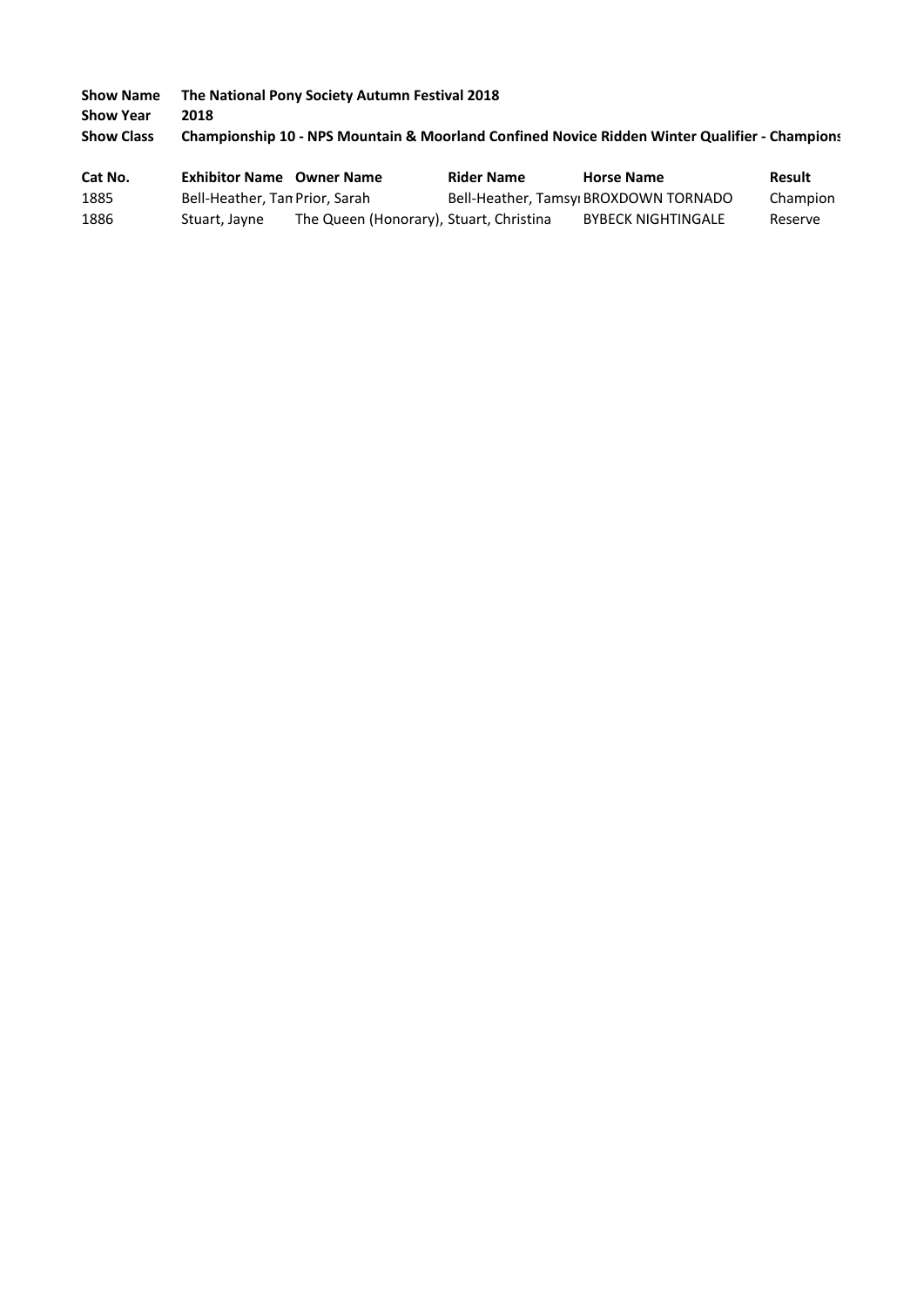**Show Year 2018**

#### **Show Class 34 - NPS/Hanover M&M Plaited Amateur Ridden Qualifier - M&M**

| Cat No. | <b>Exhibitor Name</b> | <b>Owner Name</b>    | <b>Rider Name</b> | <b>Horse Name</b>                           | Result | <b>Qual Card</b> |
|---------|-----------------------|----------------------|-------------------|---------------------------------------------|--------|------------------|
| 1876    | Bell-Heather, Tamsyn  | Bell-Heather, Tamsyn |                   | Bell-Heather, Tamsyn MURTHWAITE STRONG WIND | 1st    |                  |
|         | 1902 Simpson, Gill    | Simpson, Gill        | Mott, Jess        | <b>GRISEBURN FAYE</b>                       | 2nd    |                  |
| 1883    | Adams, Daniel         | Adams, Kim           | Adams, Daniel     | SWANSMOOR MERLYN                            | 3rd    |                  |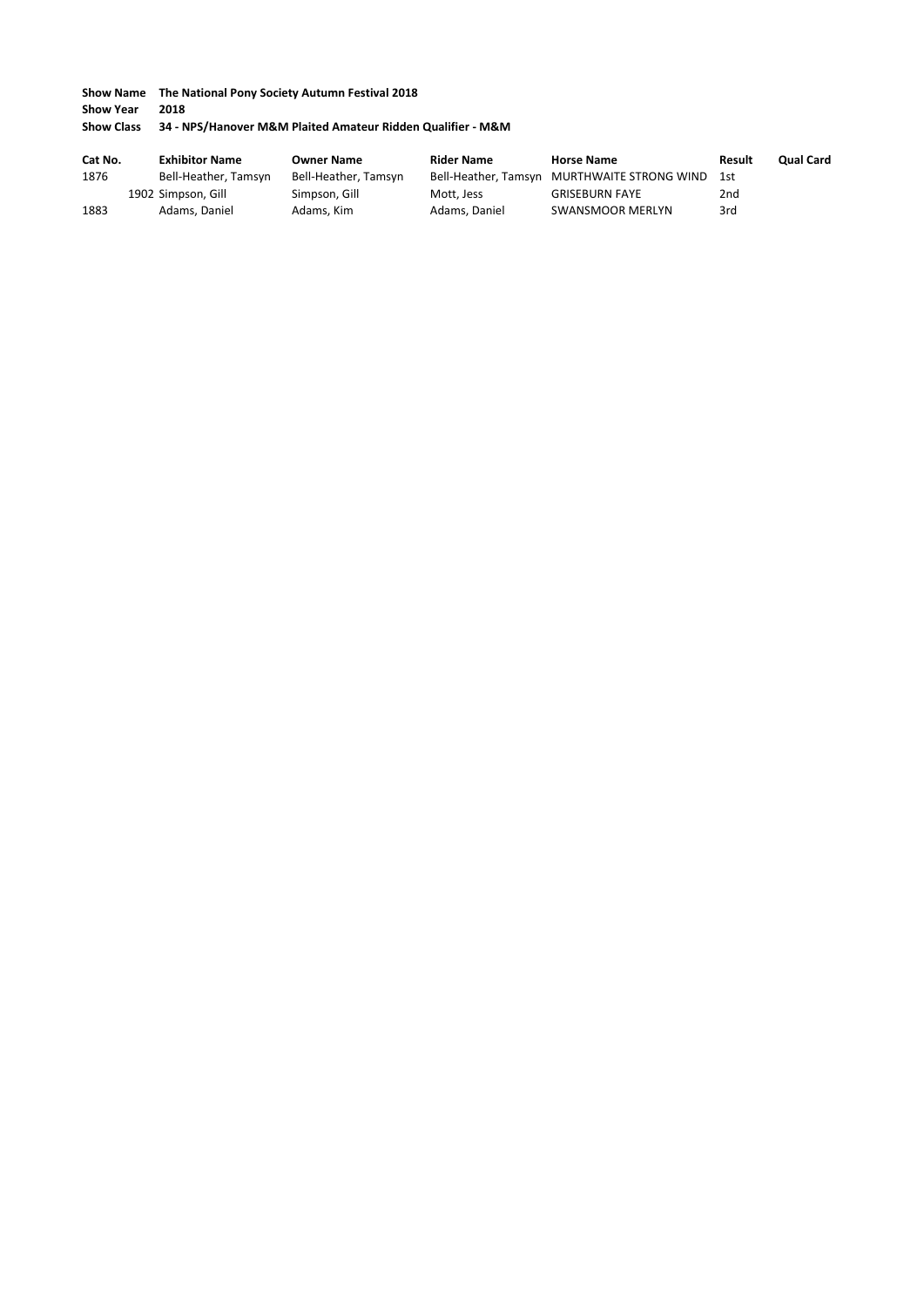| 2018 |                   |  |                                                                                                                                                                      |
|------|-------------------|--|----------------------------------------------------------------------------------------------------------------------------------------------------------------------|
|      |                   |  |                                                                                                                                                                      |
|      |                   |  | <b>Result</b>                                                                                                                                                        |
|      | <b>NO ENTRIES</b> |  | The National Pony Society Autumn Festival 2018<br>35 - NPS/Hanover M&M Plaited Amateur Ridden Qualifier - Plaited<br>Exhibitor Name Owner Name Rider Name Horse Name |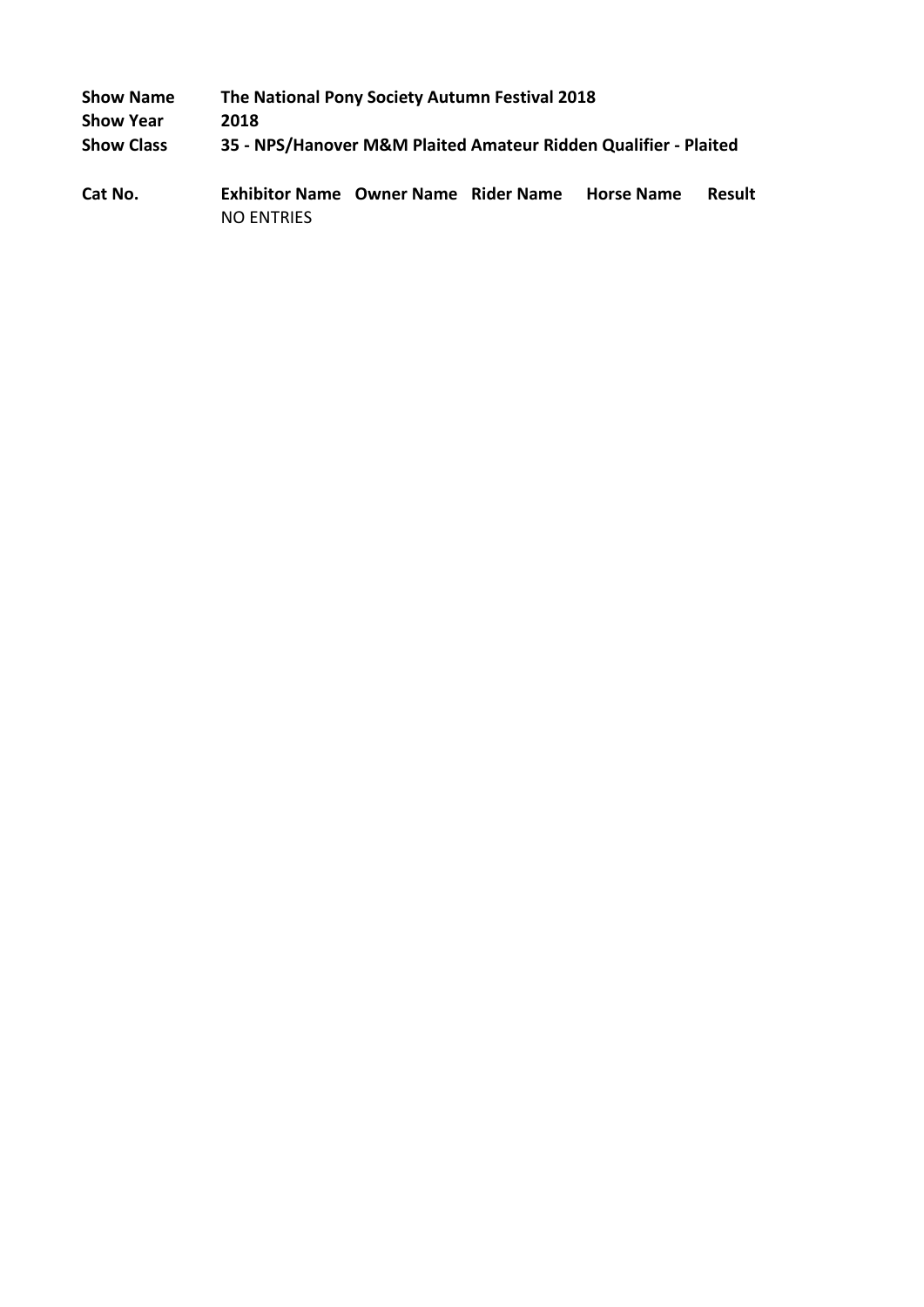# **Show Name The National Pony Society Autumn Festival 2018 Show Year 2018 Show Class Championship 11 - NPS/Hanover M&M Plaited Amateur Ridden Qualifier - Championship**

| Cat No. | <b>Exhibitor Name</b>                     | <b>Owner Name</b> | <b>Rider Name</b> | <b>Horse Name</b>                                | Result   |
|---------|-------------------------------------------|-------------------|-------------------|--------------------------------------------------|----------|
|         | 1902 Simpson, Gill                        | Simpson, Gill     | Mott, Jess        | <b>GRISEBURN FAYE</b>                            | Champion |
| 1876    | Bell-Heather, Tamsyn Bell-Heather, Tamsyn |                   |                   | Bell-Heather, Tamsyn MURTHWAITE STRONG \ Reserve |          |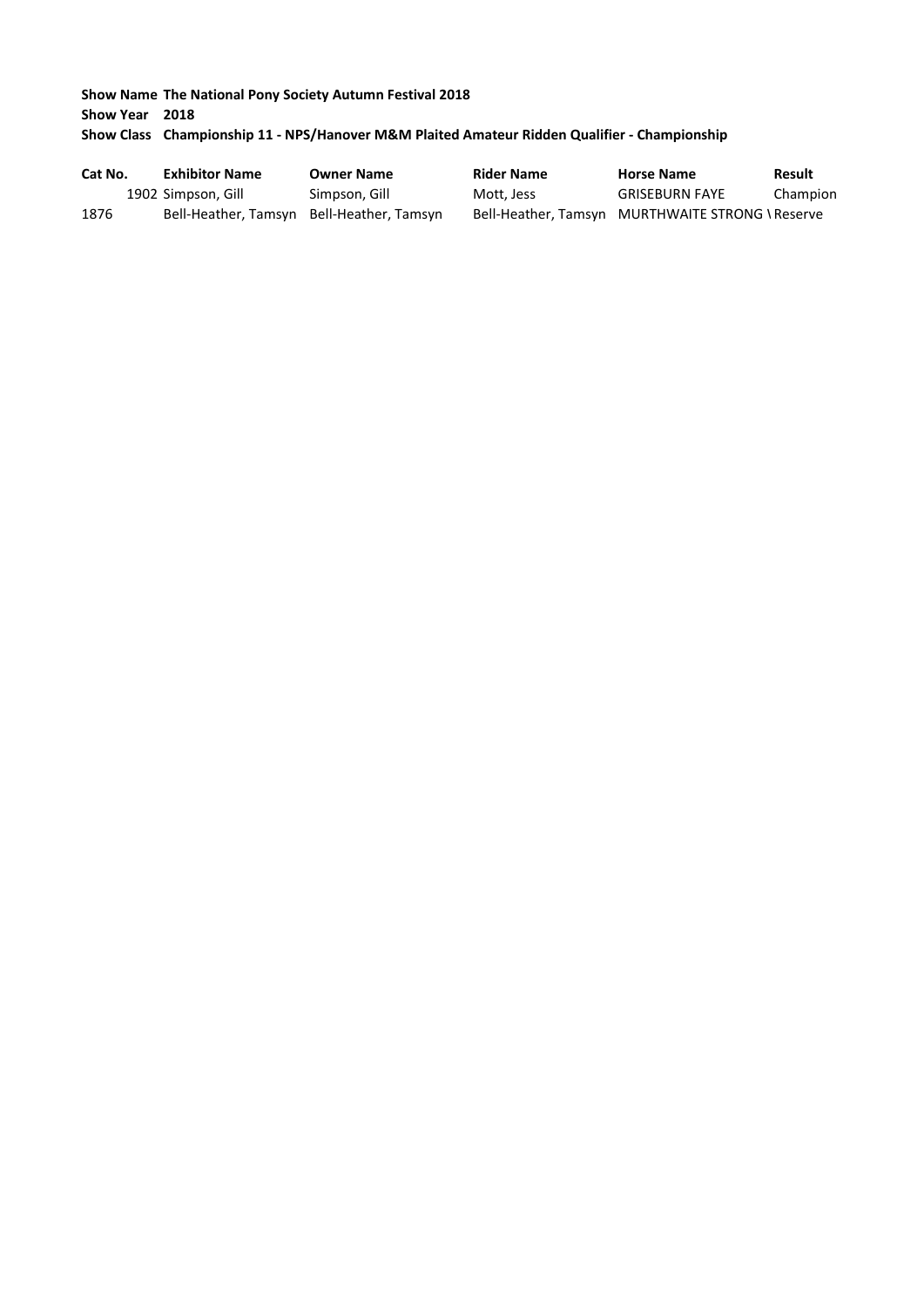| <b>Show Name</b>  | The National Pony Society Autumn Festival 2018                                          |
|-------------------|-----------------------------------------------------------------------------------------|
| Show Year         | 2018                                                                                    |
| <b>Show Class</b> | 36 - NPS/Area 20 Stud Show Pony In Hand Championship Qualifier - Yearling Colt, Filly o |
|                   |                                                                                         |

| Cat No. | Exhibitor Name Owner Name Rider Name |                            | <b>Horse Name</b>                                                             | Result |
|---------|--------------------------------------|----------------------------|-------------------------------------------------------------------------------|--------|
|         |                                      |                            | 1910 Roberts, Gareth Mansfield, M E Roberts, Gareth ROTHERWOOD FANCY THAT 1st |        |
|         | 1917 Boylan, Ian                     | Harrison, Neil Boylan, Ian | COURTVIEW ROYAL DRAMA 2nd                                                     |        |
|         |                                      |                            | 1921 Ward-Burton, P Foster, Debbie Ward-Burton, P DUCKETTS DRAGONFLY          | 3rd    |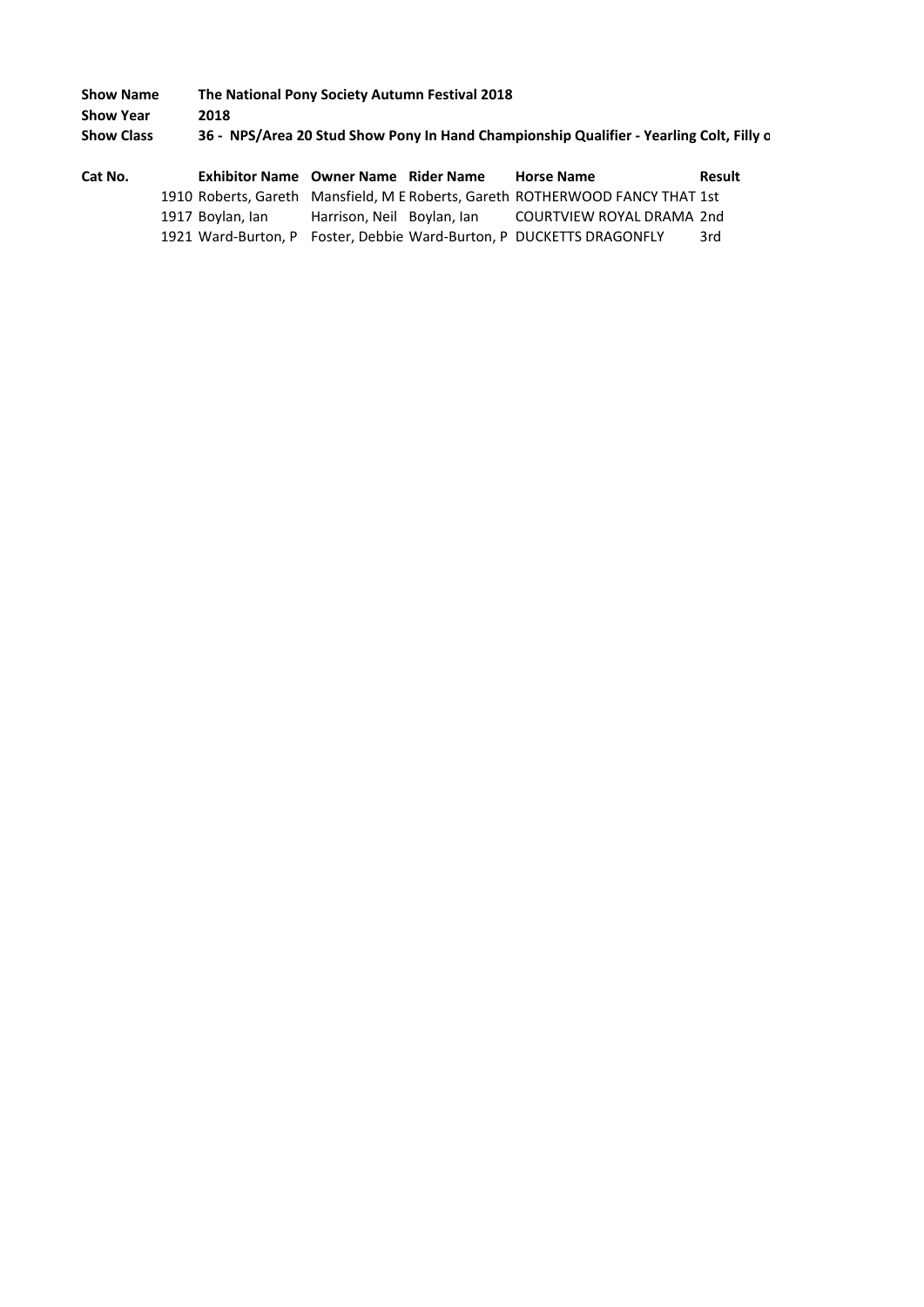| <b>Show Name</b>  | The National Pony Society Autumn Festival 2018                              |
|-------------------|-----------------------------------------------------------------------------|
| <b>Show Year</b>  | 2018                                                                        |
| <b>Show Class</b> | 37 - NPS/Area 20 Stud Show Pony In Hand Championship Qualifier - 2 & 3 year |

| Cat No. | Exhibitor Name Owner Name Rider Name |                            | <b>Horse Name</b>   | <b>Result</b> |
|---------|--------------------------------------|----------------------------|---------------------|---------------|
|         | 1918 Boylan, Ian                     | Harrison, Neil Boylan, Ian | LITTON HARRISON 1st |               |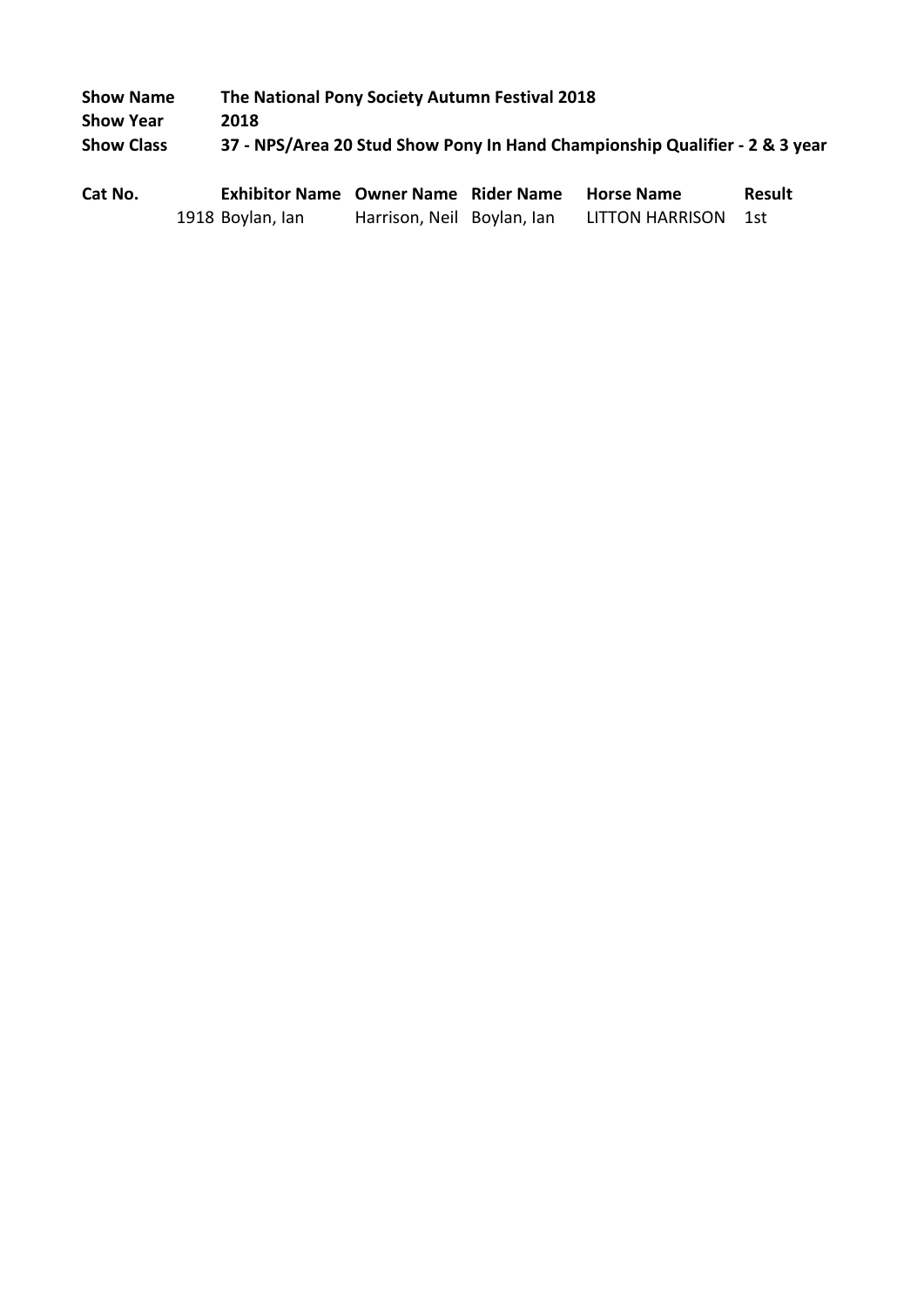| <b>Show Name</b>  | The National Pony Society Autumn Festival 2018                         |  |                   |        |
|-------------------|------------------------------------------------------------------------|--|-------------------|--------|
| <b>Show Year</b>  | 2018                                                                   |  |                   |        |
| <b>Show Class</b> | 38 - NPS/Area 20 Stud Show Pony In Hand Championship Qualifier - 4 yea |  |                   |        |
| Cat No.           | <b>Exhibitor Name Owner Name Rider Name</b><br><b>NO ENTRIES</b>       |  | <b>Horse Name</b> | Result |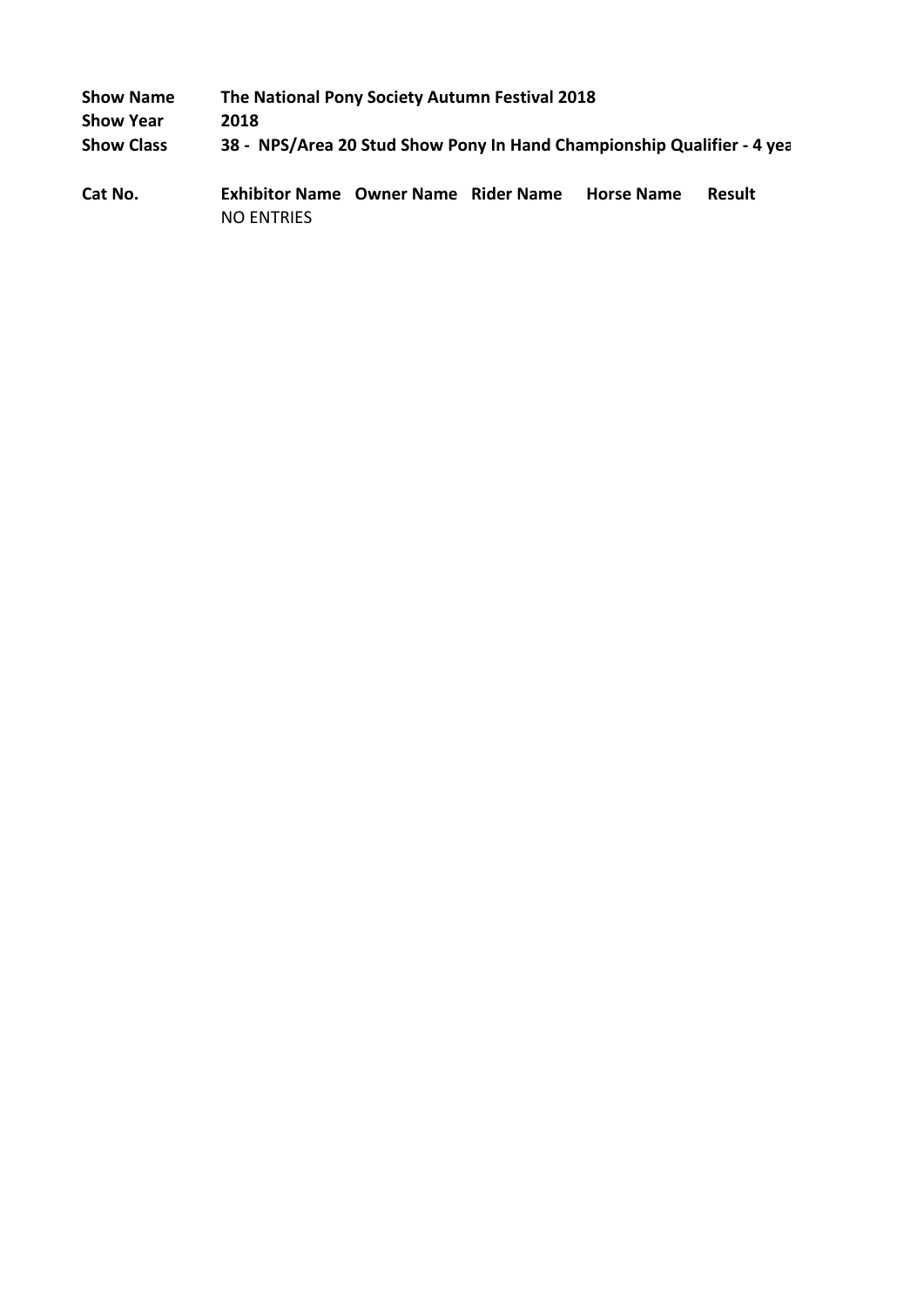**Show Name The National Pony Society Autumn Festival 2018 Show Year 2018 Show Class Championship 12 - NPS/Area 20 Stud Show Pony In Hand Qualifier Championship**

| Cat No. |                  | <b>Exhibitor Name Owner Name Rider Name</b>                                        | <b>Horse Name</b>     | Result  |
|---------|------------------|------------------------------------------------------------------------------------|-----------------------|---------|
|         |                  | 1910 Roberts, Gareth Mansfield, M E Roberts, Garetl ROTHERWOOD FANCY THAT Champion |                       |         |
|         | 1917 Boylan, lan | Harrison, Neil Boylan, Ian                                                         | COURTVIEW ROYAL DRAMA | Reserve |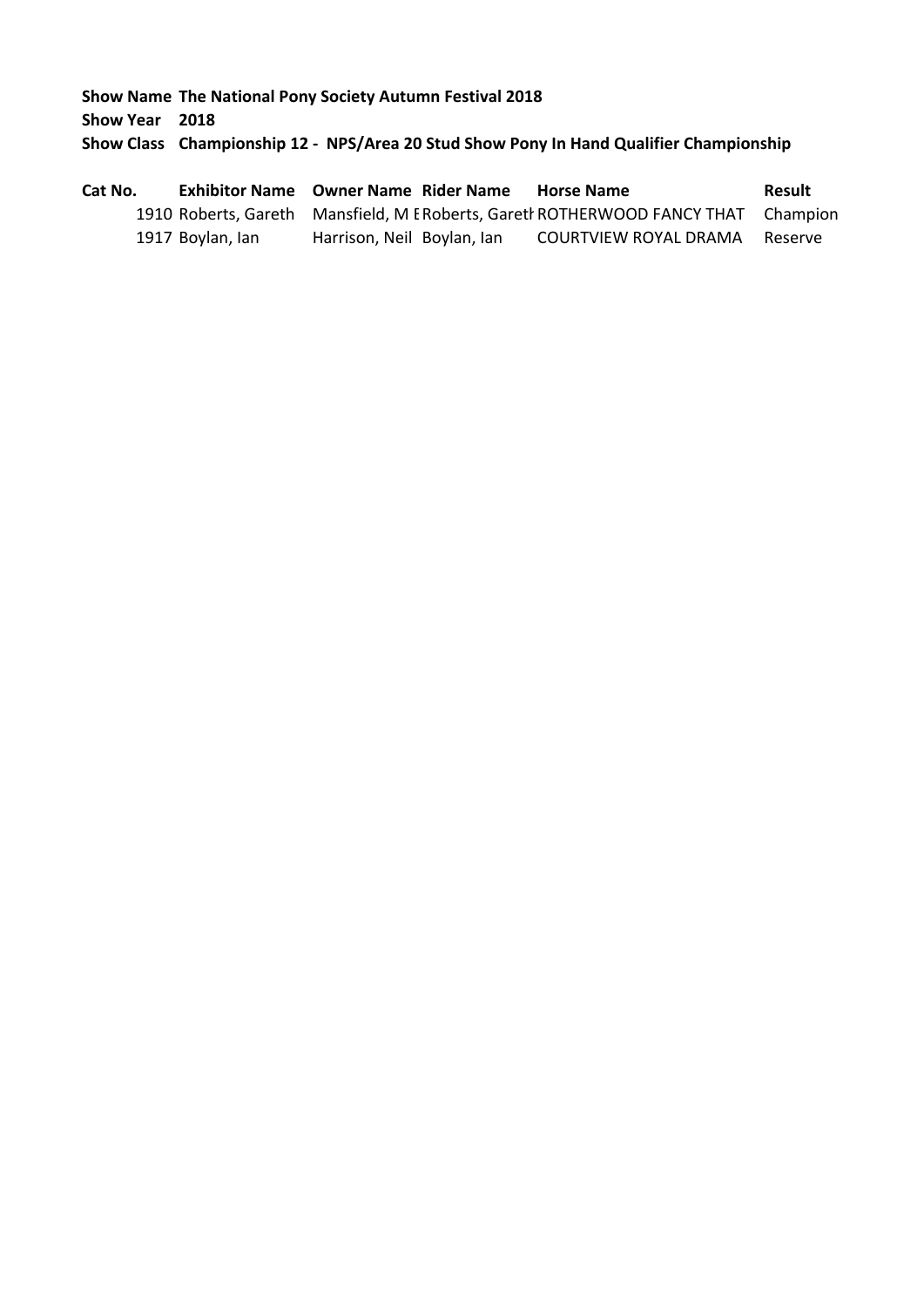| <b>Show Name</b>  | The National Pony Society Autumn Festival 2018 |      |                                                   |                                                                                             |        |
|-------------------|------------------------------------------------|------|---------------------------------------------------|---------------------------------------------------------------------------------------------|--------|
| <b>Show Year</b>  |                                                | 2018 |                                                   |                                                                                             |        |
| <b>Show Class</b> |                                                |      |                                                   | 39 - NPS/The Grahams Show Hunter Pony In Hand Championship Qualifier - Youngstock not to ex |        |
|                   |                                                |      |                                                   |                                                                                             |        |
| Cat No.           |                                                |      | <b>Exhibitor Name Owner Name Rider Name</b>       | <b>Horse Name</b>                                                                           | Result |
| 1887              |                                                |      |                                                   |                                                                                             | 1st    |
|                   |                                                |      | Witts, Henrietta Witts, Henriett Witts, Henrietta | Forlan Honey Truffle                                                                        |        |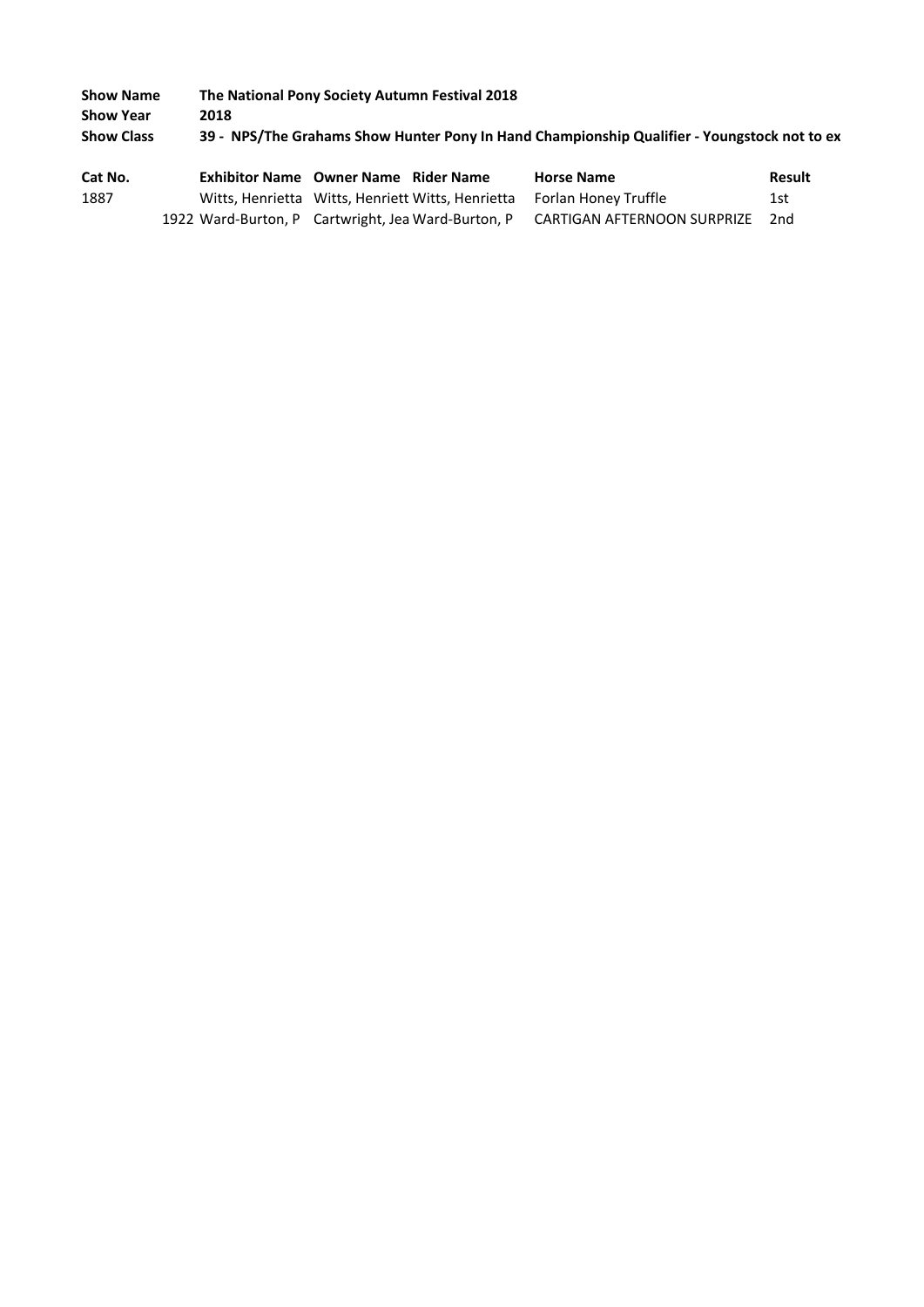| <b>Show Name</b>  | The National Pony Society Autumn Festival 2018                      |  |  |                   |               |  |  |
|-------------------|---------------------------------------------------------------------|--|--|-------------------|---------------|--|--|
| <b>Show Year</b>  | 2018                                                                |  |  |                   |               |  |  |
| <b>Show Class</b> | 40 - NPS/The Grahams Show Hunter Pony In Hand Championship Qualifie |  |  |                   |               |  |  |
| Cat No.           | <b>Exhibitor Name Owner Name Rider Name</b><br><b>NO ENTRIES</b>    |  |  | <b>Horse Name</b> | <b>Result</b> |  |  |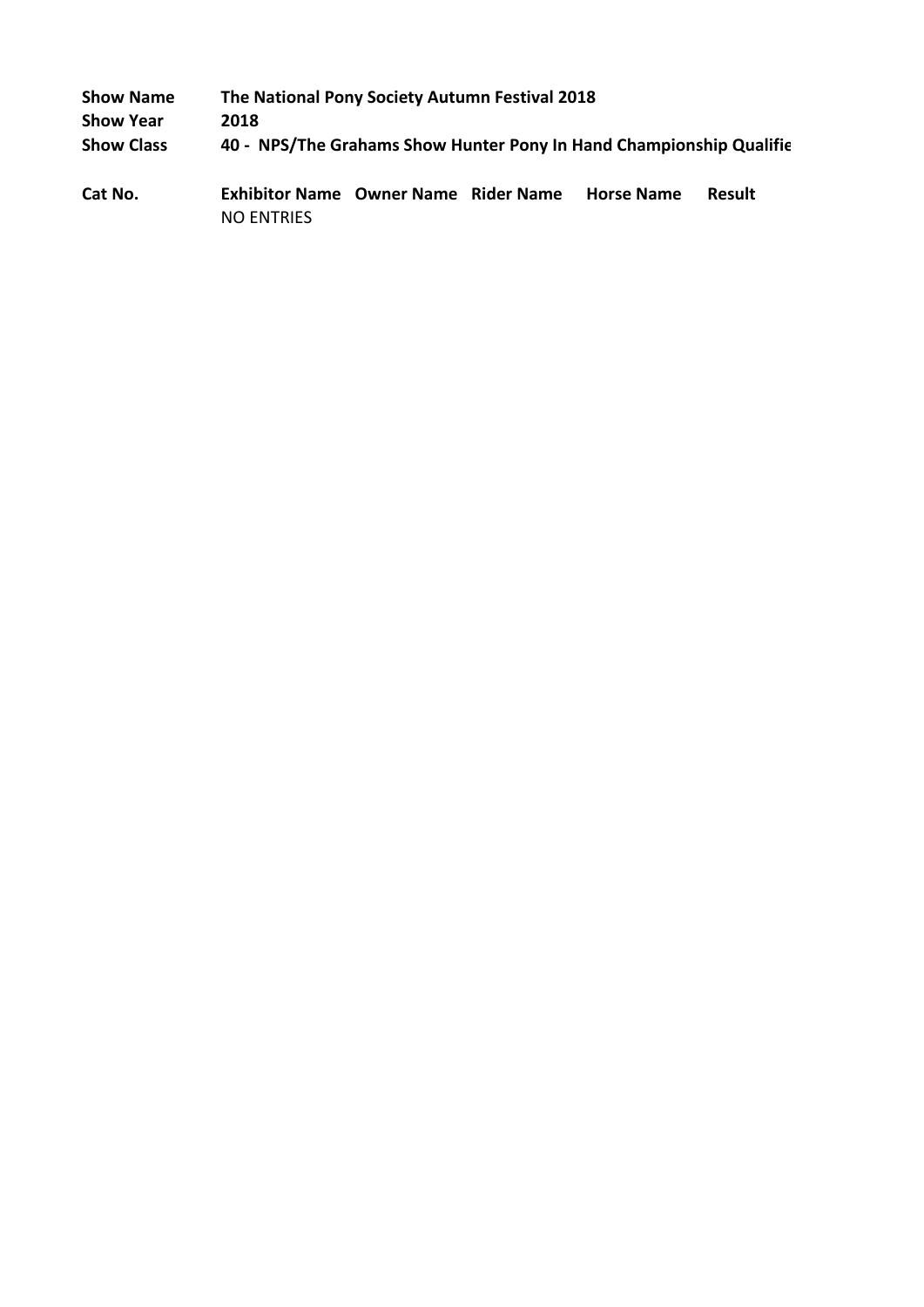**Show Name The National Pony Society Autumn Festival 2018 Show Year 2018 Show Class Championship 13 - NPS/The Grahams Show Hunter Pony In Hand Championship Qualifier - Championship**

| Cat No. | <b>Exhibitor Name</b> Owner Name     | <b>Rider Name</b> | <b>Horse Name</b>           | Result   |
|---------|--------------------------------------|-------------------|-----------------------------|----------|
| 1887    | Witts. Henrietta Witts. Henrietta    | Witts, Henrietta  | Forlan Honey Truffle        | Champion |
|         | 1922 Ward-Burton, P Cartwright, Jean | Ward-Burton, P    | CARTIGAN AFTERNOON SURPRIZE | Reserve  |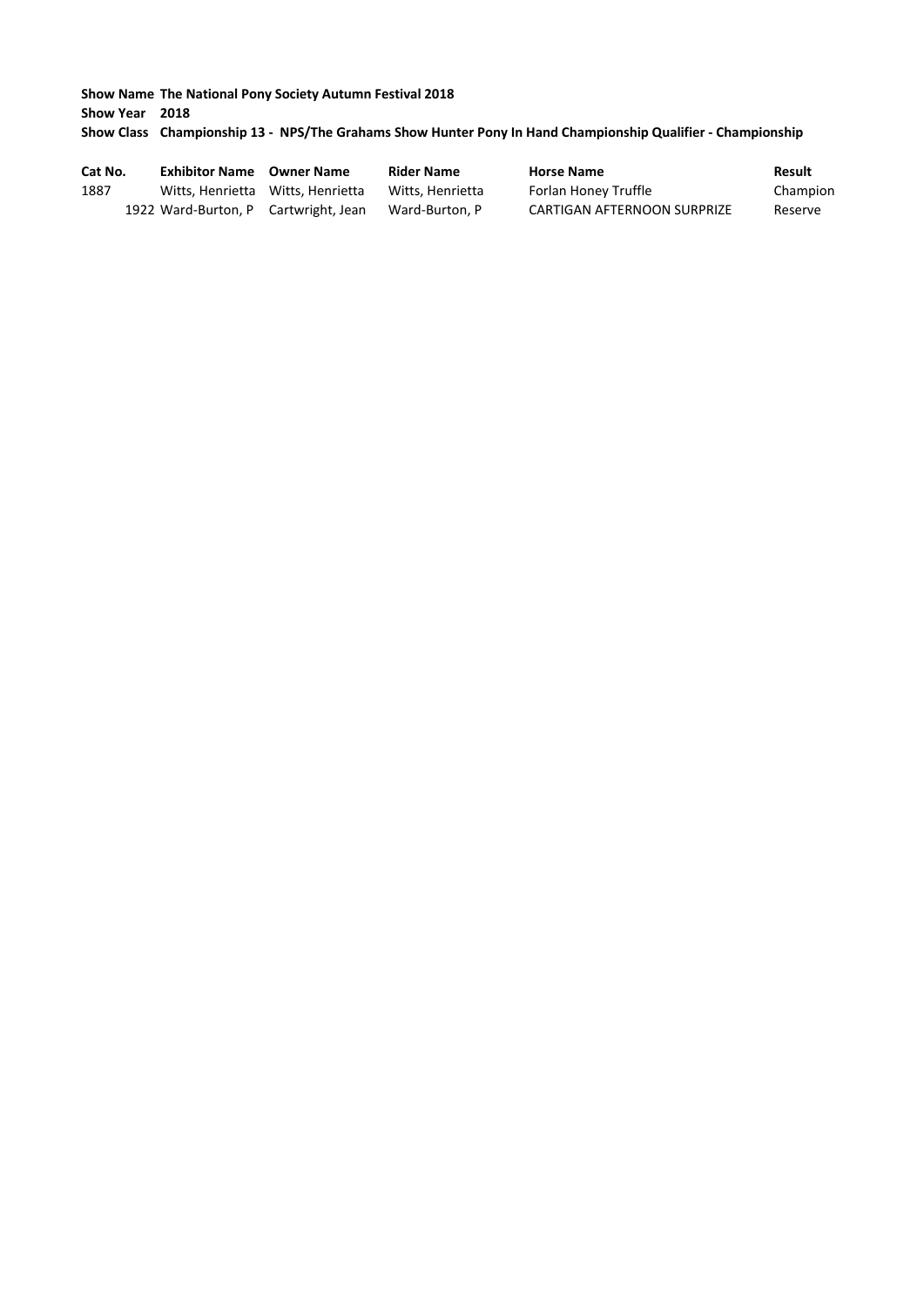**Show Year 2018**

**Show Class 41 - NPS/Leyhills Mountain & Moorland In Hand Winter Championship Qualifier - Yearl** 

| Cat No. | <b>Exhibitor Name</b> | <b>Owner Name</b> | <b>Rider Name</b> | <b>Horse Name</b>                                                         | <b>Result</b> |
|---------|-----------------------|-------------------|-------------------|---------------------------------------------------------------------------|---------------|
|         | 1923 Ward-Burton, P   |                   |                   | Ward-Burton, P Ward-Burton, P MOONSALE MISS LYR/1st                       |               |
| 1888    |                       |                   |                   | Mander, Kathryn Mander, Kathryn Mander, Kathryn Holthall Fire and Ice 2nd |               |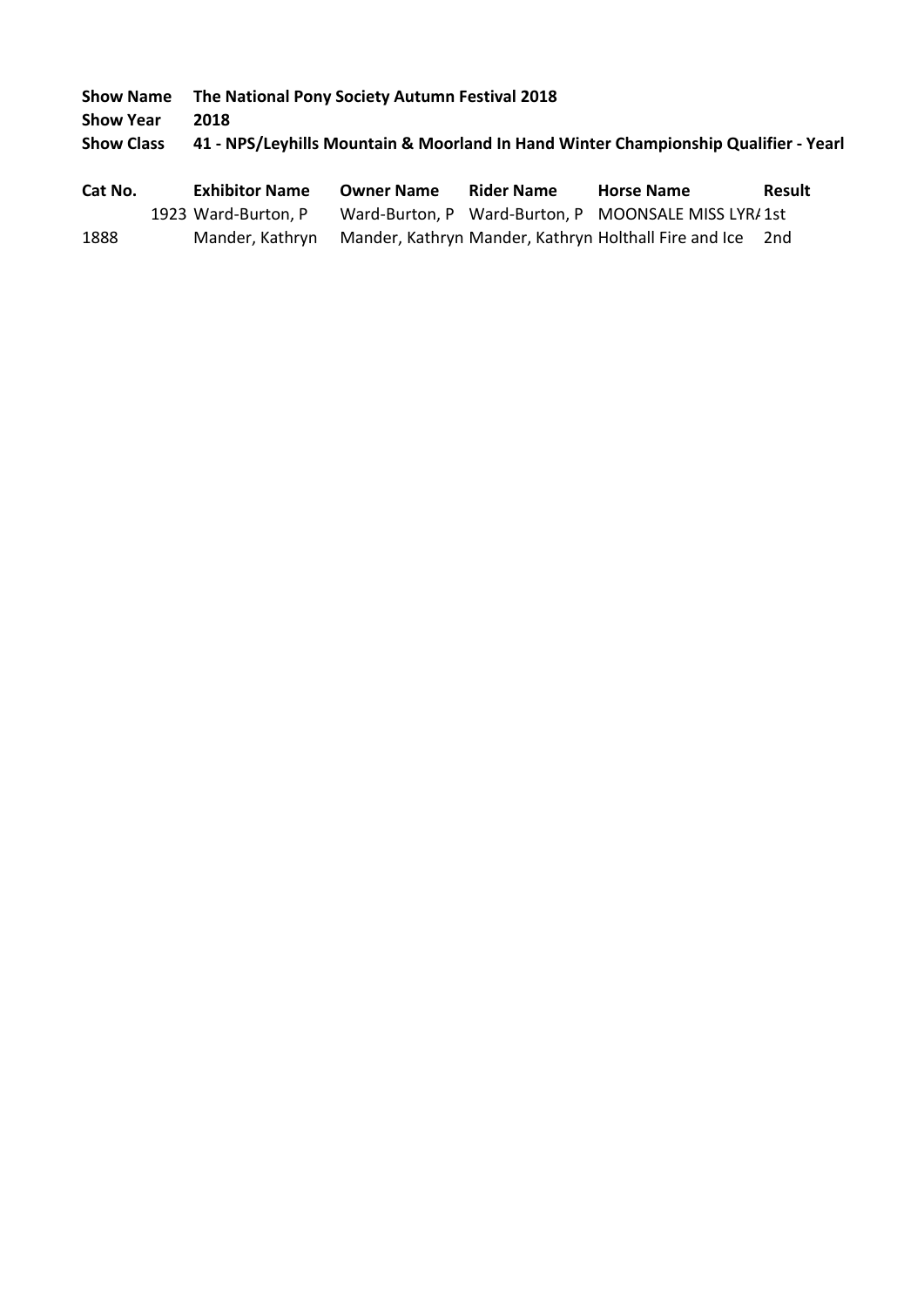**Show Name The National Pony Society Autumn Festival 2018 Show Year 2018** Show Class **42 - NPS/Leyhills Mountain & Moorland In Hand Winter Championship Qualifier - 4 years old & over st** 

| Cat No. | <b>Exhibitor Name</b> | <b>Owner Name</b> | <b>Rider Name</b> | <b>Horse Name</b>       | Result          |
|---------|-----------------------|-------------------|-------------------|-------------------------|-----------------|
| 1855    | Smith, Natasha        | Smith. Natasha    | Smith. Natasha    | Moelview Orlando        | 1st             |
| 1889    | Mander, Kathryn       | Mander, Kathryn   | Mander, Kathryn   | Islyn Bond              | 2 <sub>nd</sub> |
| 1890    | Beasley, Julie        | Beasley, Julie    | Beasley, Julie    | <b>PORTMANS PRIVATE</b> | 3rd             |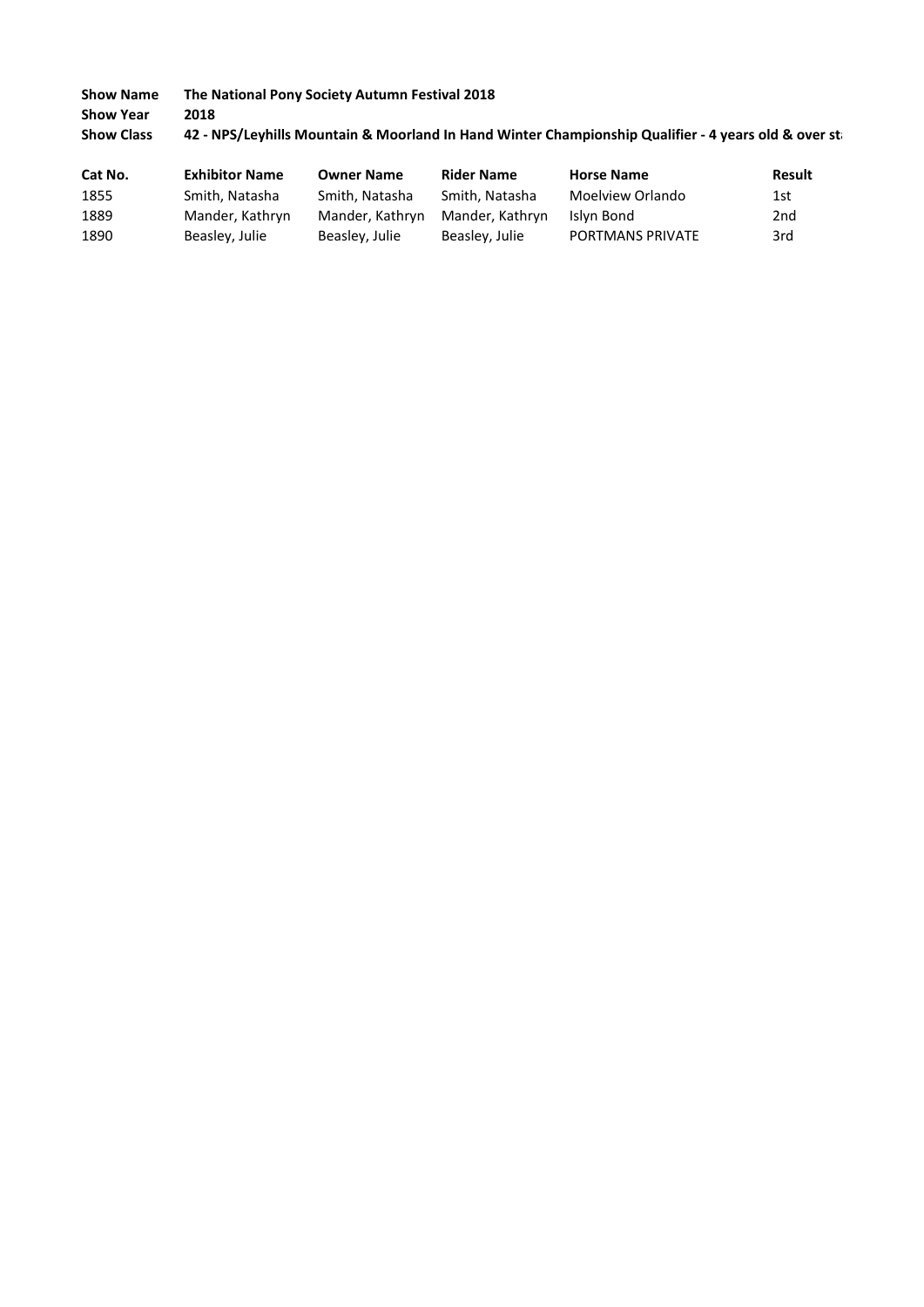**Show Name The National Pony Society Autumn Festival 2018 Show Year 2018 Show Class 43 - NPS/Leyhills Mountain & Moorland In Hand Winter Championship Qualifier - Yearling, 2/3 y Cat No. Exhibitor Name Owner Name Rider Name Horse Name Result**

| Cat No. | Exhibitor Name - Owner Name - Rider Name - |  | – Horse Name                  | <b>Result</b> |
|---------|--------------------------------------------|--|-------------------------------|---------------|
| 1891    | Adams, Daniel Parry, Katie                 |  | Adams, Daniel MAESYFELIN TARA | 1st           |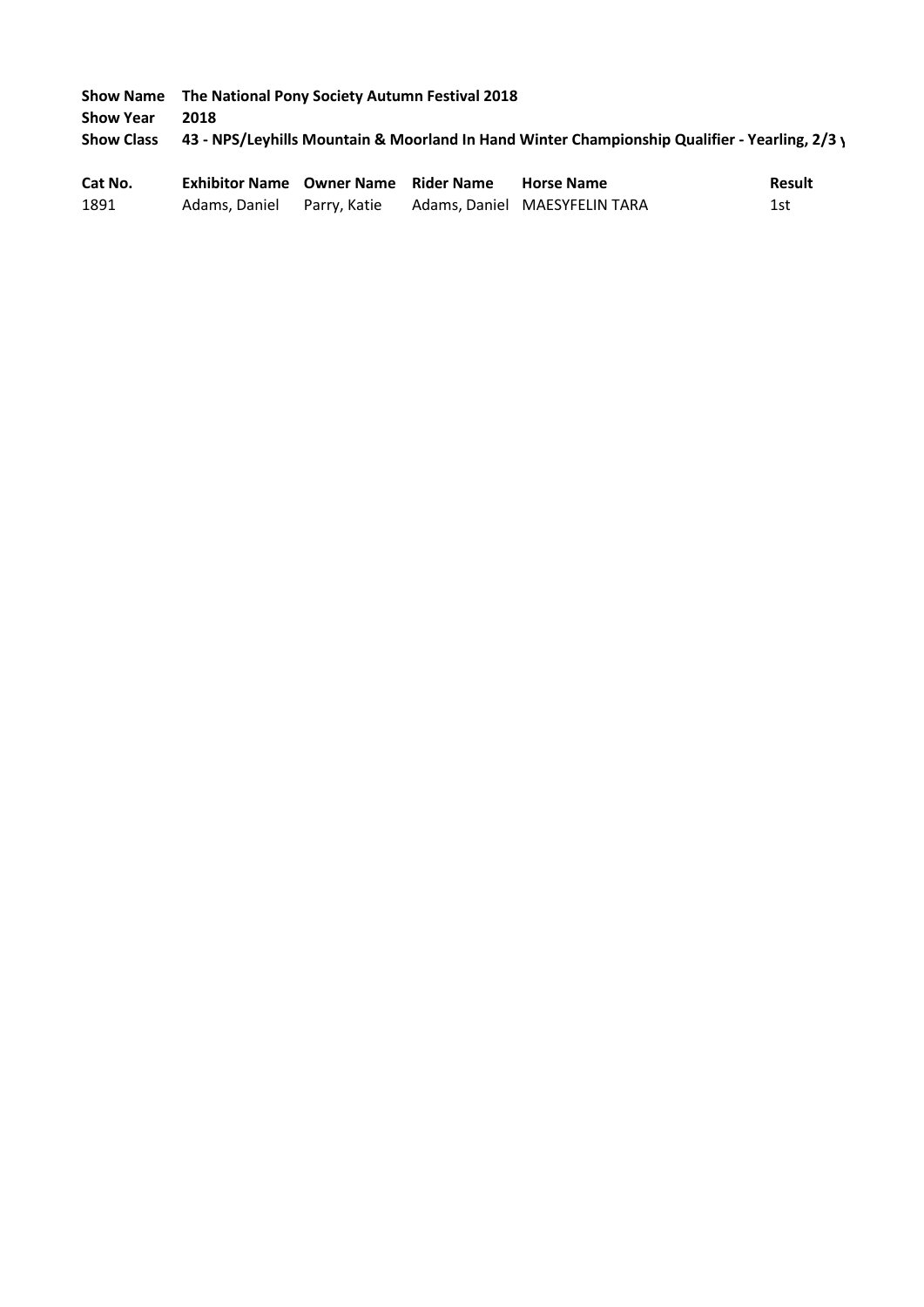# **Show Name The National Pony Society Autumn Festival 2018 Show Year 2018** Show Class **44 - NPS/Leyhills Mountain & Moorland In Hand Winter Championship Qualifier - 4 years old & ov**

| Cat No. | <b>Exhibitor Name</b>            | <b>Owner Name</b>                                            | <b>Rider Name</b> | <b>Horse Name</b>                  | <b>Result</b> |
|---------|----------------------------------|--------------------------------------------------------------|-------------------|------------------------------------|---------------|
| 1886    | Stuart, Jayne                    | The Queen (Honorary), I Stuart, Christina BYBECK NIGHTINGALE |                   |                                    | 1st           |
| 1875    | Fisher, Julie                    | Fisher, Julie                                                | Adams. Dan        | FOALSYKE LITTLE TOPPER 2nd         |               |
| 1885    | Bell-Heather, Tamsy Prior, Sarah |                                                              |                   | Bell-Heather, Tar BROXDOWN TORNADO | - 3rd         |
|         | 1920 Key, A                      | Kev. A                                                       | Key, A            | KAURI OAKENSHIELD                  | 4th           |
| 1901    | Smith, Natasha                   | Smith, Natasha                                               |                   | Smith, Natasha Brosna Mister Matt  | 5th           |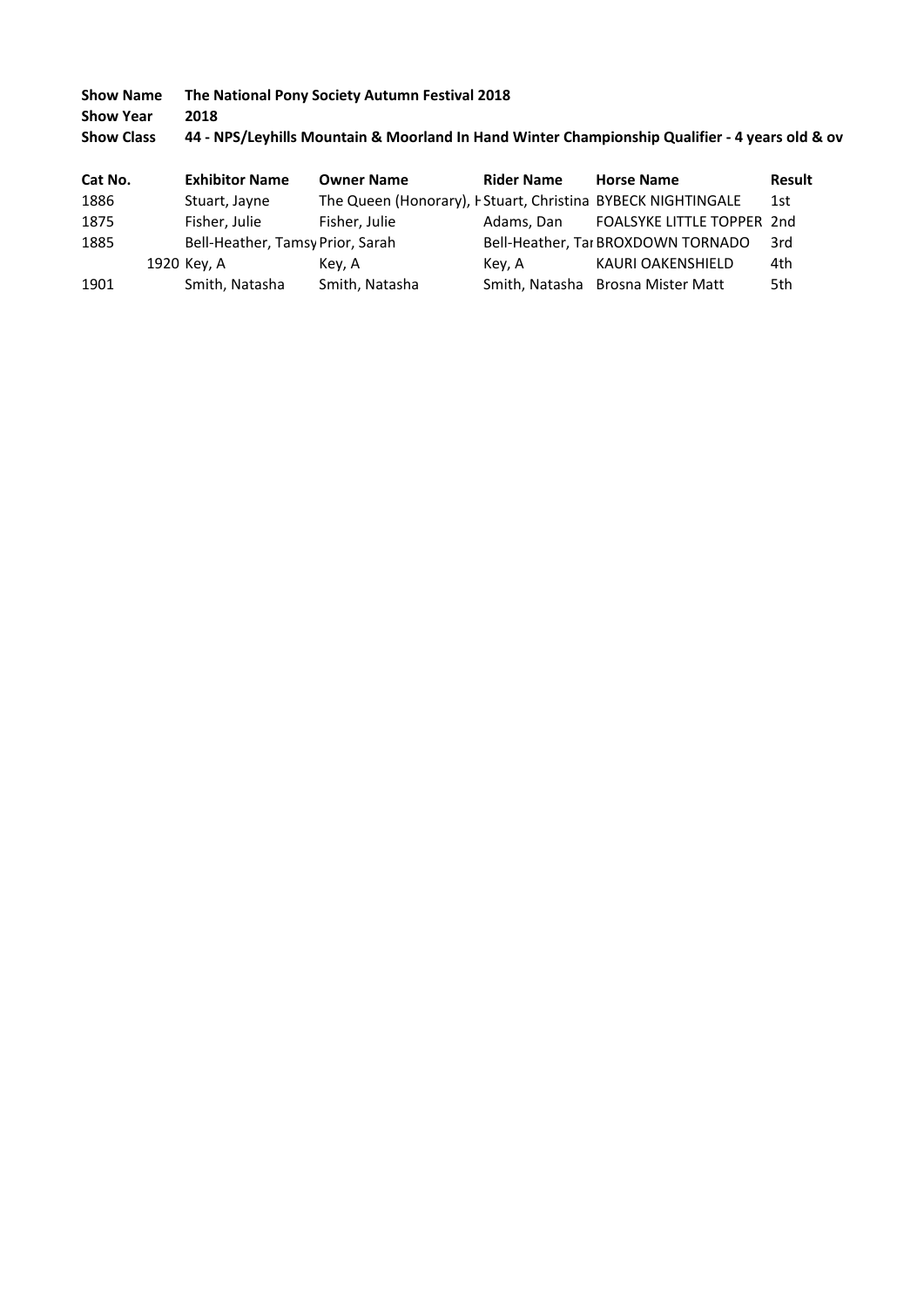| <b>Show Name</b>  | The National Pony Society Autumn Festival 2018                                   |
|-------------------|----------------------------------------------------------------------------------|
| <b>Show Year</b>  | 2018                                                                             |
| <b>Show Class</b> | Ch 14 - NPS/Leyhills Mountain & Moorland In Hand Winter Championship Qualifier - |
|                   |                                                                                  |

| Cat No. | <b>Exhibitor Name Owner Name</b> |                                                                       | <b>Rider Name</b> | <b>Horse Name</b>             | Result   |
|---------|----------------------------------|-----------------------------------------------------------------------|-------------------|-------------------------------|----------|
| 1891    | Adams, Daniel Parry, Katie       |                                                                       |                   | Adams. Daniel MAESYFELIN TARA | Champion |
| 1886    | Stuart, Jayne                    | The Queen (Honorary), HM Stuart, Christina BYBECK NIGHTINGALE Reserve |                   |                               |          |